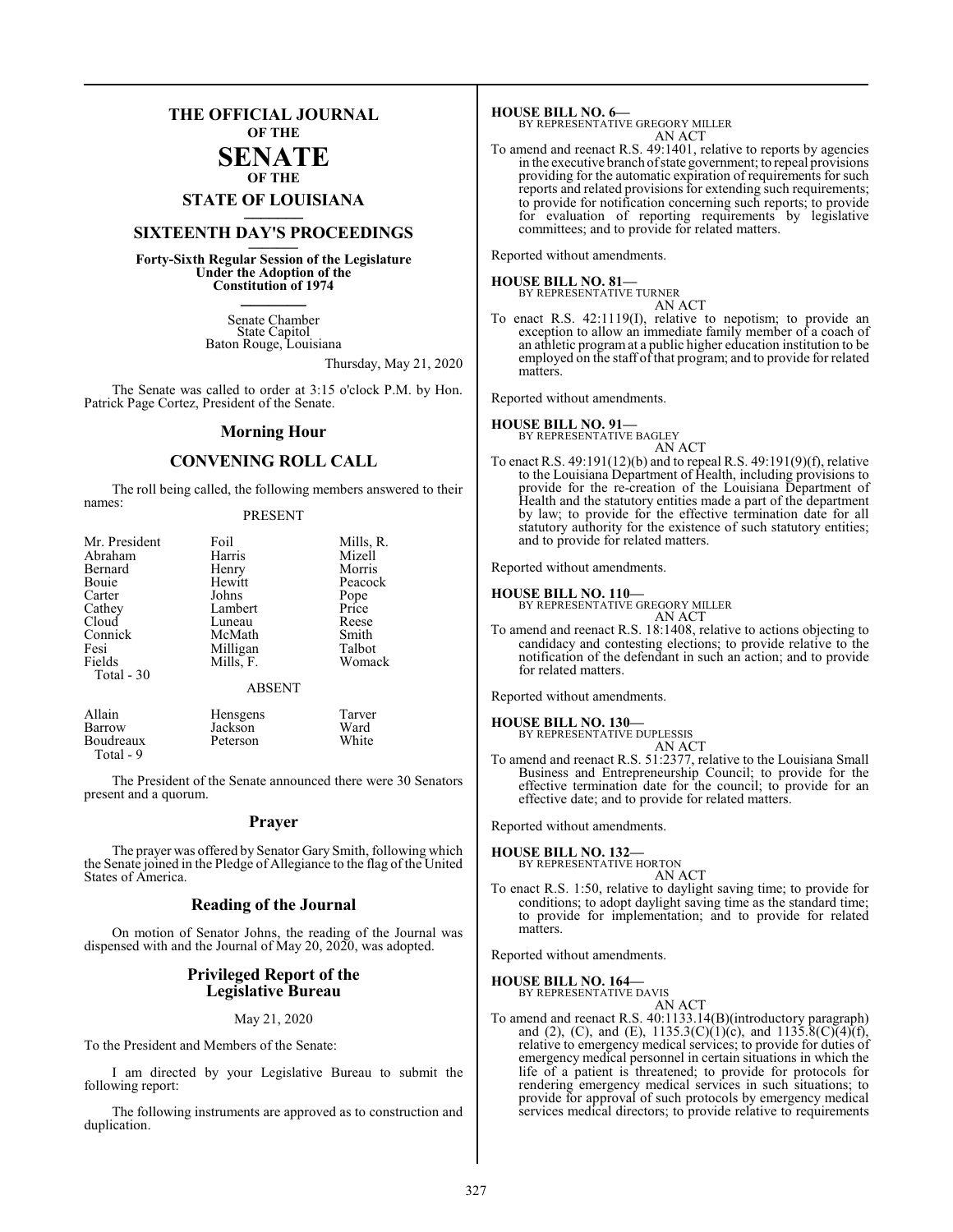# **Page 2 SENATE 16th DAY'S PROCEEDINGS**

for licensure as an ambulance provider; to provide relative to requirements for licensure as an air ambulance service; and to provide for related matters.

Reported without amendments.

## **HOUSE BILL NO. 168—** BY REPRESENTATIVE HODGES

AN ACT

To amend and reenact R.S. 23:540(B)(5), relative to regulations affecting boilers; to exempt certain steam heating boilers; and to provide for related matters.

Reported without amendments.

## **HOUSE BILL NO. 171—** BY REPRESENTATIVE HUGHES

AN ACT

To enact R.S. 40:41(N), relative to vital records; to provide for disclosure of records by the state registrar of vital records; to authorize disclosure of certain records by the state registrar to the Department of Children and Family Services; to provide requirements and conditions relative to such disclosure; and to provide for related matters.

Reported without amendments.

## **HOUSE BILL NO. 185—** BY REPRESENTATIVE WILLARD

AN ACT

To enact R.S. 22:317.1, relative to the licensure of insurance producers; to require a producer selling, soliciting, or negotiating insurance products for a fraternal benefit society to be licensed; to provide for an effective date; and to provide for related matters.

Reported without amendments.

#### **HOUSE BILL NO. 209—** BY REPRESENTATIVE HUVAL

AN ACT

To enact R.S. 22:2462(F), relative to the electronic delivery of insurance policy information; to authorize insurers to provide documents electronicallywithout affirmative consent; to require written notice to the insured of the availability of a paper copy of documents; to require insurers to provide a paper copy without cost to the insured; and to provide for related matters.

#### Reported without amendments.

#### **HOUSE BILL NO. 220—**

BY REPRESENTATIVE MIKE JOHNSON AN ACT

To amend and reenact R.S. 37:2162(J), relative to civil proceedings initiated by the state licensing board for contractors; to remove venue restrictions; to provide for jurisdiction; and to provide for related matters.

Reported without amendments.

#### **HOUSE BILL NO. 240—**

BY REPRESENTATIVE HUGHES

- AN ACT
- To amend and reenact R.S. 40:2020(A), (B)(2) and (3),  $(C)($ introductory paragraph), and  $(D)(1)$ , relative to the authority of the Louisiana Department of Health to conduct certain mortality reviews; to provide for the office of behavioral health to review deaths of persons receiving services through that office; to provide for definitions; to provide for the access of certain reports; to provide an effective date; and to provide for related matters.

Reported without amendments.

#### **HOUSE BILL NO. 247—**

BY REPRESENTATIVE GREEN AN ACT

To amend and reenact R.S. 22:651(A), (B), (C)(introductory paragraph),  $(E)$ (introductory paragraph) and  $(1)$ , and  $(F)$  through  $(K)$  and to enact R.S. 22:651(L), relative to reinsurance credits; to provide for additional requirements for foreign and alien insurers; to provide for recognition of reciprocal jurisdictions; to provide relative to the duties and obligations of assuming insurers; to provide for applicability; to provide for definitions and criteria; and to provide for related matters.

Reported without amendments.

#### **HOUSE BILL NO. 284—**

BY REPRESENTATIVE DAVIS AN ACT

To amend and reenact R.S. 6:2(2), 452, and 532(6) and to enact R.S. 6:453 and 454, relative to financial institutions; to provide for loan production offices; to provide for deposit production offices; to provide definitions; to require written notification; to provide for objections; to provide for powers of the commissioner; to provide for rules and regulations; to provide for permissible activity; to provide for compliance; to provide for combined offices; to provide for electronic financial terminals; and to provide for related matters.

Reported without amendments.

#### **HOUSE BILL NO. 371—**

BY REPRESENTATIVE TURNER AN ACT

To amend and reenact R.S. 40:1087.1(B)(1), (2)(introductory paragraph) and (b), (3)(introductory paragraph) and (b), and (4), and  $(F)$  and to enact R.S. 40:1087.1 $(\overline{B})(\overline{6})$  and  $(\overline{7})$  and  $(\overline{1})$ , relative to the health and safety of students who participate in school-sanctioned athletics; to provide for an emergency action plan; to provide for coaches certification program; to provide for sports injury management program; to provide definitions; and to provide for related matters.

Reported without amendments.

#### **HOUSE BILL NO. 449—**

BY REPRESENTATIVE ECHOLS AN ACT

To amend and reenact R.S. 40:1223.3(6) and 2153(1) and to enact R.S. 40:2153(16) and 2156(B)(16), relative to behavioral health services; to provide relative to delivery of such services through telehealth; to provide for definitions; to provide for regulation of behavioral health services providers by the Louisiana Department of Health; to provide for administrative rulemaking by the department relative to behavioral health services; and to provide for related matters.

Reported without amendments.

#### **HOUSE BILL NO. 589—**

BY REPRESENTATIVE ECHOLS AN ACT

To enact Part V of Chapter 5-E of Title 40 of the Louisiana Revised Statutes of 1950, to be comprised ofR.S. 40:1255.1 and 1255.2, and R.S.  $46:460.51(17)$  and  $460.54(G)$ , relative to the medical assistance program of this state known commonly as Medicaid; to provide for duties of the Louisiana Department of Health in administering the state Medicaid program; to provide relative to Medicaid coverage of telehealth services; to provide for the establishment and periodic review of Medicaid policies concerning telehealth services; to provide for policies and procedures in the Medicaid managed care program addressing telehealth services; to provide for definitions; and to provide for related matters.

Reported without amendments.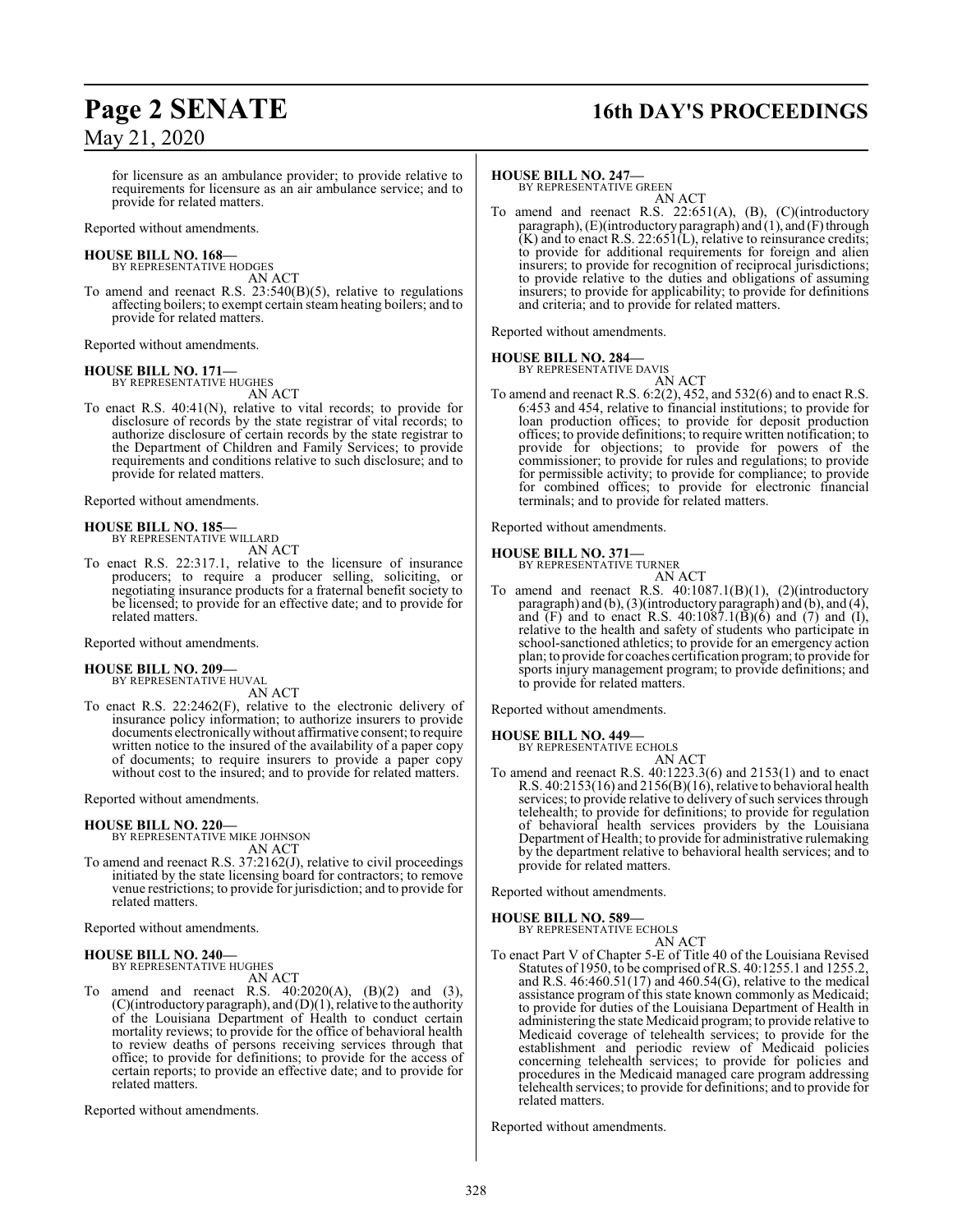### **16th DAY'S PROCEEDINGS Page 3 SENATE**

# May 21, 2020

#### **HOUSE BILL NO. 634—**

BY REPRESENTATIVE HUVAL AN ACT

To amend and reenact R.S. 39:1221 and 1242(A)(4) and to enact R.S. 39:1242(E), relative to security for local deposits; to provide for kinds of security for local deposits; to remove certain restrictions on bank collateral for local funds; and to provide for related matters.

Reported without amendments.

**HOUSE BILL NO. 665—** BY REPRESENTATIVE CORMIER AND SENATOR CARTER AN ACT

To amend and reenact Subpart A of Part IV of Subchapter B of Chapter 5-F of Title 40 of the Louisiana Revised Statutes of 1950, to be comprised of R.S. 40:1289.1 through 1289.5, and to enact R.S. 36:259(B)(37), relative to toxic mold; to provide for a task force to study the public health impacts of toxic mold in this state; to provide for the composition, functions, and duties of the task force; to terminate the task force on a certain date; and to provide for related matters.

Reported without amendments.

#### **HOUSE BILL NO. 682—** BY REPRESENTATIVE FRIEMAN

AN ACT

To amend and reenact R.S. 22:65(11)(a), 550.21(3), 751(A)(2)(a)(i), and  $753(C)(1)$  and  $(4)$  through  $(6)$ , and  $(D)$  through  $(J)$ , to enact R.S. 22:753(K) through (M) and Subpart D of Part IV of Chapter 2 of Title 22 of the Louisiana Revised Statutes of 1950, to be comprised of R.S. 22:782, and to repeal R.S.  $22:753(C)(7)$ , relative to reserves for insurers; to provide for standards for property and casualty independent qualified actuaries; to provide for valuation manual requirements; to provide for reserve valuation standards and methods; and to provide for related matters.

Reported without amendments.

#### **HOUSE BILL NO. 683—** BY REPRESENTATIVE COX

AN ACT

To amend and reenact R.S. 40:1646(B), 1664.3(7), 1664.8, 1664.9(D)(3), (K), and (L), and  $1664.11(B)(1)$ , to enact R.S. 40:1664.5.1 and 1664.9(D)(4), (M), and (N), and to repeal R.S. 40:1664.5(A)(12), relative to life safety and property protection licensing; to provide relative to annual inspections of life safety and property equipment; to provide relative to exceptions for certain building owners; to provide limited exemption for electrical contractors; to provide relative to criminal background checks; to provide requirements for conveyance device mechanic license; to provide with respect to temporary and emergency conveyance device mechanic licenses; to provide for fees; to provide with respect to the Life Safety and Property Protection Education Board; to provide for an effective date; and to provide for related matters.

Reported without amendments.

#### **HOUSE BILL NO. 722—**

BY REPRESENTATIVE GREGORY MILLER AN ACT

To amend and reenact R.S. 13:3733.1(A)(introductory paragraph) and to enact R.S. 13:3733.3, relative to the use of electronic signatures by financial institutions; to provide for the enforcement of electronic signatures; to provide for evidence; and to provide for related matters.

Reported without amendments.

#### **HOUSE BILL NO. 763—**

BY REPRESENTATIVES MCFARLAND AND DAVIS AN ACT

To enact R.S. 29:723(18) and (19) and 724(H), relative to the disruption of certain economic conditions; to provide for abnormal economic disruptions; to provide for definitions; to provide for certain declarations by the governor; to provide relative to the price of certain goods and services; to provide for exceptions; and to provide for related matters.

Reported without amendments.

#### **HOUSE BILL NO. 798—** BY REPRESENTATIVE DWIGHT

AN ACT

To enact R.S. 42:17.1, relative to open meetings; to authorize public bodies to conduct certain meetings electronically during certain states of emergency or disaster; to provide for requirements related thereto; and to provide for related matters.

Reported without amendments.

#### **HOUSE BILL NO. 808—**

BY REPRESENTATIVE MAGEE AN ACT

To amend and reenact R.S. 22:1457(D) through (G) and to enact R.S. 22:1457(H), relative to motor vehicle insurance rate reductions; to provide for a discount when an insured consents to provide data to third parties; to require an insurer to seek and obtain consent before providing data to third parties; to provide for applicability; and to provide for related matters.

Reported without amendments.

#### **HOUSE BILL NO. 819—**

BY REPRESENTATIVES BAGLEY, ADAMS, COX, TRAVIS JOHNSON, LARVADAIN, AND SELDERS AN ACT

To amend and reenact R.S. 40:1046(A)(1), (2)(a)(iii), (3), and (4), to enact R.S.  $40:1046(A)(2)(a)(xvii)$  through  $(xxii)$ , and to repeal R.S. 40:1046(B), relative to recommendation by physicians of marijuana for therapeutic use, known commonly as medical marijuana; to provide relative to the authorization for physicians to recommend medical marijuana; to provide for medical conditions which qualify a patient for treatment with medical marijuana; to authorize the recommendation of medical marijuana by a physician in treating certain specified conditions and any other medical condition that he is qualified to treat; to repeal requirements for the Louisiana State Board of Medical Examiners to issue rules and regulations concerning the recommendation of medical marijuana by physicians; and to provide for related matters.

Reported without amendments.

### **HOUSE BILL NO. 828—** BY REPRESENTATIVE HUVAL

AN ACT To amend and reenact R.S. 22:1931.13 and R.S. 40:1429, relative to the insurance fraud investigation unit within the Department of Public Safety and Corrections; to extend the Sledge Jeansonne Louisiana Insurance Fraud Prevention Act; to extend the termination date of the insurance fraud investigation unit; to provide for an effective date; and to provide for related matters.

Reported without amendments.

Respectfully submitted, FRED MILLS Chairman

### **Adoption of Legislative Bureau Report**

On motion of Senator Fred Mills, the Bills and Joint Resolutions were read by title and passed to a third reading.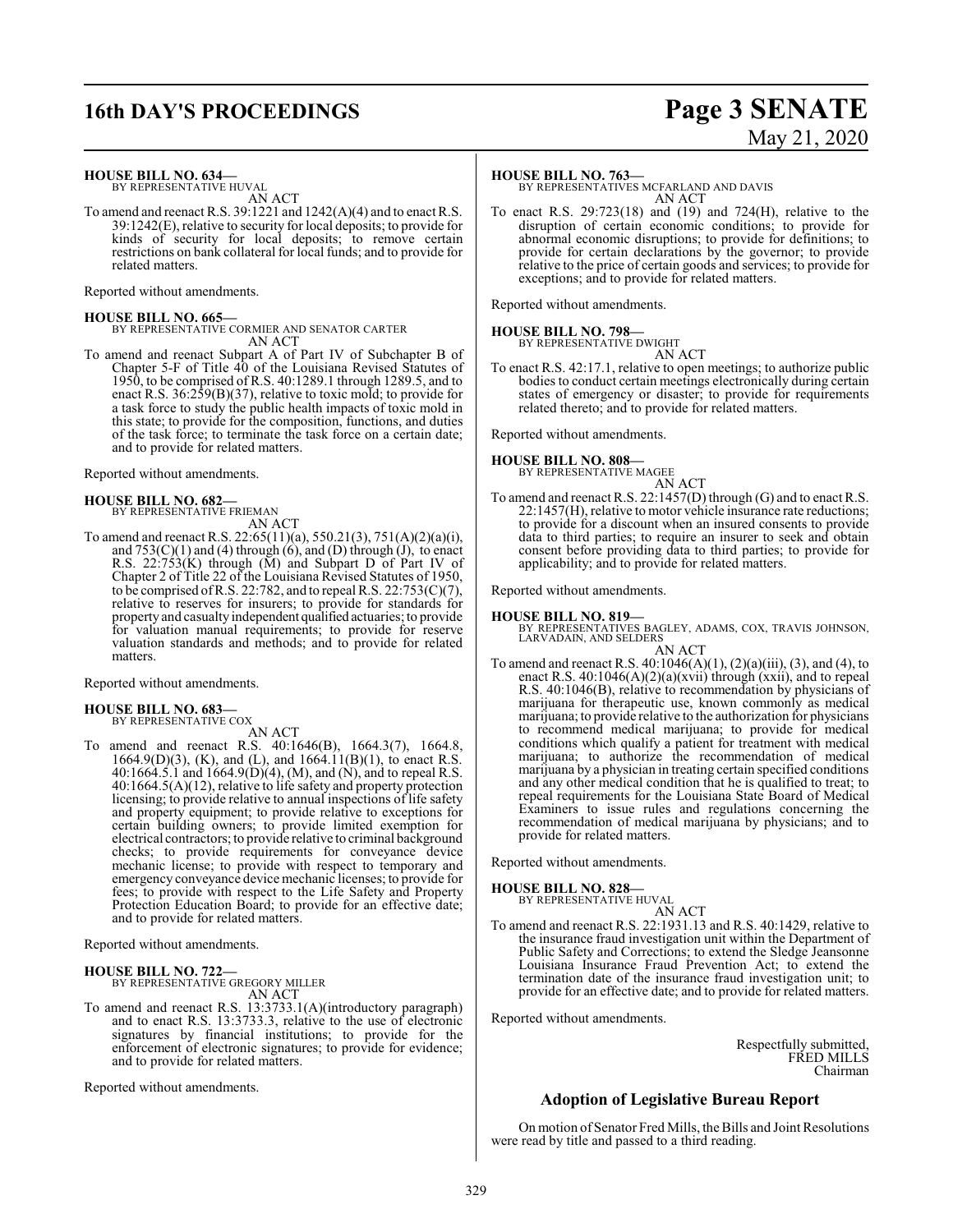### **Page 4 SENATE 16th DAY'S PROCEEDINGS**

May 21, 2020

#### **Introduction of Senate Concurrent Resolutions**

#### **SENATE CONCURRENT RESOLUTION NO. 69—**

BY SENATOR ALLAIN A CONCURRENT RESOLUTION

To establish the One Call Agricultural Study Group to study the Louisiana Underground Utilities and Facilities Damage Prevention Law as it relates to agriculture and the needs of the agricultural industry and make recommendations in a written report to the Senate Committee on Commerce, Consumer Protection and International Affairs, and the House Committee on Commerce not later than February 1, 2021.

The resolution was read by title and placed on the Calendar for a second reading.

#### **Senate Resolutions on Second Reading**

#### **SENATE RESOLUTION NO. 55—** BY SENATOR HEWITT

A RESOLUTION

To direct the executive branch agencies under the jurisdictional oversight of the Senate and Governmental Affairs Committee to continue to submit statutorily mandated reports until such time as the mandate is specifically amended or repealed.

The resolution was read by title and referred by the President to the Committee on Senate and Governmental Affairs.

#### **SENATE RESOLUTION NO. 56—** BY SENATOR WHITE

A RESOLUTION

To direct the executive branch agencies under the jurisdictional oversight of the Senate Committee on Finance to continue to submit statutorily mandated reports until such time as the mandate is specifically amended or repealed.

The resolution was read by title and referred by the President to the Committee on Finance.

#### **Senate Concurrent Resolutions on Second Reading**

# **SENATE CONCURRENT RESOLUTION NO. 68—** BY SENATOR WHITE

A CONCURRENT RESOLUTION

To direct the executive branch agencies under the jurisdictional oversight of the Joint Legislative Committee on the Budget to continue to submit statutorily mandated reports until such time as the mandate is specifically amended or repealed.

The resolution was read by title and referred by the President to the Committee on Finance.

#### **Message from the House**

#### **ASKING CONCURRENCE IN HOUSE CONCURRENT RESOLUTIONS**

#### May 21, 2020

To the Honorable President and Members of the Senate:

I am directed to inform your honorable body that the House of Representatives has finally passed and asks your concurrence in the following House Concurrent Resolutions:

HCR No. 87 HCR No. 53

Respectfully submitted, MICHELLE D. FONTENOT Clerk of the House of Representatives

#### **House Concurrent Resolutions on First Reading**

### **HOUSE CONCURRENT RESOLUTION NO. 53—** BY REPRESENTATIVE STAGNI A CONCURRENT RESOLUTION

To urge and request the Department of Public Safety and Corrections, public safety services, and the office for citizens with developmental disabilities of the Louisiana Department of Health, jointly, to conduct a study concerning means by which to ensure the safety of persons with autism and other developmental disabilities, including but not limited to the potential use ofthe National Crime InformationCenter database for creating a voluntary registry of those persons for use by law enforcement professionals, and to report findings of the study to certain legislative committees.

The resolution was read by title and placed on the Calendar for a second reading.

#### **HOUSE CONCURRENT RESOLUTION NO. 87—** BY REPRESENTATIVE MAGEE

A CONCURRENT RESOLUTION

To urge and request that extension of effectiveness and changes to the eligibility requirements of the rehabilitation of historic structures tax credit incentive provided for in R.S. 47:6019 be included in any proclamation convening an extraordinary session of the legislature in 2020.

The resolution was read by title and placed on the Calendar for a second reading.

#### **House Bills and Joint Resolutions on Second Reading**

#### **HOUSE BILL NO. 37—**

BY REPRESENTATIVES MCMAHEN, AMEDEE, BRASS, EDMONDS, FREEMAN, FREIBERG, JEFFERSON, CHARLES OWEN, AND THOMAS AN ACT

To enact R.S. 17:3233(E), relative to Northwest Louisiana Technical Community College; to provide for the Taylor Opportunity Program for Students award amount for students enrolled in the college; to provide that the award amount shall be equal to the award amount at other technical community colleges; to provide for applicability; and to provide for related matters.

The bill was read by title and referred by the President to the Committee on Education.

#### **HOUSE BILL NO. 53—**

BY REPRESENTATIVES JEFFERSON AND MCFARLAND AN ACT

To amend and reenact R.S. 13:621.2 and to repeal Act No. 669 of the 1999 Regular Session of the Legislature, relative to the election of judges for the Second Judicial District; to eliminate the requirement that judges reside in a specific parish of the Second Judicial District; to require judges ofthe Second Judicial District Court to be elected at large from the Second Judicial District; and to provide for related matters.

The bill was read by title and referred by the President to the Committee on Judiciary A.

**HOUSE BILL NO. 88—** BY REPRESENTATIVE HUGHES

AN ACT

To amend and reenact R.S. 18:154(G)(4) and to enact R.S. 18:154(G)(6), relative to voter registration records and related computer systems; to prohibit disclosure of certain computer system information by the registrar of voters, the clerk of court, and the Department of State; and to provide for related matters.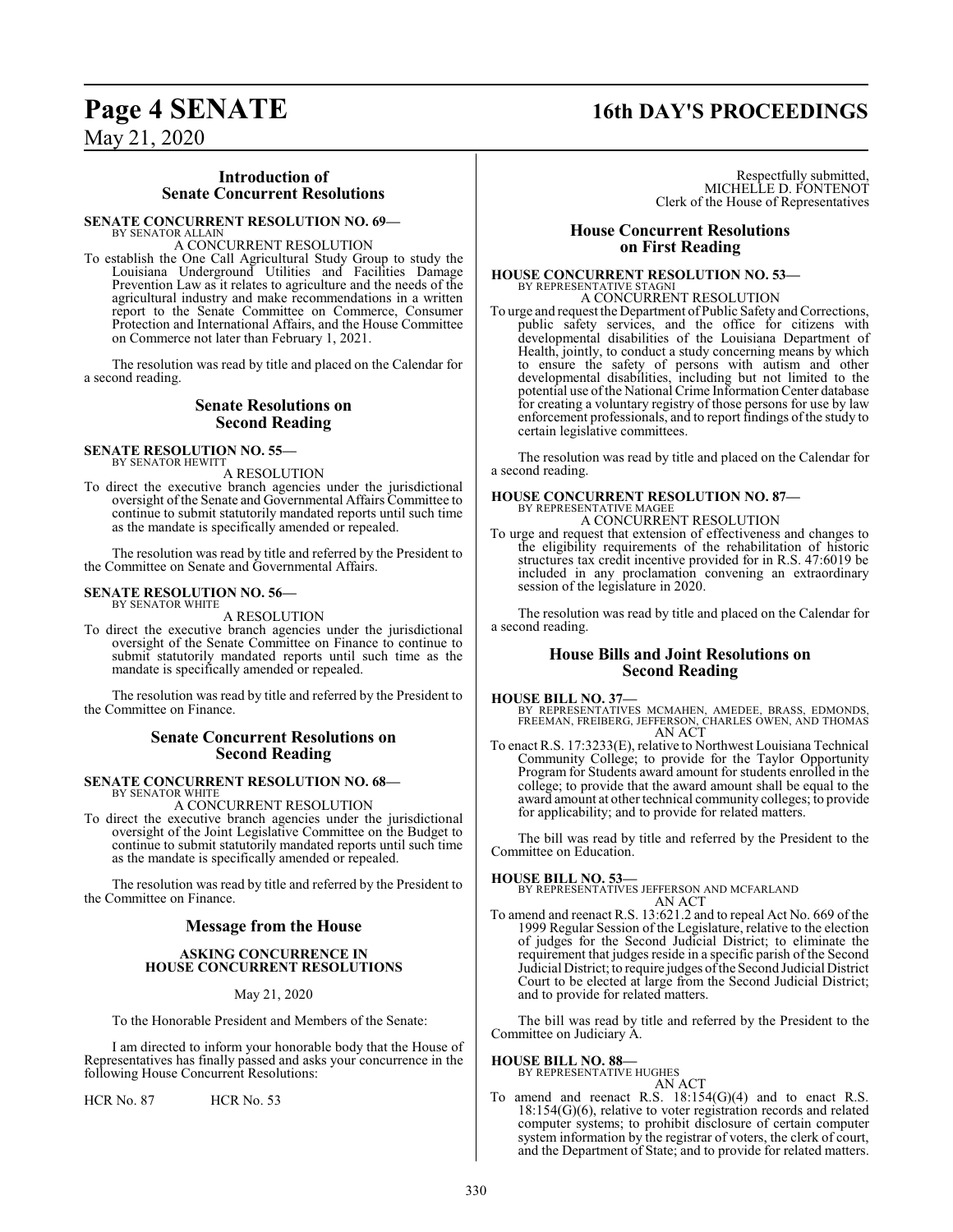# **16th DAY'S PROCEEDINGS Page 5 SENATE**

# May 21, 2020

The bill was read by title and referred by the President to the Committee on Senate and Governmental Affairs.

#### **HOUSE BILL NO. 109—**

BY REPRESENTATIVE MARINO AN ACT

To amend and reenact R.S. 32:300.4(A), relative to smoking in a motor vehicle; to prohibit the use of any vaping device in a motor vehicle when a child is present in the vehicle; to expand the definition of "smoke"; and to provide for related matters.

The bill was read by title and referred by the President to the Committee on Transportation, Highways and Public Works.

#### **HOUSE BILL NO. 211—** BY REPRESENTATIVE JORDAN

AN ACT

To enact R.S. 6:121.1.1, relative to the powers and duties of the commissioner of the office of financial institutions; to provide definitions; to provide restrictions; to provide for legitimate cannabis-related businesses and service providers; to provide for egregious violations; and to provide for related matters.

The bill was read by title and referred by the President to the Committee on Commerce, Consumer Protection, and International Affairs.

#### **HOUSE BILL NO. 313—** BY REPRESENTATIVE PRESSLY

AN ACT

To enact R.S. 12:1705, relative to commercial regulations; to provide relative to separate juridical personalities of a business organization; to provide for definitions; to provide for an exception; to provide for applicability; and to provide for related matters.

The bill was read by title and referred by the President to the Committee on Judiciary A.

HOUSE BILL NO. 317—<br>
BY REPRESENTATIVES THOMPSON, ADAMS, AMEDEE, BACALA,<br>
BAGLEY, BEAULLIEU, BISHOP, BRASS, BROWN, BRYANT,<br>
CARPENTER, CARRIER, GARY CARTER, WILFORD CARTER,<br>
CORMIER, COX, DESHOTEL, DUBUISSON, DUPLESSIS, ED

#### AN ACT

To amend and reenact R.S. 32:412(Section heading) and (P) and to enact R.S. 32:412(Q), relative to criteria for the establishment of a special license plate designation; to provide for a special license plate designation indicating that a person has autism spectrum disorder; to provide penalties for false statements concerning an autism spectrum disorder designation; to require the implementation of a lawenforcement officer training course; to provide for the promulgation of rules and regulations; and to provide for related matters.

The bill was read by title and referred by the President to the Committee on Transportation, Highways and Public Works.

#### **HOUSE BILL NO. 422—**

BY REPRESENTATIVES EMERSON AND AMEDEE AN ACT

To enact Chapter 61 of Title 37 of the Louisiana Revised Statutes of 1950, to be comprised ofR.S. 37:3721 through 3723, relative to occupational licensing; to provide definitions; to provide for mandatory licensing; to provide for criteria; to provide for examinations; to provide for fees; to provide for rulemaking; to provide for an effective date; and to provide for related matters.

The bill was read by title and referred by the President to the Committee on Commerce, Consumer Protection, and International Affairs.

**HOUSE BILL NO. 458—** BY REPRESENTATIVE GREGORY MILLER AN ACT

To enact Chapter 59-A of Title 51 of the Louisiana Revised Statutes of 1950, to be comprised of R.S. 51:3171 and 3172, relative to third-party delivery services; to provide definitions; to prohibit third-party delivery services from using the name or likeness or any intellectual property of a merchant without agreement; to prohibit an indemnity clause in an agreement; to provide right to bring action; to provide penalties; and to provide for related matters.

The bill was read by title and referred by the President to the Committee on Commerce, Consumer Protection, and International Affairs.

#### **HOUSE BILL NO. 498—**

BY REPRESENTATIVES EMERSON, AMEDEE, BAGLEY, BEAULLIEU,<br>GARY CARTER, ROBBY CARTER, DEVILLIER, DESHOTEL,<br>DUBUISSON, FREEMAN, FRIEMAN, GREEN, HARRIS, HORTON, MIKE<br>JOHNSON, MCCORMICK, MIGUEZ, MOORE, SELDERS, THOMPSON,<br>AND WHIT

#### AN ACT

To enact R.S. 37:23.4, relative to occupational licensing fees; to provide for waiver of fees; to provide for criteria; to provide for payment plans; to provide fee limits; to provide for an effective date; and to provide for related matters.

The bill was read by title and referred by the President to the Committee on Commerce, Consumer Protection, and International Affairs.

### **HOUSE BILL NO. 521—** BY REPRESENTATIVE HILFERTY

AN ACT

To enact R.S.  $47:1987(B)(1)(c)$  and (d), relative to notice of reappraisal; to provide for notice of reappraisal by certified mail under certain circumstances; to provide for a time in which notice of reappraisal is to be sent; and to provide for related matters.

The bill was read by title and referred by the President to the Committee on Revenue and Fiscal Affairs.

- **HOUSE BILL NO. 613—**<br>BY REPRESENTATIVES COX, ADAMS, AMEDEE, BACALA, BAGLEY, BEPRESENTATIVES COX, ADAMS, AMEDEE, BACALA, BAGLEY, BEAULLIEU, BROWN, BRYANT, BUTLER, CARRIER, GARY CARTER, ROBBY CARTER, WILFORD CARTER, DESHOTE
- To amend and reenact R.S. 37:3651, relative to occupational licenses; to provide definitions; to provide for licensure for members of the military; to provide for licensure for spouses; to provide for licenses; to provide for other jurisdictions; to provide for qualifications; to provide for rulemaking; to provide for similar experience; to provide for appeals; to provide for exceptions; to provide for preemption; and to provide for related matters.

The bill was read by title and referred by the President to the Committee on Commerce, Consumer Protection, and International Affairs.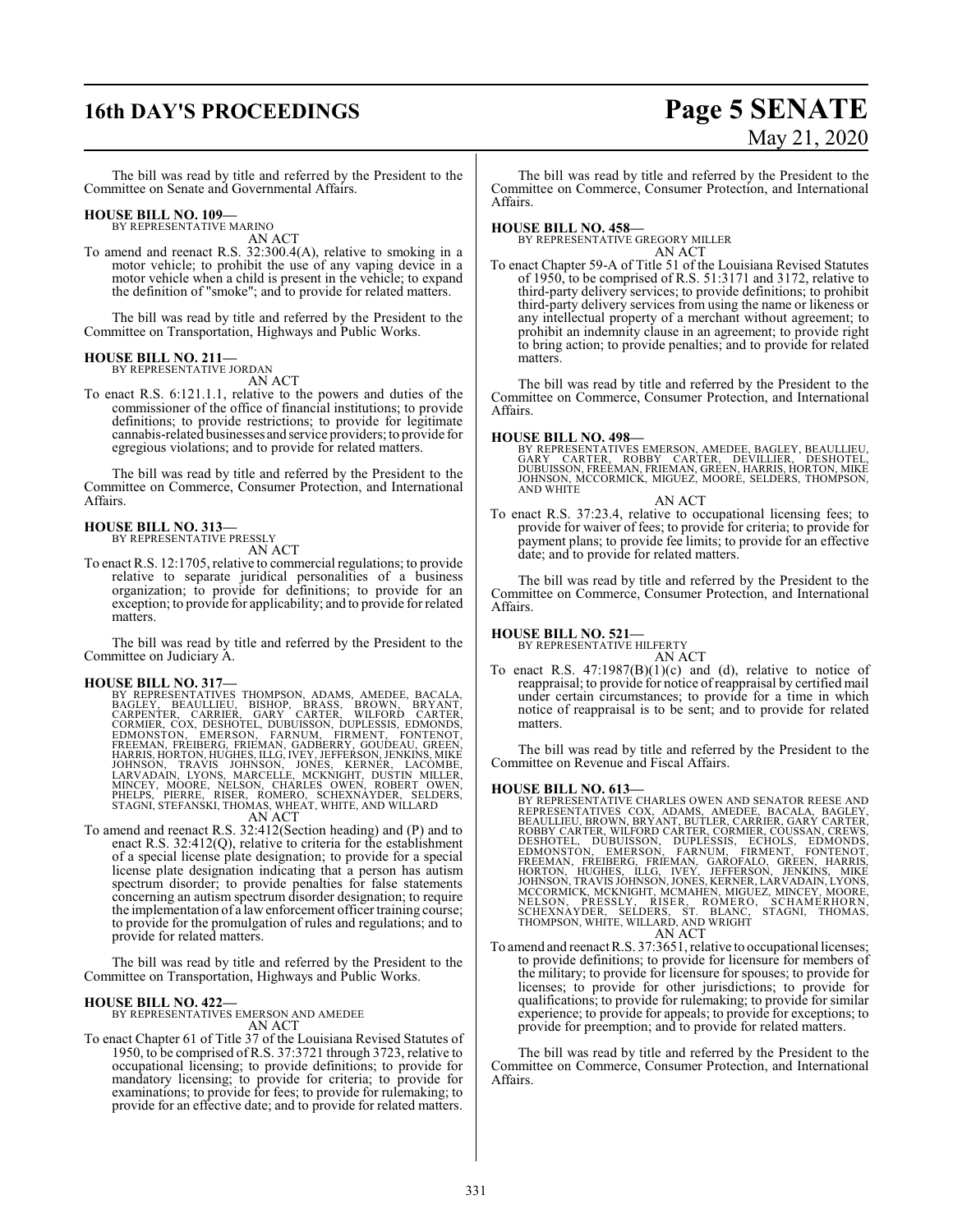# **Page 6 SENATE 16th DAY'S PROCEEDINGS**

May 21, 2020

#### **HOUSE BILL NO. 701—**

BY REPRESENTATIVE WRIGHT AN ACT

To enact Chapter 21 of Title 6 of the Louisiana Revised Statutes of 1950, to be comprised of R.S. 6:1381 through 1394, relative to virtual currency businesses; to define key terms; to provide for applicability; to require licensure of virtual currency businesses; to establish requirements to apply for licensure; to authorize reciprocity of licensure; to require security deposits from applicants for licensure; to provide for the issuance, denial, and renewal of licenses; to authorize registration in lieu of licensure; to provide for enforcement; to establish penalties for violations; to require rulemaking; and to provide for related matters.

The bill was read by title and referred by the President to the Committee on Commerce, Consumer Protection, and International Affairs.

#### **HOUSE BILL NO. 738—**

BY REPRESENTATIVES DUSTIN MILLER AND SCHEXNAYDER AN ACT

To amend and reenact R.S. 4:147.1(D) and R.S. 27:438(A) and  $(B)(1)$  through  $(3)$  and to enact R.S. 4:147.1 $(E)$ , relative to horse racing; to provide relative to monies earned for purse supplements from video draw poker device revenues; to provide relative to the distribution of video draw poker device revenues at licensed eligible facilities; to provide relative to purse supplements for quarter horse and thoroughbred races; to provide for a contingent effective date; and to provide for related matters.

The bill was read by title and referred by the President to the Committee on Judiciary B.

#### **HOUSE BILL NO. 766—**

BY REPRESENTATIVE BROWN

AN ACT To amend and reenact R.S. 32:388(B)(4)(b)(introductory paragraph) and to enact R.S. 32:388(B)(4)(b)(xiv), relative to trucks hauling construction aggregates; to provide for definitions; and to provide for related matters.

The bill was read by title and referred by the President to the Committee on Transportation, Highways and Public Works.

#### **HOUSE BILL NO. 805—**

BY REPRESENTATIVE PRESSLY AN ACT

To enact Part VI of Chapter 1 of Code Title XXIV of Code Book III of Title 9 of the Louisiana Revised Statutes of 1950, to be comprised of R.S. 9:5828 through 5830, relative to the effect of obligations during certain emergencies and disasters; to provide relative to suspension of prescription, peremptive, and abandonment periods and other legal deadlines; to provide relative to the extension of prescription and peremptive periods and other legal deadlines; to provide relative to the ratification of Proclamation JBE 2020-30; to provide for applicability; and to provide for related matters.

The bill was read by title and referred by the President to the Committee on Judiciary A.

#### **HOUSE BILL NO. 812—**

BY REPRESENTATIVE DUSTIN MILLER AN ACT

To amend and reenact R.S. 4:214.1, relative to horse racing facilities; to provide for racing days; to provide for thoroughbred race meets; to provide for a contingent effective date; and to provide for related matters.

The bill was read by title and referred by the President to the Committee on Judiciary B.

#### **HOUSE BILL NO. 827—**

BY REPRESENTATIVE RISER AN ACT

To amend and reenact R.S. 37:842(A)(introductory paragraph) and (5) and (B)(4), 855, and 877(B)(1)(a)(xi), (b)(ii) and (iii), and (C) and to enact R.S. 37:877(D), relative to funeral directors and embalmers; to provide for internship requirements; to provide with respect to the right to arrange funeral goods and services; to provide with respect to the arrangement of cremations; to provide limitations of liability; to provide for effectiveness; and to provide for related matters.

The bill was read by title and referred by the President to the Committee on Commerce, Consumer Protection, and International Affairs.

#### **HOUSE BILL NO. 845—**

BY REPRESENTATIVES DWIGHT, BOURRIAQUE, CARRIER, WILFORD<br>CARTER, FARNUM, ROMERO, AND TARVER AND SENATORS<br>ABRAHAM, HENSGENS, JOHNS, AND REESE AN ACT

To enact Part II-A of Chapter 1 of Title 34 of the Louisiana Revised Statutes of 1950, to be comprised of R.S. 34:221 through 224, relative to the Calcasieu Ship Channel; to provide for the Calcasieu Ship Channel Public-Private Partnership; to establish a management board and advisory committee; to establish the membership and powers of the board and committee; to provide relative to monies contributed to the Calcasieu River Fund; to provide for definitions; to provide an effective date; and to provide for related matters.

The bill was read by title and referred by the President to the Committee on Transportation, Highways and Public Works.

#### **House Concurrent Resolutions on Second Reading**

#### **HOUSE CONCURRENT RESOLUTION NO. 56—** BY REPRESENTATIVE BAGLEY A CONCURRENT RESOLUTION

To urge and request the Louisiana Commission on Law Enforcement and Administration of Criminal Justice to compile data and information with respect to homicide offenses committed in the last five years in Louisiana, including information on the offense charged, any plea agreement, and dismissal, to determine the number of persons who had an active criminal justice status or prior criminal history at the time of the commission of the offense, to use this data and information to develop theories or trends with respect to a person's active criminal justice status or prior criminal history and its impact on the likelihood of the person's subsequent commission of a homicide, and to evaluate current bail and parole policies in order to focus greater attention and action on habitual violent offenders.

The resolution was read by title and referred by the President to the Committee on Judiciary C.

# **HOUSE CONCURRENT RESOLUTION NO. 75—** BY REPRESENTATIVE SCHEXNAYDER

A CONCURRENT RESOLUTION

To urge and request the Louisiana Workforce Investment Council and Occupational Forecasting Conference to immediately begin work with private sector experts to assess short-term and longterm workforce implications and opportunities resulting from the coronavirus also known as COVID-19.

The resolution was read by title and referred by the President to the Committee on Labor and Industrial Relations.

# **HOUSE CONCURRENT RESOLUTION NO. 80—** BY REPRESENTATIVE SCHEXNAYDER

A CONCURRENT RESOLUTION

To urge and request the Louisiana Workforce Commission to provide clear, consistent, and easily accessible explanations of unemployment benefits and potential ramifications.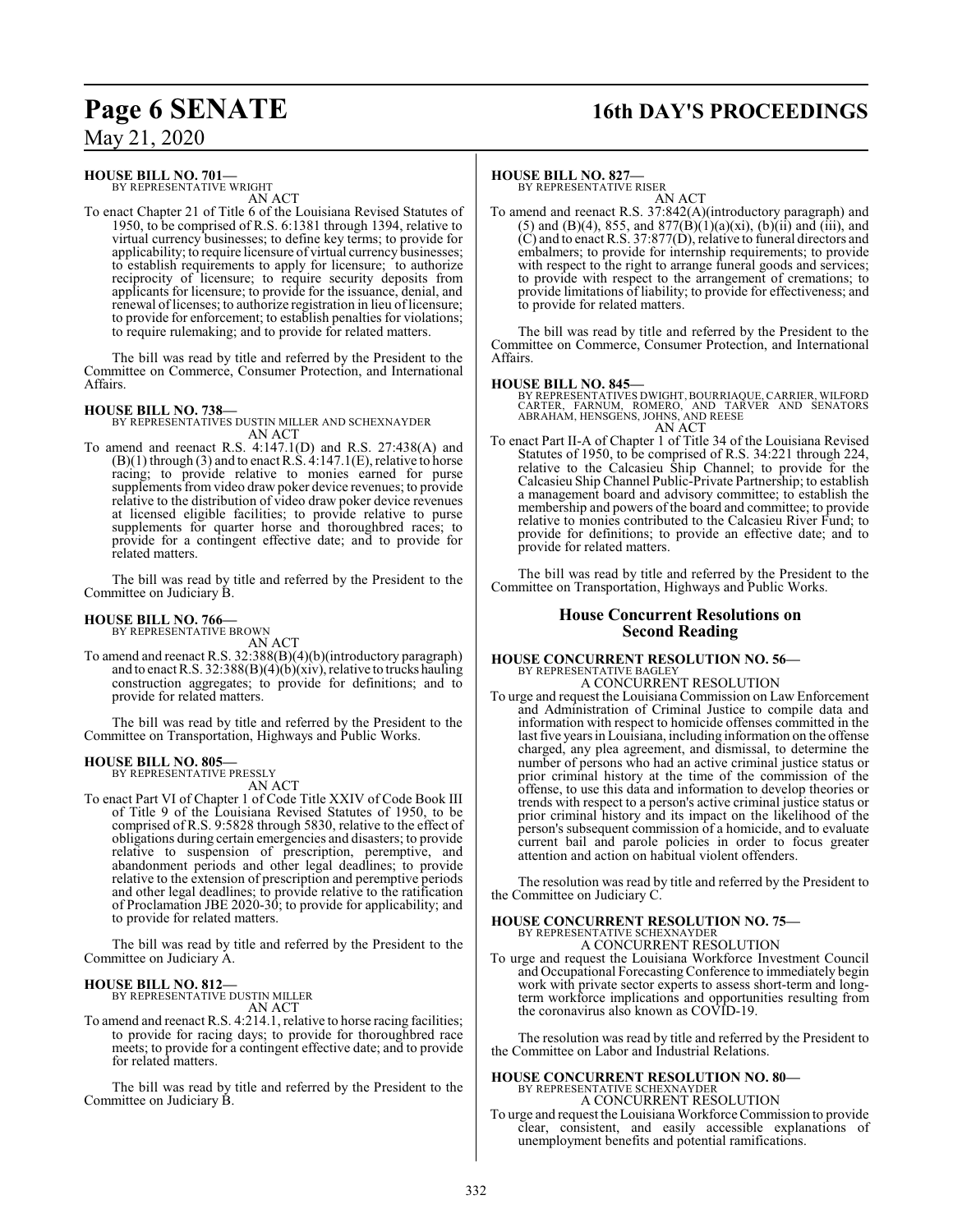# **16th DAY'S PROCEEDINGS Page 7 SENATE**

The resolution was read by title and referred by the President to the Committee on Labor and Industrial Relations.

#### **HOUSE CONCURRENT RESOLUTION NO. 92—** BY REPRESENTATIVE PIERRE

A CONCURRENT RESOLUTION

To urge and request the LouisianaCommunity and Technical College System to establish a pilot program to provide for the regional delivery of commercial driver's license training and certification.

The resolution was read by title and referred by the President to the Committee on Education.

#### **Reports of Committees**

The following reports of committees were received and read:

#### **REPORT OF COMMITTEE ON**

#### **TRANSPORTATION, HIGHWAYS AND PUBLIC WORKS**

Senator Rick Ward III, Chairman on behalf ofthe Committee on Transportation, Highways and Public Works, submitted the following report:

#### May 21, 2020

To the President and Members of the Senate:

I am directed by your Committee on Transportation, Highways and Public Works to submit the following report:

#### **SENATE RESOLUTION NO. 14—** BY SENATOR HENSGENS

A RESOLUTION

To approve the annual state integrated coastal protection plan for Fiscal Year 2021, as adopted by the Coastal Protection and Restoration Authority Board.

Reported favorably.

#### **HOUSE BILL NO. 442—** BY REPRESENTATIVE MCFARLAND

AN ACT

To amend and reenact R.S.  $32:387(C)(3)(d)(ii)(bb)$  and (cc), relative to timber harvest season permits; to modify the total excess gross axle weight authorized for vehicles owned or operated by a permittee; to designate a maximum speed limit authorized on the public highways of this state; and to provide for related matters.

Reported favorably.

#### **HOUSE BILL NO. 514—** BY REPRESENTATIVE WILLARD

AN ACT

To amend and reenact R.S. 32:1(4), (38), (40), and (41) and 203(C) and to enact R.S. 32:1(95) and 204 through 204.4, relative to electric-assisted bicycles; to provide for definitions; to provide for the operation, rights, requirements, and restrictions applicable to electric-assisted bicycles; and to provide for related matters.

Reported with amendments.

#### **HOUSE BILL NO. 607—** BY REPRESENTATIVE HODGES

AN ACT

To amend and reenact R.S.  $32:431.1(E)(2)$  and (3), relative to documentation ofschool attendance for a minor's application for certain driver's licenses; to authorize the presentation of documentation of school attendance by a minor's parents or legal guardians; to provide for the documentation evidencing the

requirements for an emancipated minor; and to provide for related matters.

Reported with amendments.

#### **HOUSE BILL NO. 669—** BY REPRESENTATIVE PIERRE

AN ACT

To enact R.S. 49:191(12)(b) and to repeal R.S. 49:191(9)(g), relative to the Department of Transportation and Development, including provisions to provide for the re-creation of the Department of Transportation and Development and the statutory entities made a part of the department by law; to provide for the effective termination date for all statutory authority for the existence of such statutory entities; and to provide for related matters.

Reported favorably.

Respectfully submitted, RICK WARD III Chairman

#### **REPORT OF COMMITTEE ON**

#### **NATURAL RESOURCES**

Senator Bob Hensgens, Chairman on behalf of the Committee on Natural Resources, submitted the following report:

#### May 21, 2020

To the President and Members of the Senate:

I am directed by your Committee on Natural Resources to submit the following report:

### **HOUSE BILL NO. 111—** BY REPRESENTATIVES DESHOTEL AND HARRIS

AN ACT

To authorize and provide for the transfer of certain public property; to authorize the exchange of certain public property in Avoyelles Parish; to provide for the property description; to provide for reservation of mineral rights; to provide terms and conditions; to provide an effective date; and to provide for related matters.

Reported favorably.

#### **HOUSE BILL NO. 143—**

BY REPRESENTATIVE COUSSAN AND SENATOR HENSGENS AN ACT

To enact R.S. 49:191(12)(b) and to repeal R.S. 49:191(9)(d), relative to the Department of Wildlife and Fisheries, including provisions to provide for the re-creation of the Department of Wildlife and Fisheries and the statutory entities made a part of the department by law; to provide for the effective termination date for all statutory authority for the existence of such statutory entities; and to provide for related matters.

Reported favorably.

#### **HOUSE BILL NO. 184—**

BY REPRESENTATIVE VILLIO AN ACT

To authorize and provide for the lease of certain state property; to authorize the lease of certain state property in the city of Kenner, in Jefferson Parish; to provide for the property description; to provide for reservation of mineral rights; to provide terms and conditions; to provide an effective date; and to provide for related matters.

Reported favorably.

# May 21, 2020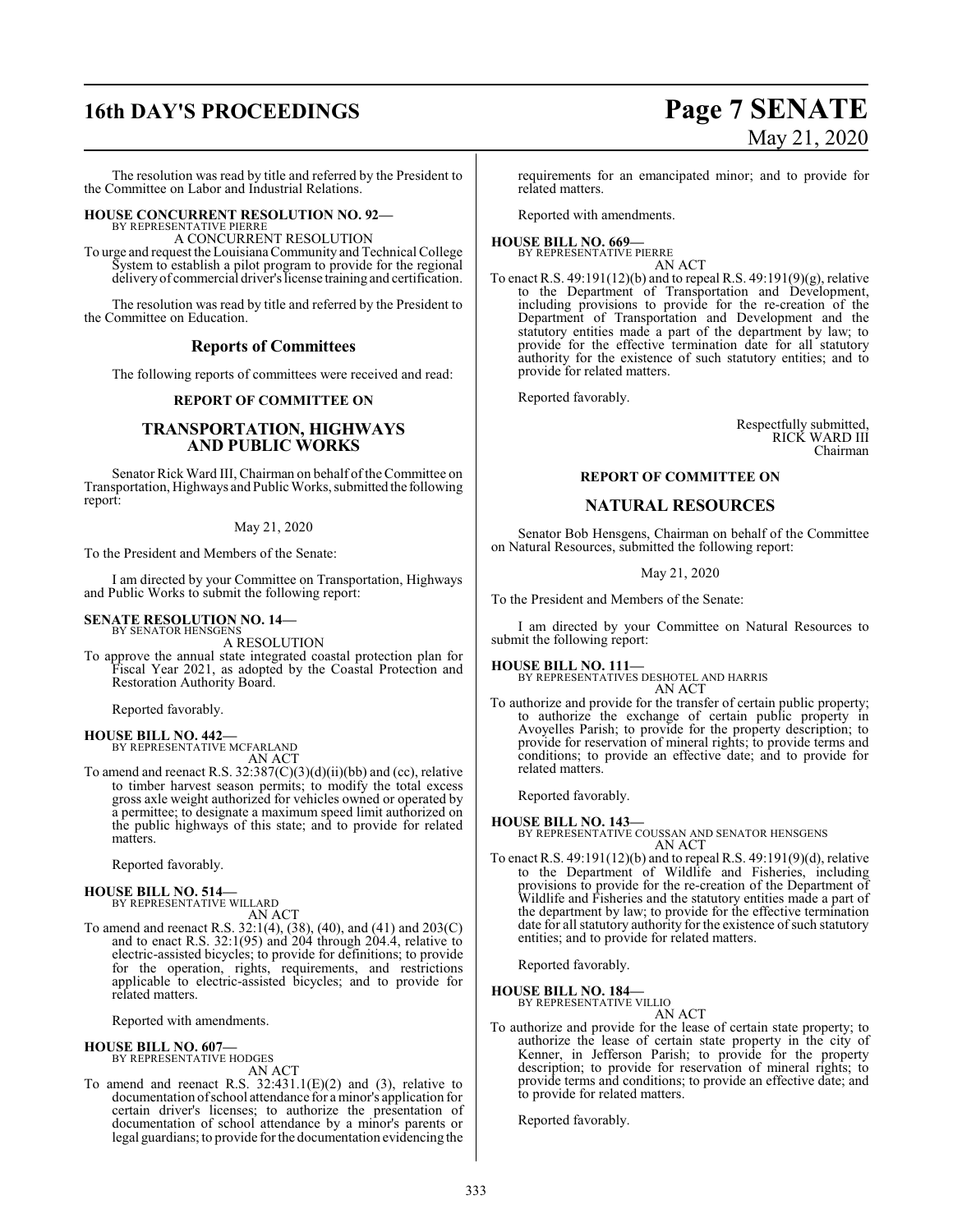#### **HOUSE BILL NO. 461—**

BY REPRESENTATIVE ZERINGUE AN ACT

To authorize and provide for the exchange of certain state property; to authorize the commissioner of administration and the secretary of the Department of Wildlife and Fisheries to exchange certain state property in St. Mary Parish and West Feliciana Parish with the United States Fish and Wildlife Service for property located in Terrebonne Parish; to provide for the property descriptions; to provide for reservation of mineral rights; to provide for terms and conditions; to provide an effective date; and to provide for related matters.

Reported favorably.

## **HOUSE BILL NO. 592—** BY REPRESENTATIVE MAGEE

AN ACT

To amend and reenact R.S. 49:214.2(10) and 214.6.2(D)(7) and to enact R.S. 39:1367(E)(2)(b)(viii) and R.S. 49:214.5.4(G)(10) and (J), relative to coastal protection and restoration; to authorize the Coastal Protection and Restoration Authority to issue bonds and incur debt; to allow repayment of such debt from the Coastal Protection and Restoration Fund; and to provide for related matters.

Reported favorably.

**HOUSE BILL NO. 830—** BY REPRESENTATIVE ZERINGUE AN ACT

To authorize and provide for the transfer of certain state property; to authorize the transfer of certain state property in Terrebonne Parish; to provide for the property description; to provide for reservation of mineral rights; to provide terms and conditions; to provide an effective date; and to provide for related matters.

Reported with amendments.

Respectfully submitted, BOB HENSGENS Chairman

#### **REPORT OF COMMITTEE ON**

### **EDUCATION**

Senator Cleo Fields, Chairman on behalf of the Committee on Education, submitted the following report:

May 21, 2020

To the President and Members of the Senate:

I am directed by your Committee on Education to submit the following report:

#### **SENATE CONCURRENT RESOLUTION NO. 62—** BY SENATOR MILLIGAN

A CONCURRENT RESOLUTION

To urge and request the State Board of Elementary and Secondary Education, through the state Department of Education, to develop and implement a traumatic injury response program to ensure that each city, parish, or other local public school in the state is prepared to respond to a traumatic injury emergency.

Reported favorably.

#### **SENATE CONCURRENT RESOLUTION NO. 63—** BY SENATOR JACKSON

A CONCURRENT RESOLUTION

To urge and request the State Board of Elementary and Secondary Education to create a continuous learning task force to assist the state Department of Education in developing guidance for

# **Page 8 SENATE 16th DAY'S PROCEEDINGS**

Louisiana educators to meet the immediate need of supporting learning outside of our normal practices.

Reported with amendments.

#### **HOUSE CONCURRENT RESOLUTION NO. 45—** BY REPRESENTATIVE HODGES A CONCURRENT RESOLUTION

To urge and request the Board of Regents, in consultation with public postsecondary education management boards, to study issues and compile data relative to faculty at public postsecondary education institutions.

Reported favorably.

## **HOUSE BILL NO. 203—** BY REPRESENTATIVE HUVAL

AN ACT

To enact R.S. 49:191(12)(b) and to repeal R.S. 49:191(9)(b), relative to the Department of Culture, Recreation and Tourism, including provisions for the re-creation of the Department of Culture, Recreation and Tourism and the statutory entities made a part of the department by law; to provide for the effective termination date for all statutory authority for the existence of such statutory entities; and to provide for related matters.

Reported favorably.

### **HOUSE BILL NO. 213—** BY REPRESENTATIVE MIGUEZ

AN ACT

To repeal Chapter 5-P of Title 25 of the Louisiana Revised Statutes of 1950, comprised of R.S. 25:380.131 through 380.136, and R.S. 36:744(AA) and 801.20, relative to the Louisiana Military Hall of Fame and Museum, to remove the museum from the jurisdiction of the Department of State and to delete all statutory provisions relative to such museumand its governing board; and to provide for related matters.

Reported favorably.

**HOUSE BILL NO. 251—** BY REPRESENTATIVES HILFERTY AND EDMONDS AND SENATOR **MIZELL** 

- AN ACT
- To amend and reenact R.S.  $17:407.51(H)(2)$ , to enact R.S. 17:407.23(D)(3) and Part X-F of Chapter 1 of Title 17 of the Louisiana Revised Statutes of 1950, to be comprised of R.S. 17:407.101, and R.S. 36:651(G)(8), and to repeal R.S.  $17:407.23(D)(3)$  and Part X-F of Chapter 1 of Title 17 of the Louisiana Revised Statutes of 1950, comprised of R.S. 17:407.101, and R.S. 36:651(G)(8), relative to the development of early childhood care and education; to establish the Early Childhood Care and Education Commission; to provide relative to the purpose, membership, and meetings of the commission; to require the commission to study and make recommendations relative to specific matters; to require the commission to report to the legislature; to provide for termination of the commission; to provide for the authority and responsibilities of the State Board of Elementary and Secondary Education; to provide for the powers and duties of the Advisory Council on Early Childhood Care and Education; and to provide for related matters.

Reported favorably.

**HOUSE BILL NO. 335—**

BY REPRESENTATIVE HUVAL

- AN ACT
- To amend and reenact R.S. 25:341(D)(introductory paragraph) and 891(A)(3), R.S. 40:2501(B)(1) and (G), R.S. 49:1112(B)(3)(k), and Section 1 of Act No. 130 of the 1896 Regular Session of the Legislature, as amended by Act No. 395 of the 2006 Regular Session of the Legislature, relative to the membership of certain boards and commissions; to provide relative to the membership held by the lieutenant governor and the secretary of the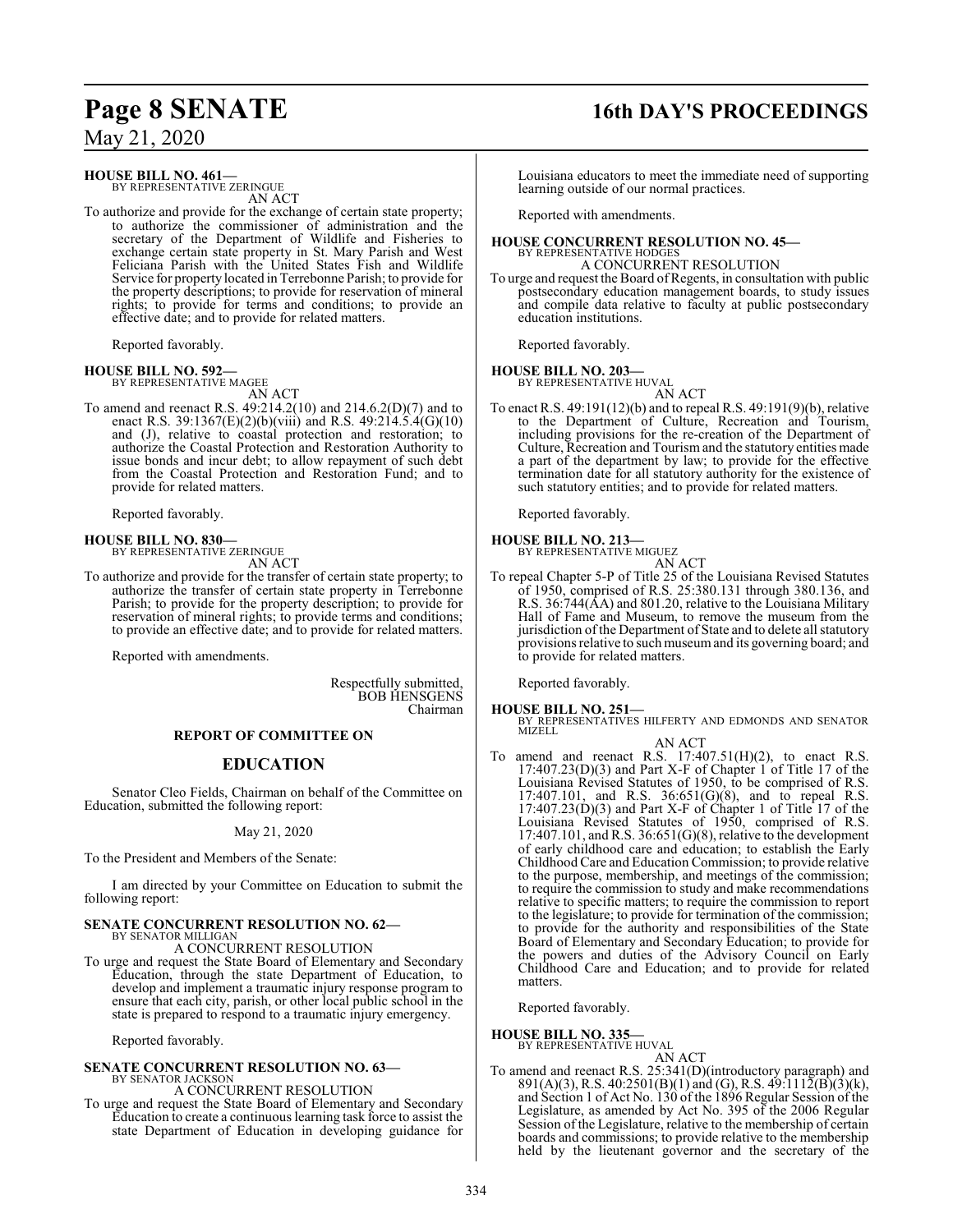# **16th DAY'S PROCEEDINGS Page 9 SENATE**

Department of Culture, Recreation and Tourism; to authorize the lieutenant governor and secretary to designate persons to serve on such boards and commissions in their stead; and to provide for related matters.

Reported favorably.

#### **HOUSE BILL NO. 406—** BY REPRESENTATIVE HUVAL

AN ACT

To enact R.S. 36:204(B)(1)(a)(iv), relative to the Department of Culture, Recreation and Tourism; to provide relative to the authority of the secretary to take personnel actions; and to provide for related matters.

Reported favorably.

#### **HOUSE BILL NO. 476—**

BY REPRESENTATIVE HUVAL AN ACT

To amend and reenact R.S. 25:822(A)(11) and R.S.  $51:1256(B)$ (introductory paragraph),  $(2)(g)$ , and  $(3)(b)$  and  $1257(C)$ , and to repeal R.S.  $51:1256(B)(2)(i)$ , relative to boards and commissions; to provide relative to the Louisiana Folklife Commission; to provide relative to the Louisiana Tourism Development Commission; to provide relative to the membership of the commissions; to provide relative to the submission of nominations to fill certain vacancies; to provide for technical changes; and to provide for related matters.

Reported favorably.

HOUSE BILL NO. 689-<br>BY REPRESENTATIVES ZERINGUE, ADAMS, AMEDEE, BACALA,<br>BAGLEY, BISHOP, BRASS, BROWN, BRYANT, BUTLER, CARPENTER,<br>CARRIER, GARY CARTER, ROBBY CARTER, WILFORD CARTER,<br>CORMIER, COUSSAN, COX, DAVIS, DESHOTEL, D

#### AN ACT

To enact R.S. 17:3351.21, relative to colleges and universities; to provide relative to fees charged to students at public postsecondary institutions; to authorize the postsecondary education management boards to establish such fees and adjust fee amounts; to provide limitations; to provide for applicability; to provide for reporting; to provide relative to the exceptions and exemptions that an institution may receive from state regulations of their operations; to provide certain financial solvency criteria on the receipt of such exceptions and exemptions; and to provide for related matters.

Reported favorably.

**HOUSE BILL NO. 734—** BY REPRESENTATIVES BRASS AND FREEMAN

AN ACT To amend and reenact R.S. 17:3129.6(B), to enact Chapter 18-A of Title 17 of the Louisiana Revised Statutes of 1950, to be comprised of R.S. 17:2941 through 2944, and to repeal R.S. 17:2922.1(C) and 2929, relative to dual enrollment; to provide for a statewide dual enrollment program; to provide for funding; and to provide for related matters.

Reported favorably.

#### **HOUSE BILL NO. 740—**

BY REPRESENTATIVE WRIGHT AN ACT

To amend and reenact R.S. 44:4.1(B)(9) and to enact R.S. 17:3137, relative to public postsecondary education institutions; to prohibit postsecondary education institutions from disclosing certain information relative to students and their parents and

# May 21, 2020

legal guardians; to provide for exceptions; and to provide for related matters.

Reported with amendments.

Respectfully submitted, CLEO FIELDS Chairman

#### **House Bills and Joint Resolutions on Second Reading Just Reported by Committees**

Senator Fields asked for and obtained a suspension of the rules to take up House Bills and Joint Resolutions just reported by Committees.

#### **HOUSE BILL NO. 111—**

BY REPRESENTATIVES DESHOTEL AND HARRIS AN ACT

To authorize and provide for the transfer of certain public property; to authorize the exchange of certain public property in Avoyelles Parish; to provide for the property description; to provide for reservation of mineral rights; to provide terms and conditions; to provide an effective date; and to provide for related matters.

Reported favorably by the Committee on Natural Resources. The bill was read by title and referred to the Legislative Bureau.

#### **HOUSE BILL NO. 143—**

BY REPRESENTATIVE COUSSAN AND SENATOR HENSGENS AN ACT

To enact R.S. 49:191(12)(b) and to repeal R.S. 49:191(9)(d), relative to the Department of Wildlife and Fisheries, including provisions to provide for the re-creation of the Department of Wildlife and Fisheries and the statutory entities made a part of the department by law; to provide for the effective termination date for all statutory authority for the existence of such statutory entities; and to provide for related matters.

Reported favorably by the Committee on Natural Resources. The bill was read by title and referred to the Legislative Bureau.

### **HOUSE BILL NO. 184—** BY REPRESENTATIVE VILLIO

AN ACT

To authorize and provide for the lease of certain state property; to authorize the lease of certain state property in the city of Kenner, in Jefferson Parish; to provide for the property description; to provide for reservation of mineral rights; to provide terms and conditions; to provide an effective date; and to provide for related matters.

Reported favorably by the Committee on Natural Resources. The bill was read by title and referred to the Legislative Bureau.

**HOUSE BILL NO. 203—**

BY REPRESENTATIVE HUVAL AN ACT

To enact R.S. 49:191(12)(b) and to repeal R.S. 49:191(9)(b), relative to the Department of Culture, Recreation and Tourism, including provisions for the re-creation of the Department of Culture, Recreation and Tourism and the statutory entities made a part of the department by law; to provide for the effective termination date for all statutory authority for the existence of such statutory entities; and to provide for related matters.

Reported favorably by the Committee on Education. The bill was read by title and referred to the Legislative Bureau.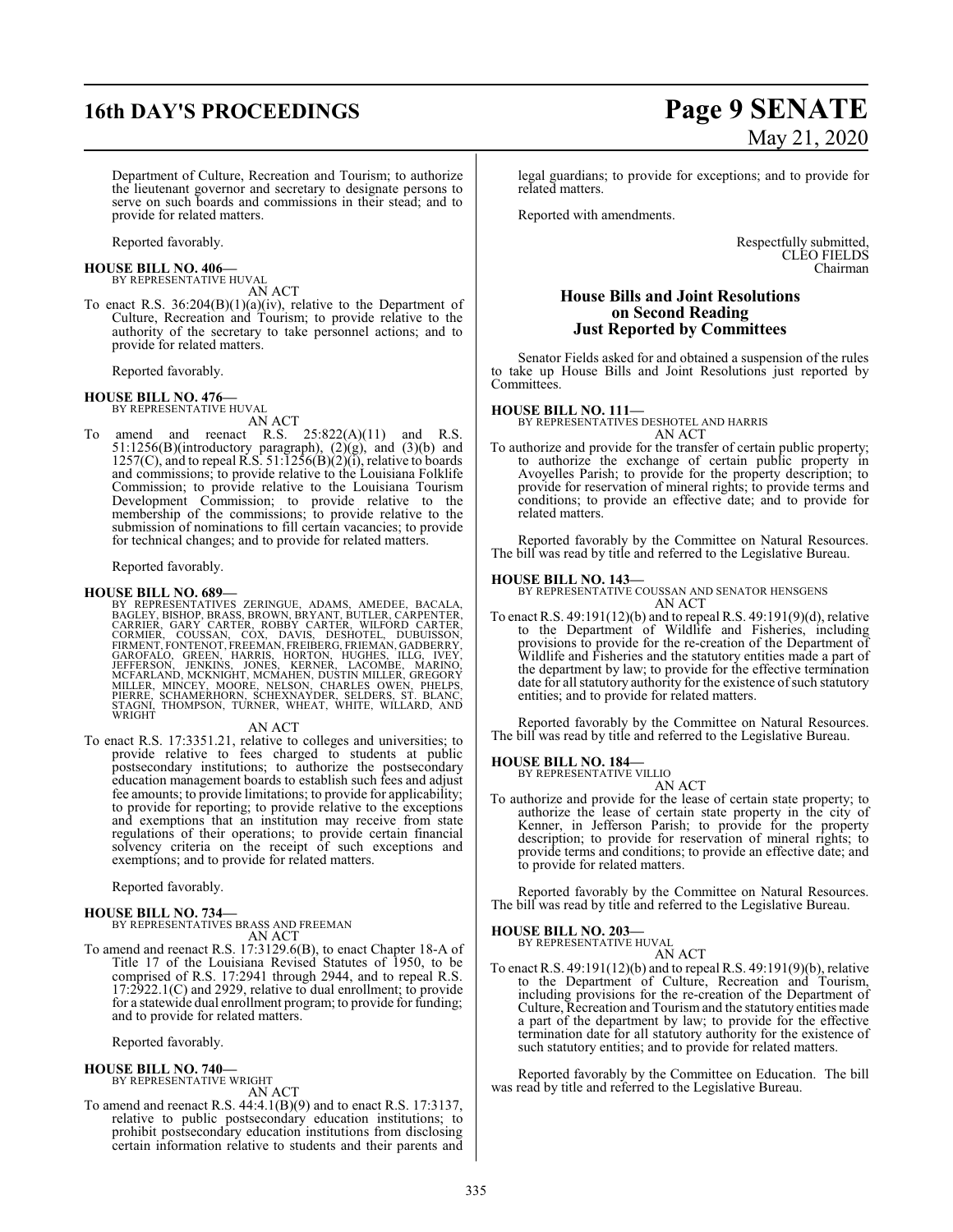## **Page 10 SENATE 16th DAY'S PROCEEDINGS**

May 21, 2020

#### **HOUSE BILL NO. 213—**

BY REPRESENTATIVE MIGUEZ AN ACT

To repeal Chapter 5-P of Title 25 of the Louisiana Revised Statutes of 1950, comprised of R.S. 25:380.131 through 380.136, and R.S. 36:744(AA) and 801.20, relative to the Louisiana Military Hall of Fame and Museum, to remove the museum from the jurisdiction of the Department of State and to delete all statutory provisions relative to such museumand its governing board; and to provide for related matters.

Reported favorably by the Committee on Education. The bill was read by title and referred to the Legislative Bureau.

**HOUSE BILL NO. 251—** BY REPRESENTATIVES HILFERTY AND EDMONDS AND SENATOR MIZELL

#### AN ACT

To amend and reenact R.S.  $17:407.51(H)(2)$ , to enact R.S. 17:407.23(D)(3) and Part X-F of Chapter 1 of Title 17 of the Louisiana Revised Statutes of 1950, to be comprised of R.S. 17:407.101, and R.S. 36:651(G)(8), and to repeal R.S. 17:407.23(D)(3) and Part X-F of Chapter 1 of Title 17 of the Louisiana Revised Statutes of 1950, comprised of R.S.  $17:407.101$ , and R.S.  $36:651(G)(8)$ , relative to the development of early childhood care and education; to establish the Early Childhood Care and Education Commission; to provide relative to the purpose, membership, and meetings of the commission; to require the commission to study and make recommendations relative to specific matters; to require the commission to report to the legislature; to provide for termination of the commission; to provide for the authority and responsibilities of the State Board of Elementary and Secondary Education; to provide for the powers and duties of the Advisory Council on Early Childhood Care and Education; and to provide for related matters.

Reported favorably by the Committee on Education. The bill was read by title and referred to the Legislative Bureau.

#### **HOUSE BILL NO. 335—**

BY REPRESENTATIVE HUVAL

AN ACT To amend and reenact R.S. 25:341(D)(introductory paragraph) and 891(A)(3), R.S.  $40:2501(B)(1)$  and (G), R.S.  $49:1112(B)(3)(k)$ , and Section 1 of Act No. 130 of the 1896 Regular Session of the Legislature, as amended by Act No. 395 of the 2006 Regular Session of the Legislature, relative to the membership of certain boards and commissions; to provide relative to the membership held by the lieutenant governor and the secretary of the Department of Culture, Recreation and Tourism; to authorize the lieutenant governor and secretary to designate persons to serve on such boards and commissions in their stead; and to provide for related matters.

Reported favorably by the Committee on Education. The bill was read by title and referred to the Legislative Bureau.

#### **HOUSE BILL NO. 406—**

BY REPRESENTATIVE HUVAL AN ACT

To enact R.S.  $36:204(B)(1)(a)(iv)$ , relative to the Department of Culture, Recreation and Tourism; to provide relative to the authority of the secretary to take personnel actions; and to provide for related matters.

Reported favorably by the Committee on Education. The bill was read by title and referred to the Legislative Bureau.

### **HOUSE BILL NO. 442—** BY REPRESENTATIVE MCFARLAND

AN ACT

To amend and reenact R.S. 32:387(C)(3)(d)(ii)(bb) and (cc), relative to timber harvest season permits; to modify the total excess gross axle weight authorized for vehicles owned or operated by a permittee; to designate a maximum speed limit authorized on

the public highways of this state; and to provide for related matters.

Reported favorably by the Committee on Transportation, Highways and Public Works. The bill was read by title and referred to the Legislative Bureau.

#### **HOUSE BILL NO. 461—**

BY REPRESENTATIVE ZERINGUE AN ACT

To authorize and provide for the exchange of certain state property; to authorize the commissioner of administration and the secretary of the Department of Wildlife and Fisheries to exchange certain state property in St. Mary Parish and West Feliciana Parish with the United States Fish and Wildlife Service for property located in Terrebonne Parish; to provide for the property descriptions; to provide for reservation of mineral rights; to provide for terms and conditions; to provide an effective date; and to provide for related matters.

Reported favorably by the Committee on Natural Resources. The bill was read by title and referred to the Legislative Bureau.

### **HOUSE BILL NO. 476—**

BY REPRESENTATIVE HUVAL AN ACT

To amend and reenact R.S.  $25:822(A)(11)$  and R.S. 51:1256(B)(introductory paragraph), (2)(g), and (3)(b) and 1257(C), and to repeal R.S. 51:1256(B)(2)(i), relative to boards and commissions; to provide relative to the Louisiana Folklife Commission; to provide relative to the Louisiana Tourism Development Commission; to provide relative to the membership of the commissions; to provide relative to the submission of nominations to fill certain vacancies; to provide for technical changes; and to provide for related matters.

Reported favorably by the Committee on Education. The bill was read by title and referred to the Legislative Bureau.

#### **HOUSE BILL NO. 514—**

BY REPRESENTATIVE WILLARD AN ACT

To amend and reenact R.S. 32:1(4), (38), (40), and (41) and 203(C) and to enact R.S. 32:1(95) and 204 through 204.4, relative to electric-assisted bicycles; to provide for definitions; to provide for the operation, rights, requirements, and restrictions applicable to electric-assisted bicycles; and to provide for related matters.

Reported with amendments by the Committee on Transportation, Highways and Public Works.

#### **SENATE COMMITTEE AMENDMENTS**

Amendments proposed by Senate Committee on Transportation, Highways and Public Works to Engrossed House Bill No. 514 by Representative Willard

#### AMENDMENT NO. 1

On page 1, line 2, delete "and  $(41)$  and  $203(C)$ " and insert " $(41)$ ,  $203(\overline{C})$ ,  $401(17)$ ,  $(19)$ , and  $(20)$ ,  $851(5)$ ,  $1252(1)$  and  $(30)$ "

#### AMENDMENT NO. 2

On page 1, at the beginning of line 3, after "204" delete "through 204.4"

AMENDMENT NO. 3

On page 1, line 7, delete "and  $(41)$  and  $203(C)$ " and insert " $(41)$ ,  $203(\overline{C})$ ,  $401(17)$ ,  $(19)$ , and  $(20)$ ,  $851(5)$ ,  $1252(1)$  and  $(30)$ "

#### AMENDMENT NO. 4

On page 1, line 8, after "204" delete "through 204.4"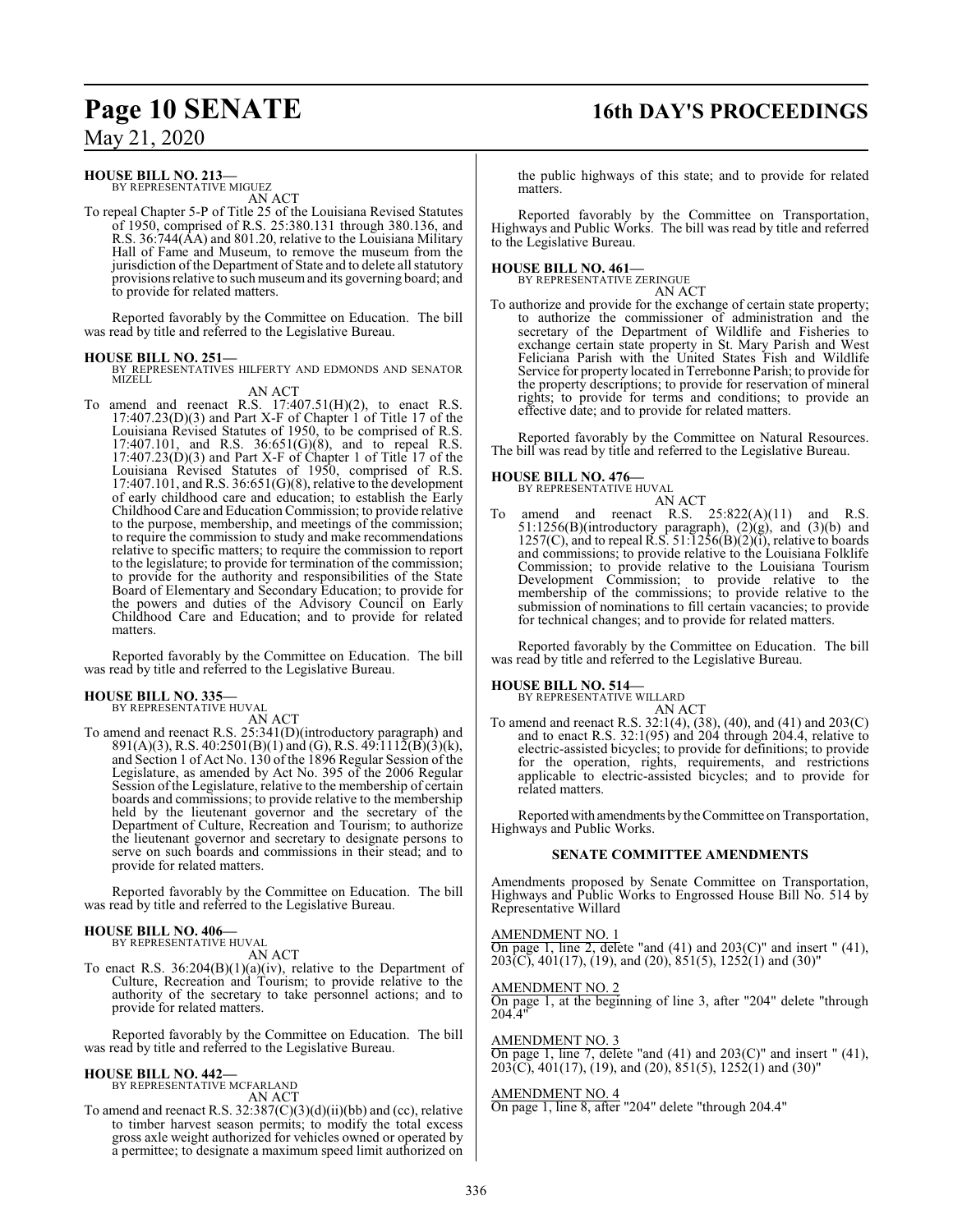# **16th DAY'S PROCEEDINGS Page 11 SENATE**

# May 21, 2020

#### AMENDMENT NO. 5

On page 1, line 17, after "32:1(95)," insert "having a saddle or seat for each rider, and"

AMENDMENT NO. 6 On page 2, line 6, before "electric-assisted" insert "an"

AMENDMENT NO. 7 On page 2, line 20, after "may ride," insert "having a saddle or seat for each rider, and"

#### AMENDMENT NO. 8

On page 2, at the end of line 21, after "or, three wheels, any" insert "one"

AMENDMENT NO. 9 On page 3, line 18, after "§204." delete "Rights" and insert "Riding on electric-assisted bicycles; rights"

#### AMENDMENT NO. 10

On page 3, at the beginning of line 19, before "Except" insert "A."

AMENDMENT NO. 11 On page 3, delete line 24

AMENDMENT NO. 12 On page 3, at the beginning of line 25, change "A." to "B."

AMENDMENT NO. 13 On page 4, at the beginning of line 1, change "B." to "C."

#### AMENDMENT NO. 14

On page 4, between lines 3 and 4, insert the following:

"D. An electric-assisted bicycle shall complywith the equipment and manufacturing requirement for bicycles adopted by the United States Consumer Product Safety Commission (16 CFR Part 1512).

E. An electric-assisted bicycle shall operate in a manner so that the electric motor is disengaged or ceases to function when the rider stops pedaling or when the brakes are applied.

F. Except as otherwise provided by this Subsection, electricassisted bicycle may be ridden in places where bicycles are allowed, including but not limited to streets, highways, roadways, bicycle facilities, bicycle lanes, shared use trails, bicycle paths, or trails."

#### AMENDMENT NO. 15

On page 4, delete line 4

#### AMENDMENT NO. 16

On page 4, delete lines 5 through 13 and insert the following:

 $(1)$  Following notice and public hearing, a local municipal authority, local parish authority, or state agency having jurisdiction over a shared-use trail or bicycle path or trail may prohibit the operation of Class one or Class two electric-assisted bicycles on such path or trail, if it finds that such a restriction is necessary for safety reasons or compliance with other laws or legal obligations.

(2) A local municipal authority, local parish authority, or state agency having jurisdiction over a shared-use trail or bicycle path or trail may prohibit the operation of Class three electric-assisted bicycles on such path or trail.

(3) This Subsection shall not apply to a trail that is specifically designated as nonmotorized and that has a natural surface tread that is made by clearing and grading the native soil with no added surface materials. A local municipal authority, local parish authority, or state agency having jurisdiction over a trail described in this Subsection may regulate the use of an electric-assisted bicycle on that trail."

#### AMENDMENT NO. 17

On page 4, delete line 14

### AMENDMENT NO. 18

On page 4, at the beginning of line 15, change " $\underline{A}$ ." to " $\underline{G}$ ." and on line 15, change "sixteen" to "twelve" and on line 16 change "sixteen" to "twelve"

#### AMENDMENT NO. 19

On page 4, at the beginning of line 18, change "B." to "H."

#### AMENDMENT NO. 20

On page 4, delete lines 19 through 23, and insert the following: "shall wear an approved bicycle helmet.

(1) For the purpose of this Subsection, "approved helmet" shall have the same meaning as provided in R.S. 32:199.

(2) The issuance of a citation for a violation of this Section shall not be prima facie evidence of negligence. The comparable negligence statutes of Louisiana shall apply in these cases as in all other cases of negligence.

(3) The provisions of R.S. 32:57 shall not apply to a violation of this Section. Any person who violates any provision of this Section shall upon conviction be fined fifty dollars, which shall include all costs of court. Notwithstanding any contrary provision of law, no other cost or fee shall be assessed against any person for a violation of this Section. This fine shall be waived if the operator of the Class three electric-assisted bicycle provides proof of purchasing an approved helmet.

#### AMENDMENT NO. 21

On page 4, at the beginning of line 24, before "All" insert "I."

#### AMENDMENT NO. 22

On page 4, after line  $25$ , insert the following:

"§401. Definitions

The following words and phrases when used in this Chapter shall have the meaning assigned to them in this Section unless the context clearly indicates otherwise:

\* \* \* (17) "Motorcycle" means every motor vehicle having a seat or saddle for the use of the rider and designed to travel on not more than three wheels in contact with the ground, but excluding a tractor and an electric-assisted bicycle or a motorized bicycle. \* \* \*

(19) "Motorized bicycle" means a pedal bicycle which may be propelled by human power or helper motor, or by both, with a motor rated no more than one and one-half horsepower, a cylinder capacity not exceeding fifty cubic centimeters, an automatic transmission, and which produces a maximum design speed of no more than twentyfive miles per hour on a flat surface, but excluding an electricassisted bicycle.

(20) "Motor vehicle" means and includes automobiles, trucks, truck-tractors, trailers, semitrailers, and motorcycles, propelled by steam, gasoline, electricity, or any other source of energy other than muscular power, except electric-assisted bicycles, farm implements temporarily operated or moved on a highway or vehicles operated only on rails or tracks constructed therefor. \* \* \*

#### §851. Definitions

The following words and phrases, when used in this Chapter, shall, for the purposes of this Chapter, have the meanings respectively ascribed to them in this Section, except in those instances where the context clearly indicates a different meaning:

\* \* \* (5) "Motor vehicle" means every self-propelled vehicle (except traction engines, road rollers, farmtractors, electric-assisted bicycles, tractor cranes, power shovels, and well drillers) and every vehicle which is propelled by electric power obtained from overhead wires but not operated upon rails.

\* \* \*

#### §1252. Definitions

The following words, terms, and phrases, when used in this Chapter, shall have the meaningsrespectively ascribed to themin this Section, except where the context clearly indicates a different meaning:

(1) "All-terrain vehicle" shall mean any vehicle manufactured for off-road use and issued a manufacturer's statement or certificate of origin, as required by the commission, that cannot be issued a registration certificate and license to operate on the public roads of this state because, at the time of manufacture, the vehicle does not meet the safety requirements prescribed by R.S. 32:1301 through 1310. This includes vehicles that are issued a title by the Department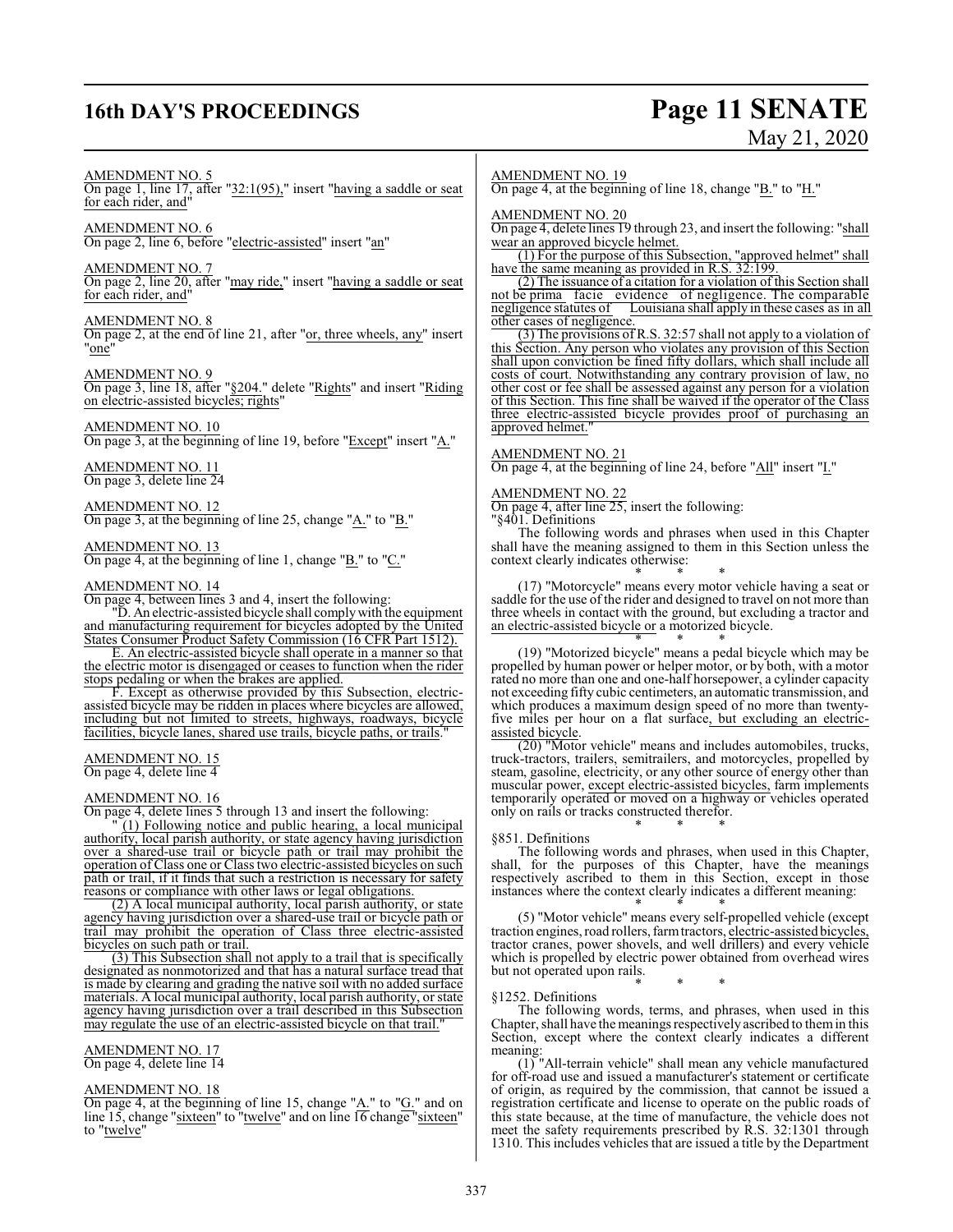## **Page 12 SENATE 16th DAY'S PROCEEDINGS**

May 21, 2020

of Public Safety and Corrections, public safety services, such as recreational and sports vehicles, but it shall not include off-road vehicles used for farm purposes, farm equipment, electric-assisted bicycleS, or heavy construction equipment. \* \* \*

(30) "Motorcycle" means a motor vehicle having a seat or saddle for the use of the rider and designed to travel on not more than three wheels in contact with the ground but excluding a tractor, electric-assisted bicycle, and electric-powered scooters not required to be registered.

\* \* \*"

On motion of Senator Bernard, the committee amendment was adopted. The amended bill was read by title and referred to the Legislative Bureau.

### **HOUSE BILL NO. 592—** BY REPRESENTATIVE MAGEE

AN ACT

To amend and reenact R.S. 49:214.2(10) and 214.6.2(D)(7) and to enact R.S. 39:1367(E)(2)(b)(viii) and R.S. 49:214.5.4(G)(10) and (J), relative to coastal protection and restoration; to authorize the Coastal Protection and Restoration Authority to issue bonds and incur debt; to allow repayment of such debt from the Coastal Protection and Restoration Fund; and to provide for related matters.

Reported favorably by the Committee on Natural Resources. The bill was read by title and referred to the Legislative Bureau.

#### **HOUSE BILL NO. 607—**

BY REPRESENTATIVE HODGES AN ACT

To amend and reenact R.S.  $32:431.1(E)(2)$  and (3), relative to documentation ofschool attendance for a minor's application for certain driver's licenses; to authorize the presentation of documentation of school attendance by a minor's parents or legal guardians; to provide for the documentation evidencing the requirements for an emancipated minor; and to provide for related matters.

Reported with amendments by the Committee on Transportation, Highways and Public Works.

#### **SENATE COMMITTEE AMENDMENTS**

Amendments proposed by Senate Committee on Transportation, Highways and Public Works to Engrossed House Bill No. 607 by Representative Hodges

AMENDMENT NO. 1

On page 1, line 14, after "minor," change "their" to "his"

AMENDMENT NO. 2 On page 2, at the end of line 2, delete "an"

#### AMENDMENT NO. 3

On page 2, line 3, delete "applicant who is at least eighteen years of age or

On motion of Senator Bernard, the committee amendment was adopted. The amended bill was read by title and referred to the Legislative Bureau.

#### **HOUSE BILL NO. 669—** BY REPRESENTATIVE PIERRE

AN ACT

To enact R.S. 49:191(12)(b) and to repeal R.S. 49:191(9)(g), relative to the Department of Transportation and Development, including provisions to provide for the re-creation of the Department of Transportation and Development and the statutory entities made a part of the department by law; to provide for the effective termination date for all statutory authority for the existence of such statutory entities; and to provide for related matters.

Reported favorably by the Committee on Transportation, Highways and Public Works. The bill was read by title and referred to the Legislative Bureau.

#### **HOUSE BILL NO. 689—**

BY REPRESENTATIVES ZERINGUE, ADAMS, AMEDEE, BACALA,<br>BAGLEY, BISHOP, BRASS, BROWN, BRYANT, BUTLER, CARRIER, GARY CARTER, ROBBY CARTER, WILFORD CARTER,<br>CORMIER, COUSSAN, COX, DAVIS, DESHOTEL, DUBUISSON,<br>FIRMENT, FONTENOT, FR

AN ACT

To enact R.S. 17:3351.21, relative to colleges and universities; to provide relative to fees charged to students at public postsecondary institutions; to authorize the postsecondary education management boards to establish such fees and adjust fee amounts; to provide limitations; to provide for applicability; to provide for reporting; to provide relative to the exceptions and exemptions that an institution may receive from state regulations of their operations; to provide certain financial solvency criteria on the receipt of such exceptions and exemptions; and to provide for related matters.

Reported favorably by the Committee on Education. The bill was read by title and recommitted to the Committee on Revenue and Fiscal Affairs.

#### **HOUSE BILL NO. 734—**

BY REPRESENTATIVES BRASS AND FREEMAN AN ACT

To amend and reenact R.S. 17:3129.6(B), to enact Chapter 18-A of Title 17 of the Louisiana Revised Statutes of 1950, to be comprised of R.S. 17:2941 through 2944, and to repeal R.S. 17:2922.1(C) and 2929, relative to dual enrollment; to provide for a statewide dual enrollment program; to provide for funding; and to provide for related matters.

Reported favorably by the Committee on Education. The bill was read by title and recommitted to the Committee on Finance.

#### **HOUSE BILL NO. 740—**

BY REPRESENTATIVE WRIGHT AN ACT

To amend and reenact R.S. 44:4.1(B)(9) and to enact R.S. 17:3137, relative to public postsecondary education institutions; to prohibit postsecondary education institutions from disclosing certain information relative to students and their parents and legal guardians; to provide for exceptions; and to provide for related matters.

Reported with amendments by the Committee on Education.

#### **SENATE COMMITTEE AMENDMENTS**

Amendments proposed by Senate Committee on Education to Reengrossed House Bill No. 740 by Representative Wright

#### AMENDMENT NO. 1

On page 1, delete line 3, and insert the following: "postsecondary education; to prohibit all postsecondary education boards and institutions"

#### AMEND<u>MENT NO. 2</u>

On page 1, line 10, between "**of**" and "**public**" change "**a**" to "**any**" and between "**education**" and "**institution**" insert "**board or**"

#### AMENDMENT NO. 3

On page 2, line 1, between "**of**" and "**public**" change "**a**" to "**any**" and between "**education**" and "**institution**" insert "**board or**"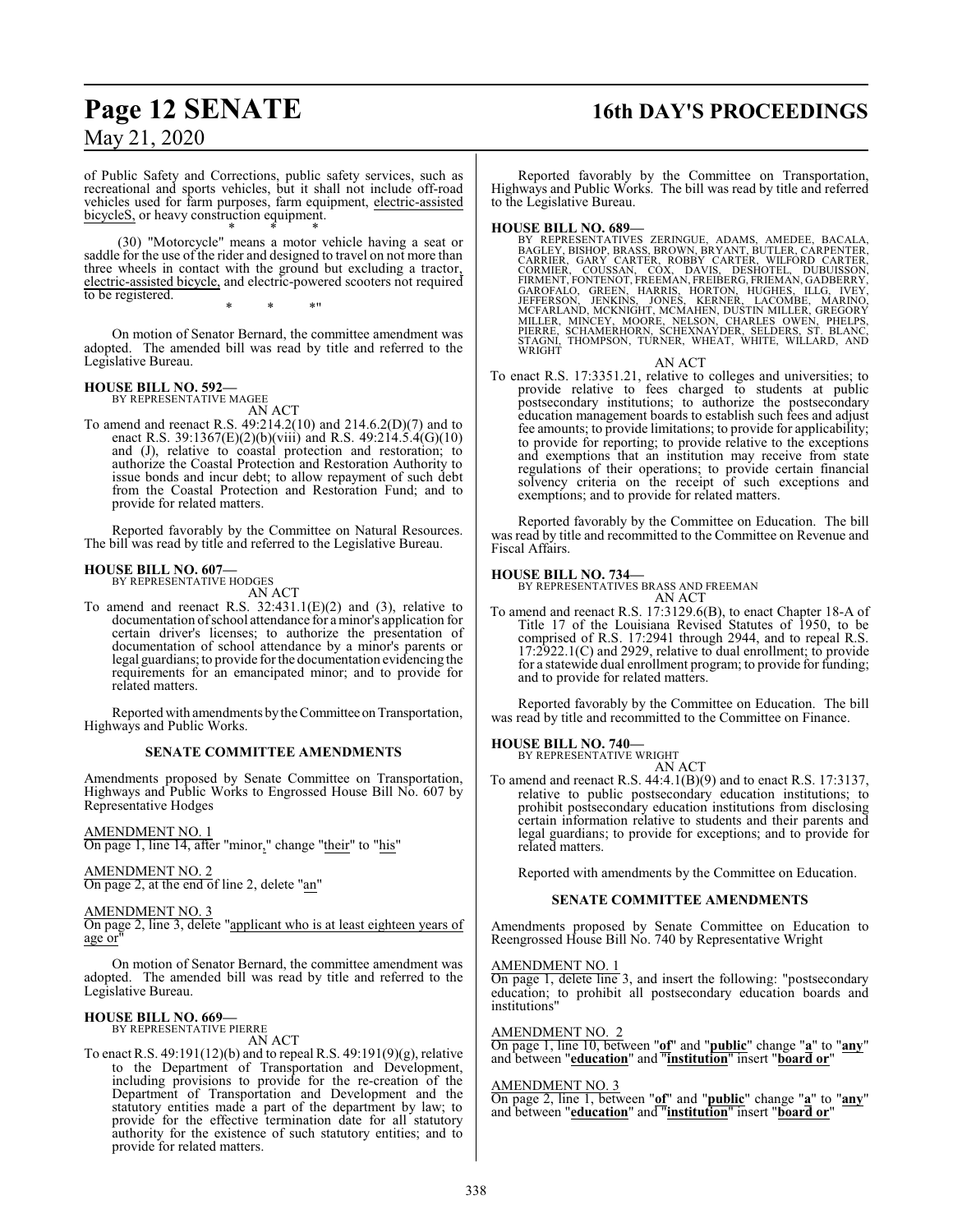## **16th DAY'S PROCEEDINGS Page 13 SENATE**

# May 21, 2020

#### AMENDMENT NO. 4

On page 2, line 3, between "**of**" and "**public**" change "**a**" to "**any**"

#### AMENDMENT NO. 5

On page 2, at the beginning of line 4, insert "**board or**"

On motion of Senator Fields, the committee amendment was adopted. The amended bill was read by title and referred to the Legislative Bureau.

#### **HOUSE BILL NO. 830—**

BY REPRESENTATIVE ZERINGUE

AN ACT

To authorize and provide for the transfer of certain state property; to authorize the transfer of certain state property in Terrebonne Parish; to provide for the property description; to provide for reservation of mineral rights; to provide terms and conditions; to provide an effective date; and to provide for related matters.

Reported with amendments by the Committee on Natural Resources.

#### **SENATE COMMITTEE AMENDMENTS**

Amendments proposed by Senate Committee on Natural Resources to Engrossed House Bill No. 830 by Representative Zeringue

#### AMENDMENT NO. 1

On page 1, line 3, after "Terrebonne" insert "Parish and Jefferson"

#### AMENDMENT NO. 2

On page 2, between lines 13 and 14, insert the following:<br>"Section 3. The commissioner of admi

The commissioner of administration, notwithstanding any other provision of law to the contrary, is hereby authorized and empowered to convey, transfer, assign, lease, or deliver any interest, excluding mineral rights, the state may have to all or any portion of the following described parcel of property to the Richard's Real Estate Properties, LLC:

One certain lot of ground situated in the Parish of Jefferson, city of Grand Isle, State of Louisiana, located in Section 26, Township 22 South, Range 24 East and described as follows; Beginning at a point, which point is at the intersection of the Southeasterly Right of Way of LA Highway 1 and the Southwesterly Property Line of Lot 6 of Block 1 Plan of A. Bourgerol Survey dated September 20, 1841, thence proceeding along said Southwesterly property line of Lot 6 of Block 1 Plan of A. Bourgerol Survey dated September 20, 1841 at a bearing of North 46°30'00" West for a distance of 177.00 feet to a point, which point shall also be designated as the "Point of Beginning", thence proceeding at a bearing of North 62°33'52" East for a distance of 42.32 feet to a point, thence proceeding at a bearing of North 53°10'51" East for a distance of 20.29 feet to a point, thence proceeding at a bearing of South 46°30'00" East for a distance of 102.43 feet to a point, thence proceeding at a bearing of South 43°36'17" West for a distance of 60.00 feet to a point, thence proceeding at a bearing of North 46°30'00" West for a distance of 119.55 feet to a point, which point is the "Point of Beginning". Said property is designated as "Proposed Lease Area" and is fully shown on a plat prepared by Delta Coast Consultants, LLC, dated November 2, 2016, and titled "Proposed Lease from the State of Louisiana Adjacent to Lot 6 and Southwest half of Lot 5, Block 1 Plan of Bourgerol Survey Dated Sept. 20, 1841, Property of Farquhard Chauvin, Claude R. Bonie, and Freddie P. Dupre, Located in Section 26, T22S-R24E Jefferson Parish, Louisiana".

Said Lot has an area of 6,589 square feet and is bounded in a Northwesterly direction by Lots 6 and the Southwest half of Lot 5, Block 1 Plan of A. Bourgerol Survey dated September 20, 1841, in an Northeasterly, Southeasterly and Southwesterly directions by property owned by the State of Louisiana, together with all buildings and improvements thereon and all rights, ways, privileges and servitudes thereto belonging or in anywise appertaining.

Section 4. The commissioner of administration is hereby authorized to enter into such agreements, covenants, conditions, and stipulations and to execute such documents as necessary to properly effectuate any conveyance, transfer, assignment, lease, or delivery of title, excluding mineral rights, to the property described in Section 3 of this Act, and as more specifically described in any such agreements entered into and documents executed by and between the commissioner of administration and the Richard's Real Estate Properties, LLC, in exchange of consideration proportionate to the appraised value of the property."

#### AMENDMENT NO. 3

On page 2, at the beginning of line 14, change "Section 3." to "Section 5."

On motion of Senator Fesi, the committee amendment was adopted. The amended bill was read by title and referred to the Legislative Bureau.

#### **Senate Bills and Joint Resolutions on Third Reading and Final Passage**

**SENATE BILL NO. 518— (Substitute of Senate Bill No. 485 by Senator Hewitt)** BY SENATOR HEWITT

AN ACT

To enact Part VI of Chapter 10 of Title 46 of the Louisiana Revised Statutes of 1950, to be comprised of R.S. 46:1098.1 through 1098.18, relative to the St. Tammany Parish Hospital Service District No. 2; to provide for governance; to provide for the board of commissioners nominating committee and appointing authority; to provide for powers, duties, and responsibilities; to provide for taxing and bonding authority; and to provide for related matters.

#### **Floor Amendments**

Senator Fred Mills sent up floor amendments.

#### **SENATE FLOOR AMENDMENTS**

Amendments proposed by Senator Fred Mills on behalf of the Legislative Bureau to Engrossed Senate Bill No. 518 by Senator **Hewitt** 

AMENDMENT NO. 1

On page 2, line 10, following "**to**" and before "**health**" insert "**a**"

AMENDMENT NO. 2

On page 2, line 23, following "**corporation**" and before "**shall**" change "**,**" to "**;**"

AMENDMENT NO. 3

On page 2, line 23, following "**existence**" and before "**shall**" change "**,**" to "**; and**"

#### AMENDMENT NO. 4

On page 2, line 27, delete "**hospital service**"

#### AMENDMENT NO. 5

On page 8, line 4, following "**committee**" change "**.**" to "**,**"

#### AMENDMENT NO. 6

On page 8, line 12, following "**December**" change "**15**" to "**fifteenth**"

#### AMENDMENT NO. 7

On page 8, line 14, following "**July**" and before "**of**" change "**1**" to "**first**"

#### AMENDMENT NO. 8

On page 8, line 15, following "**compensated**" and before "**a**" insert "**at**" and following "**and**" and before "**reasonable**" insert "**for**"

#### AMENDMENT NO. 9

On page 9, line 6, change "**deemed**" to "**considered**"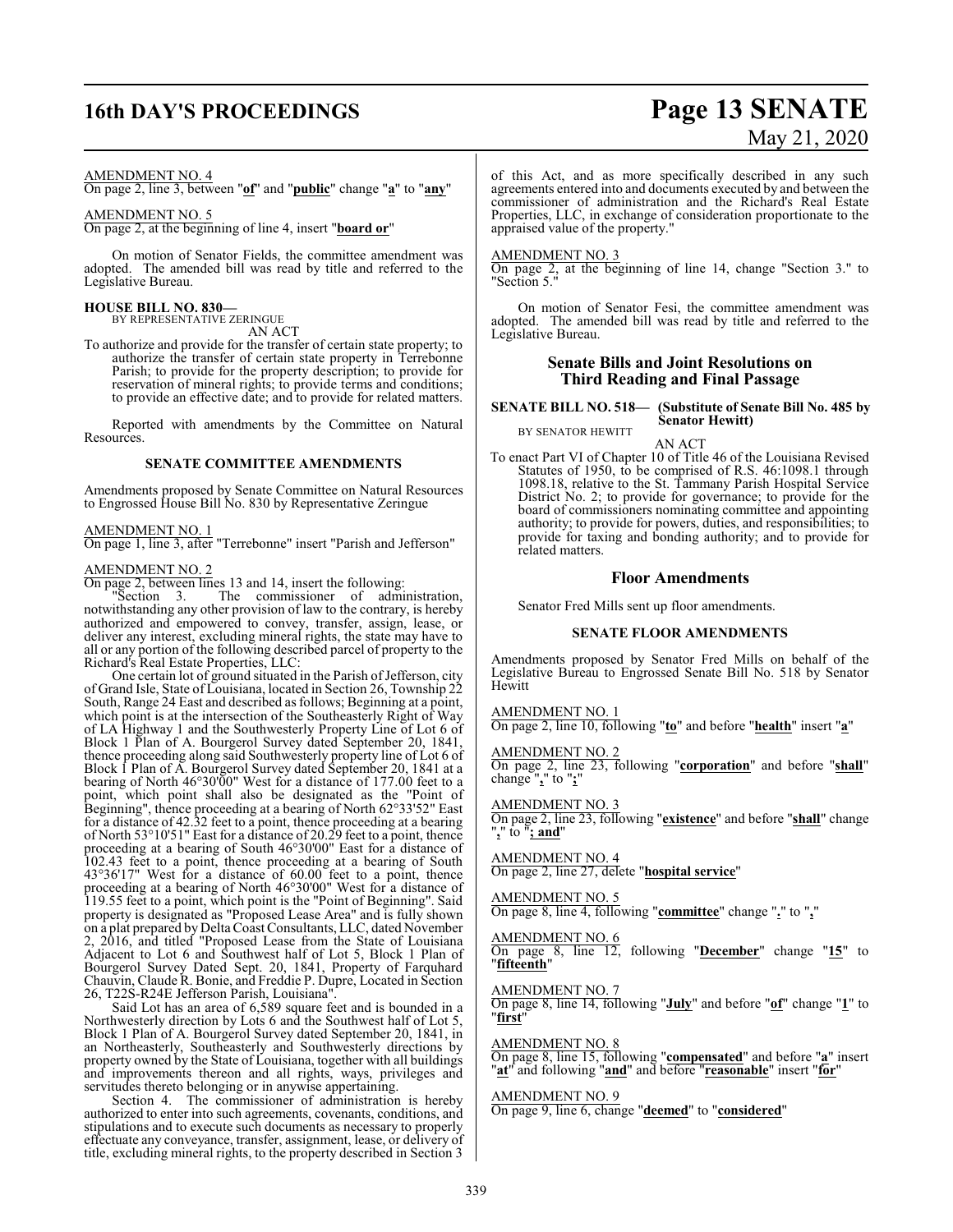AMENDMENT NO. 10 On page 9, line 13, change "**An appointee**" to "**If an appointee is**"

AMENDMENT NO. 11 On page 9, line 17, change "**An appointee**" to "**If an appointee is**"

AMENDMENT NO. 12 On page 12, line 17, following "**commissioners**" insert "**,**"

AMENDMENT NO. 13 On page 13, line 13, change "**deemed**" to "**considered**"

AMENDMENT NO. 14 On page 13, line 17, following "**called upon**" insert "**with**"

AMENDMENT NO. 15 On page 14, line 5, following "**or**" and before "**physician**" insert "**a**"

AMENDMENT NO. 16 On page 16, line 16, change "**deemed**" to "**considered**"

On motion of Senator Fred Mills, the amendments were adopted.

### **Floor Amendments**

Senator Hewitt proposed the following amendments.

#### **SENATE FLOOR AMENDMENTS**

Amendments proposed by Senator Hewitt to Engrossed Senate Bill No. 518 by Senator Hewitt

AMENDMENT NO. 1 On page 3, line 21, change "**seal, and copies**" to "**seal. Copies**"

AMENDMENT NO. 2 On page 5, line 6, change "**D. All**" to "**D.(1) All**"

AMENDMENT NO. 3 On page 5, line 7, delete "**(1)**"

AMENDMENT NO. 4 On page 12, line 16, change "**The board may**" to "**To**"

AMENDMENT NO. 5 On page 12, line 23, delete **"The board may upon a majority vote of the board of commissioners**" and insert "**Upon a majority vote of the board of commissioners, to**"

AMENDMENT NO. 6 On page 13, lines 4 and 5, change "**the board may**" to "**to**"

AMENDMENT NO. 7 On page 13, line12, change "**the board shall**" to "**, to**"

AMENDMENT NO. 8 On page 13, line 16, change "**The board shall**" to "**To**"

AMENDMENT NO. 9 On page 13, line 23, change "**Each board member shall receive**" to "**To pay each board member a**"

AMENDMENT NO. 10 On page 14, at the beginning ofline 15, add "**to receive**" and between "**district**" and "**shall**" insert "**which**"

AMENDMENT NO. 11 On page 14, line 18, change "**the board shall**" to "**to**"

AMENDMENT NO. 12 On page 15, line 8, change "**1984**" to "**2020**"

On motion of Senator Hewitt, the amendments were adopted.

# **Page 14 SENATE 16th DAY'S PROCEEDINGS**

The bill was read by title. Senator Hewitt moved the final passage of the amended bill.

### **ROLL CALL**

The roll was called with the following result:

#### YEAS

Mr. President Fields Mills, R.<br>Abraham Foil Mizell Abraham Foil<br>Allain Harris Allain Harris Morris Bernard Hewitt Pope Carter Johns Reese Cathey Lambert Smith<br>Cloud Luneau Talbot Cloud Luneau Talbot<br>
Connick Milligan White Connick Milligan<br>Fesi Mills, F. Total - 33

Henry Peacock<br>Hewitt Pope Jackson Price<br>Johns Reese Womack

**NAYS** 

#### ABSENT

Boudreaux McMath Tarver<br>Hensgens Peterson Ward Hensgens Total - 6

Total - 0

The Chair declared the amended bill was passed, ordered reengrossed and sent to the House. Senator Hewitt moved to reconsider the vote by which the bill was passed and laid the motion on the table.

#### **Senate Bills and Joint Resolutions on Third Reading and Final Passage, Subject to Call**

### **Called from the Calendar**

Senator Jackson asked that Senate Bill No. 299 be called from the Calendar.

**SENATE BILL NO. 299—** BY SENATOR JACKSON

AN ACT

To amend and reenact R.S. 22:1454(A), relative to rating standards and methods; to prohibit the use of employment classifications to classify risks; and to provide for related matters.

### **Floor Amendments**

Senator Fred Mills sent up floor amendments.

#### **SENATE FLOOR AMENDMENTS**

Amendments proposed by Senator Fred Mills on behalf of the Legislative Bureau to Engrossed Senate Bill No. 299 by Senator Jackson

AMENDMENT NO. 1 On page 2, line 16, change "**null, void, and of no effect**" to "**void**"

On motion of Senator Fred Mills, the amendments were adopted.

### **Floor Amendments**

Senator Jackson proposed the following amendments.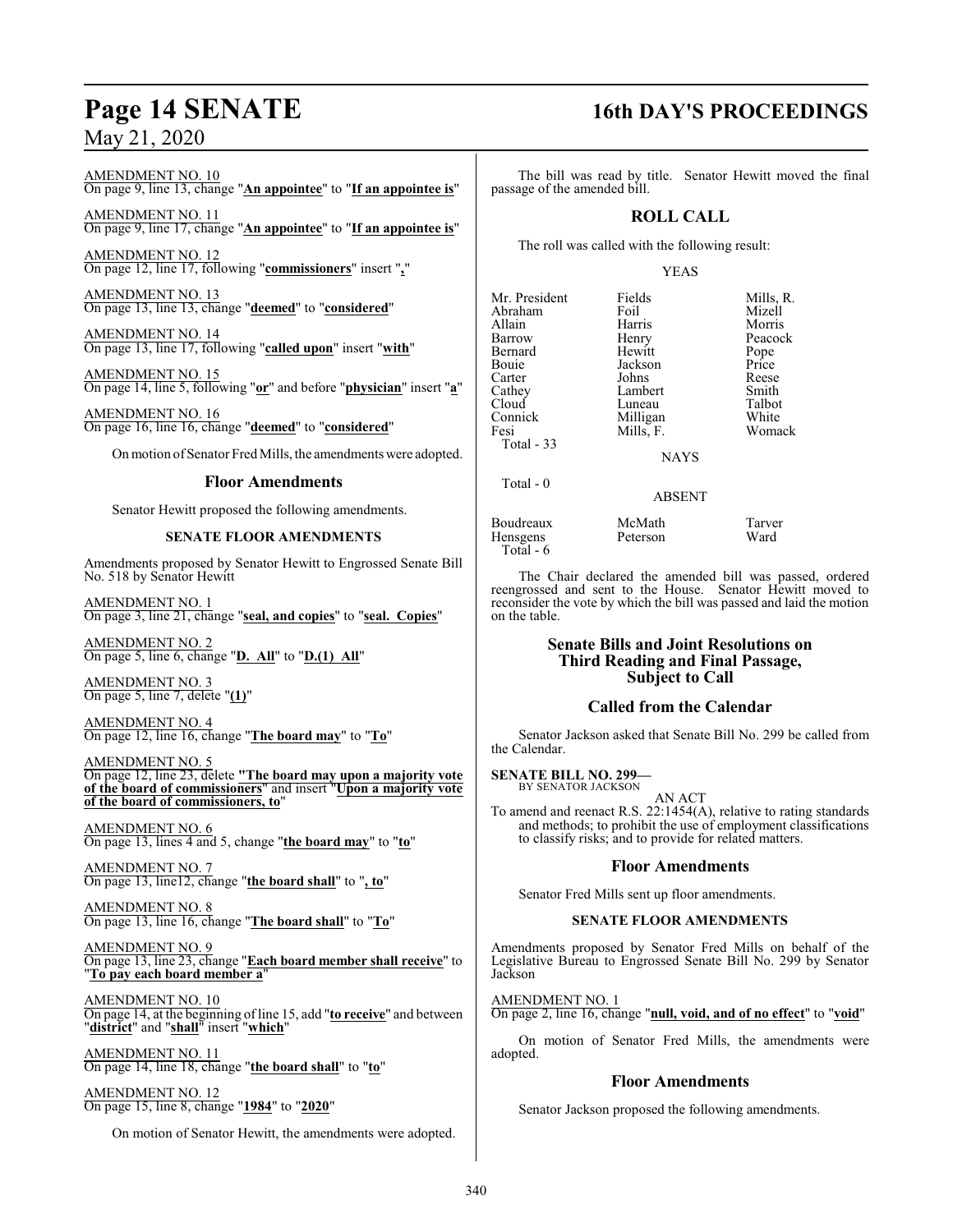# **16th DAY'S PROCEEDINGS Page 15 SENATE**

### **SENATE FLOOR AMENDMENTS**

Amendments proposed by Senator Jackson to Engrossed Senate Bill No. 299 by Senator Jackson

AMENDMENT NO. 1

On page 1, line 3, after "the use of" delete the remainder of the line and insert in lieu thereof "an insured's profession, employment type, or job classification to increase rates or classify risks; to provide for exceptions; and to provide for related"

AMENDMENT NO. 2 On page 2, line 12, change "**set**" to "**increase**"

AMENDMENT NO. 3 On page 2, line 13, change "**employment type or job classification**" to "**profession, employment type, or job classification**"

#### AMENDMENT NO. 4

On page 2, between lines 15 and 16, insert the following:

"**(d) The provisions of this Paragraph shall not be construed to prohibit an insurer from providing any discount or other rate reduction for which an insured qualifies based upon the insured's profession, employment type, or job classification.**

**(e) The provisions of this Paragraph shall not be construed to prohibit a commercial insurer from setting a group insurance rate based upon the number of insured persons within a particular profession, employment type, or job classification.**"

#### AMENDMENT NO. 5

On page 2, at the beginning of line 16, change "**(d)**" to "**(f)**"

On motion of Senator Jackson, the amendments were adopted.

The bill was read by title. Senator Jackson moved the final passage of the amended bill.

### **ROLL CALL**

The roll was called with the following result:

#### YEAS

| Barrow<br>Bernard<br>Bouie<br>Carter<br>Connick<br>Total - 14                           | Fields<br>Foil<br>Harris<br>Jackson<br>Lambert<br><b>NAYS</b>                              | Luneau<br>Price<br>Smith<br>Ward                                |
|-----------------------------------------------------------------------------------------|--------------------------------------------------------------------------------------------|-----------------------------------------------------------------|
| Mr. President<br>Abraham<br>Allain<br>Cathey<br>Cloud<br>Fesi<br>Henry<br>$Total - 21$  | Hewitt<br>Johns<br>McMath<br>Milligan<br>Mills, F.<br>Mills, R.<br>Mizell<br><b>ABSENT</b> | Morris<br>Peacock<br>Pope<br>Reese<br>Talbot<br>White<br>Womack |
| Boudreaux<br>Hensgens<br>Total - 4                                                      | Peterson<br>Tarver                                                                         |                                                                 |
| The Chair declared the amended bill failed to pass.<br><b>Notice of Reconsideration</b> |                                                                                            |                                                                 |

Senator Jackson moved to reconsider on the next Legislative Day the vote by which the amended bill failed to pass.

# May 21, 2020

#### **Called from the Calendar**

Senator Jackson asked that Senate Bill No. 437 be called from the Calendar.

**SENATE BILL NO. 437—**<br>BY SENATORS JACKSON, BARROW, BOUIE, CARTER, CATHEY,<br>CLOUD, FIELDS, HARRIS, HEWITT, JOHNS, MCMATH, MILLIGAN,<br>ROBERT MILLS AND SMITH AN ACT

To amend and reenact R.S. 17:2148(A)(4), 2149, and 3311(A)(4), and to enact R.S.  $17:3312(A)(1)(c)$ , (d), and (8), relative to postsecondary education management board sick leave policies; to provide for the definition of sick leave; and to provide for related matters.

#### **Floor Amendments**

Senator Fred Mills sent up floor amendments.

#### **SENATE FLOOR AMENDMENTS**

Amendments proposed by Senator Fred Mills on behalf of the Legislative Bureau to Engrossed Senate Bill No. 437 by Senator Jackson

#### AMENDMENT NO. 1

On page 2, line 26, following "paycheck" change "and/or" to "**or**"

#### AMENDMENT NO. 2

On page 3, line 8, change "twelve month" to "**twelve-month**"

On motion of Senator Fred Mills, the amendments were adopted.

#### **Floor Amendments**

Senator Jackson proposed the following amendments.

#### **SENATE FLOOR AMENDMENTS**

Amendments proposed by Senator Jackson to Engrossed Senate Bill No. 437 by Senator Jackson

AMENDMENT NO. 1 On page 1, line 3, change "(e)" to " $(8)$ "

AMENDMENT NO. 2 On page 1, line 8, change "(e)" to "(8)"

AMENDMENT NO. 3 On page 2, line 4, after "A." insert "(1)"

AMENDMENT NO. 4 On page 2, line 7, change "**(1)**" to "(a)"

AMENDMENT NO. 5 On page 2, line 8, change "**(2)**" to "(b)"

AMENDMENT NO. 6 On page 2, line 9, change "**(3)**" to "**(c)**"

AMENDMENT NO. 7 On page 2, line 10, change "**(4)**" to "**(d)**"

AMENDMENT NO. 8 On page 2, line 12, change "**(5) "Immediate**" to "**(2) As used in this Subsection, "immediate**"

AMENDMENT NO. 9 On page 4, line 3, change "**(e) "Immediate**" to

"\* \* \* **(8) As used in this Subsection, "immediate**"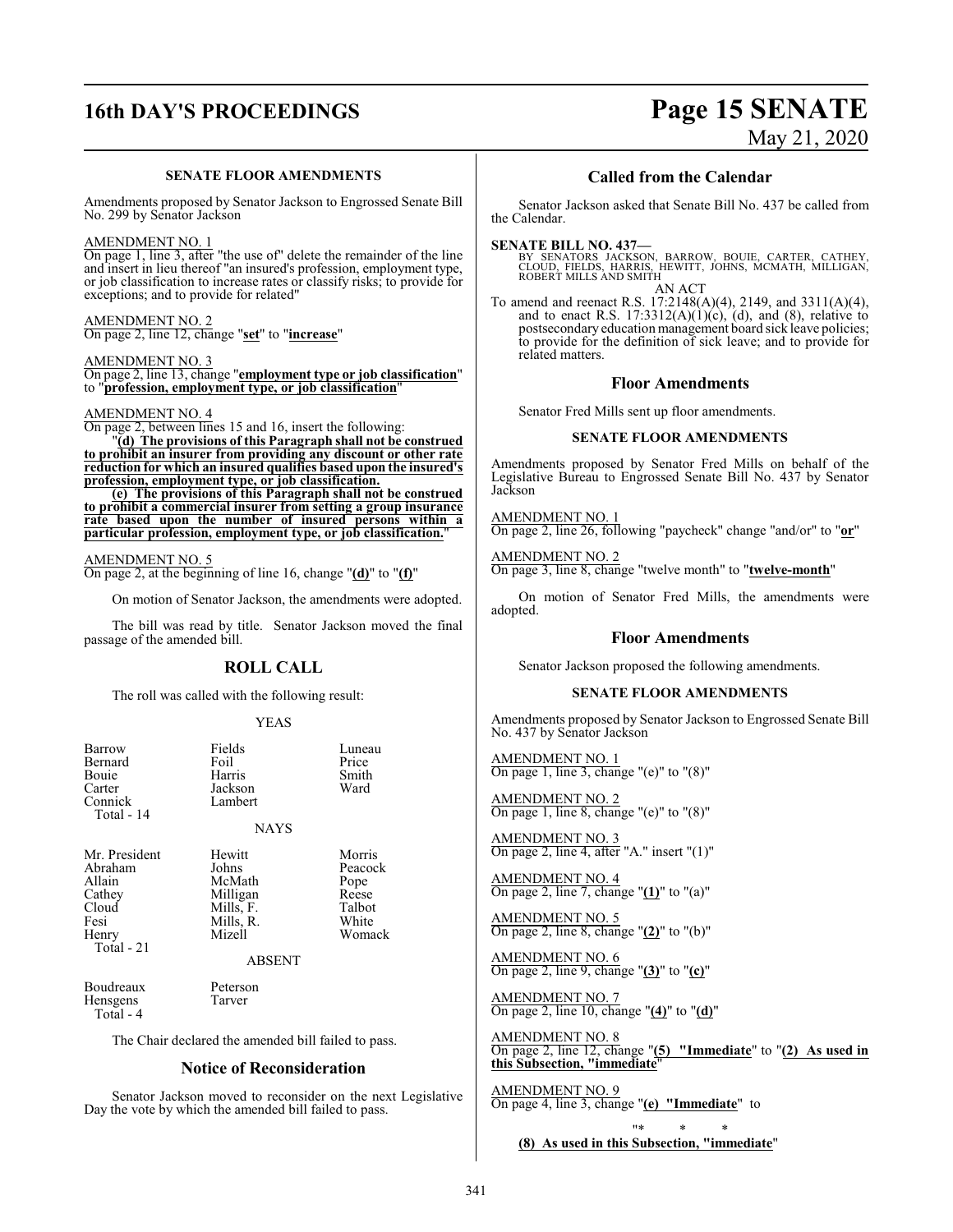### On motion of Senator Jackson, the amendments were adopted.

The bill was read by title. Senator Jackson moved the final passage of the amended bill.

### **ROLL CALL**

The roll was called with the following result:

#### YEAS

| Mr. President<br>Abraham                  | Foil<br>Harris    | Mizell<br>Morris |
|-------------------------------------------|-------------------|------------------|
| Allain                                    | Henry             | Peacock          |
| Barrow                                    | Hewitt            | Pope             |
| Bernard                                   | Jackson           | Reese            |
| Bouie                                     | Johns             | Smith            |
| Carter                                    | Lambert           | Talbot           |
| Cathey                                    | Luneau            | Ward             |
| Cloud                                     | McMath            | White            |
| Connick                                   | Milligan          | Womack           |
| Fesi                                      | Mills, F.         |                  |
| Fields                                    | Mills, R.         |                  |
| Total - 34                                |                   |                  |
|                                           | <b>NAYS</b>       |                  |
| Total - 0                                 |                   |                  |
|                                           | <b>ABSENT</b>     |                  |
| Boudreaux<br><b>Hensgens</b><br>Total - 5 | Peterson<br>Price | Tarver           |

The Chair declared the amended bill was passed, ordered reengrossed and sent to the House. Senator Jackson moved to reconsider the vote by which the bill was passed and laid the motion on the table.

#### **House Concurrent Resolutions on Second Reading Reported by Committees**

### **HOUSE CONCURRENT RESOLUTION NO. 46—** BY REPRESENTATIVE JONES

A CONCURRENT RESOLUTION

To urge and request the Department of Public Safety and Corrections to study the impact of COVID-19 on its operations, specifically as it pertains to the safety and security of inmates and staff at its facilities, as well as the feasibility of releasing nonviolent offenders and its impact on mitigating the spread of COVID-19, and to report the number of inmates and staff that have died as a result of COVID-19.

Reported favorably by the Committee on Judiciary B.

On motion of Senator Jackson, the resolution was read by title and returned to the Calendar, subject to call.

### **HOUSE CONCURRENT RESOLUTION NO. 47—** BY REPRESENTATIVE JONES

A CONCURRENT RESOLUTION

To urge and request the office of juvenile justice of the Department of Public Safety and Corrections to study the impact of COVID-19 on its operations, specifically as it pertains to the safety and security of juveniles and staff at its facilities, as well as the feasibility of releasing low-risk, nonviolent juvenile detainees and its impact on mitigating the spread of COVID-19, and to report the number of juveniles and staff that have died as a result of COVID-19.

Reported favorably by the Committee on Judiciary B.

On motion of Senator Jackson, the resolution was read by title and returned to the Calendar, subject to call.

### **Page 16 SENATE 16th DAY'S PROCEEDINGS**

#### **HOUSE CONCURRENT RESOLUTION NO. 52—**

BY REPRESENTATIVE ECHOLS A CONCURRENT RESOLUTION

To urge and request the Louisiana Department of Health and the Medicaid managed care organizations with which it contracts to plan for actions that are necessary for their compliance with newly issued federal rules on interoperability of health records and access by patients to their health data and to request that the department report on these plans to the legislative committees on health and welfare.

Reported favorably by the Committee on Health and Welfare.

The resolution was read by title. Senator Jackson moved to concur in the House Concurrent Resolution.

#### **ROLL CALL**

The roll was called with the following result:

#### YEAS

Mr. President Foil Morris<br>Abraham Harris Peacock Abraham Harris Peacock<br>Allain Henry Pope Allain Henry Pope<br>
Barrow Hewitt Price Barrow Hewitt Price Jackson Reese<br>Johns Smith Carter Johns Smith<br>Cathey Lambert Talbot Cathey Lambert Talbot Cloud Milligan White<br>
Connick Mills, F. Womack Connick Mills, F.<br>Fesi Mills, R. Fesi Mills, R.<br>Fields Mizell Mizell Total - 31 NAYS Total - 0 ABSENT Bernard Luneau Tarver Boudreaux<br>Hensgens

Peterson

The Chair declared the Senate concurred in the House Concurrent Resolution and ordered it returned to the House.

#### **House Bills and Joint Resolutions on Third Reading and Final Passage**

#### **Bagneris Rule**

Senator Talbot moved to invoke the rule to temporarily pass over controversial House Bills on Third Reading and Final Passage with the intention of taking them up later, in their regular order and to specifically start with House Bill No. 29.

Without objection, so ordered.

#### **HOUSE BILL NO. 29—**

Total - 8

BY REPRESENTATIVE BACALA AN ACT

To amend and reenact R.S. 14:403.3(A) and R.S. 40:2521, relative to reports of missing children; to provide relative to the duty oflaw enforcement upon receipt of reports of missing children; to provide relative to the entities to which the law enforcement agency is required and permitted to report; to provide relative to the entry of certain information into the National Crime Information Center's database; to provide relative to the time period within which the entry and reporting occur; and to provide for related matters.

The bill was read by title. Senator Lambert moved the final passage of the bill.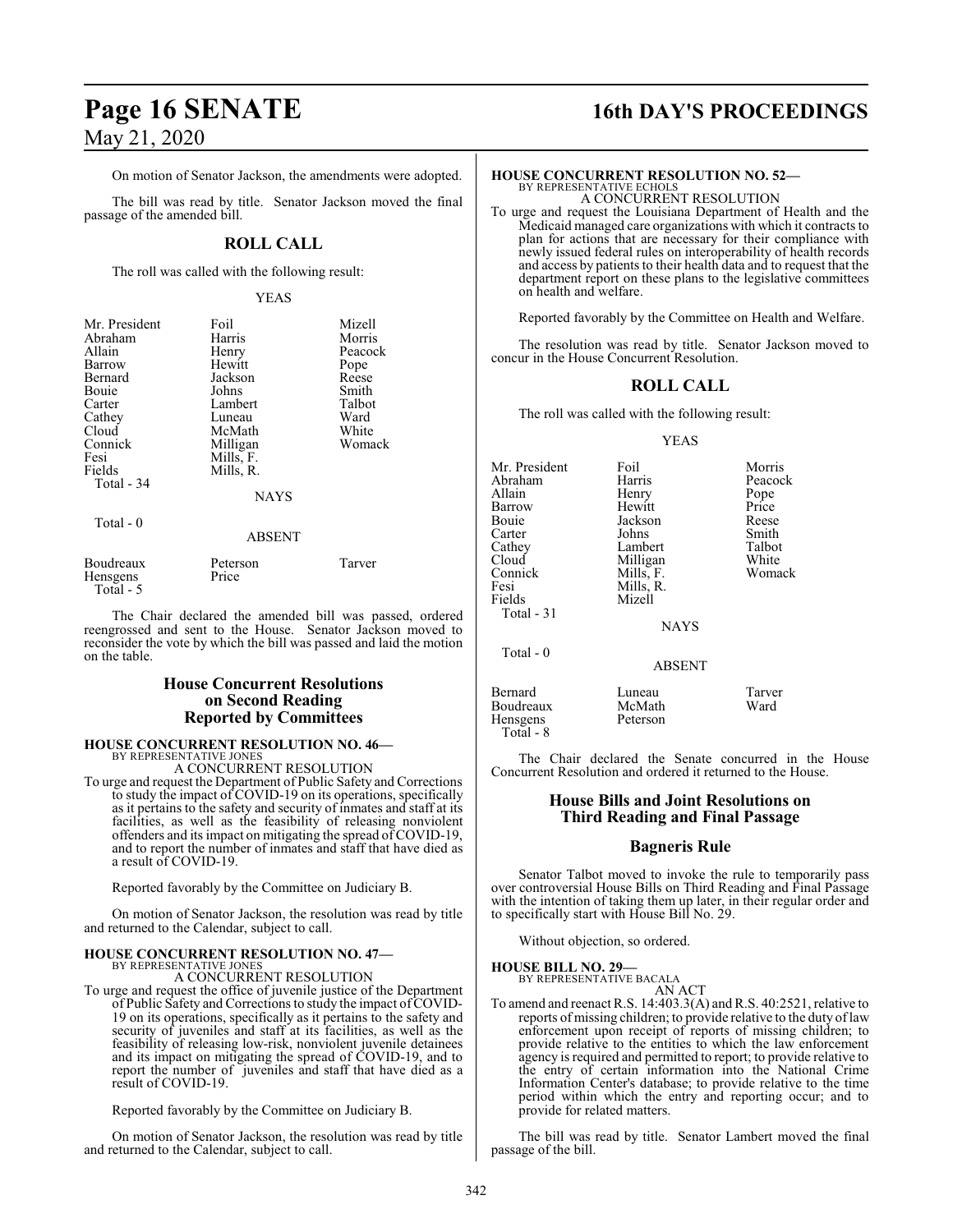### **16th DAY'S PROCEEDINGS Page 17 SENATE**

### **ROLL CALL**

The roll was called with the following result:

#### YEAS

| Mr. President<br>Abraham<br>Allain<br>Barrow<br>Bernard<br>Bouie<br>Carter<br>Cathey<br>Cloud<br>Connick<br>Fesi<br>Total $-33$ | Fields<br>Foil<br>Harris<br>Henry<br>Hewitt<br>Jackson<br>Johns<br>Lambert<br>Luneau<br>Milligan<br>Mills, F.<br><b>NAYS</b> | Mills, R.<br>Mizell<br>Morris<br>Peacock<br>Pope<br>Reese<br>Smith<br>Talbot<br>Ward<br>White<br>Womack |
|---------------------------------------------------------------------------------------------------------------------------------|------------------------------------------------------------------------------------------------------------------------------|---------------------------------------------------------------------------------------------------------|
| Total $-0$                                                                                                                      | <b>ABSENT</b>                                                                                                                |                                                                                                         |
| Boudreaux<br>Hensgens                                                                                                           | McMath<br>Peterson                                                                                                           | Price<br>Tarver                                                                                         |

Hensgens Total - 6 The Chair declared the bill was passed and ordered it returned to the House. Senator Lambert moved to reconsider the vote by

which the bill was passed and laid the motion on the table.

### **HOUSE BILL NO. 57—**

BY REPRESENTATIVE MUSCARELLO AN ACT

To enact Code of Criminal Procedure Article 404(I), relative to jury commissions; to provide for the functions of the jury commission in the parish of Tangipahoa; to transfer the functions of the jury commission to the clerk of court of Tangipahoa Parish; and to provide for related matters.

The bill was read by title. Senator Mizell moved the final passage of the bill.

#### **ROLL CALL**

The roll was called with the following result:

#### YEAS

| Mr. President<br>Abraham<br>Allain<br>Barrow<br>Bernard<br>Bouie<br>Carter<br>Cathey<br>Cloud<br>Connick<br>Fesi<br>Total $-33$<br>Total - 0 | Fields<br>Foil<br>Harris<br>Henry<br>Hewitt<br>Jackson<br>Johns<br>Lambert<br>Luneau<br>Milligan<br>Mills, F.<br><b>NAYS</b> | Mills, R.<br>Mizell<br>Morris<br>Peacock<br>Pope<br>Reese<br>Smith<br>Talbot<br>Ward<br>White<br>Womack |
|----------------------------------------------------------------------------------------------------------------------------------------------|------------------------------------------------------------------------------------------------------------------------------|---------------------------------------------------------------------------------------------------------|
|                                                                                                                                              | <b>ABSENT</b>                                                                                                                |                                                                                                         |
| Boudreaux<br><b>Hensgens</b><br>Total - 6                                                                                                    | McMath<br>Peterson                                                                                                           | Price<br>Tarver                                                                                         |

The Chair declared the bill was passed and ordered it returned to the House. Senator Mizell moved to reconsider the vote by which the bill was passed and laid the motion on the table.

# May 21, 2020

#### **HOUSE BILL NO. 58—**

BY REPRESENTATIVE RISER AN ACT

To enact 13:5554(LL), relative to the Catahoula Parish Sheriff's Office; to provide for the payment of insurance premium costs; to provide for eligibility requirements for the payment of insurance premium costs for retired sheriffs and deputy sheriffs of the Catahoula Parish Sheriff's Office; and to provide for related matters.

The bill was read by title. Senator Womack moved the final passage of the bill.

### **ROLL CALL**

The roll was called with the following result:

YEAS

| Mr. President<br>Abraham<br>Allain<br>Barrow<br>Bernard<br>Bouie<br>Carter | Fields<br>Foil<br>Harris<br>Henry<br>Hewitt<br>Jackson<br>Johns | Mills, R.<br>Mizell<br>Morris<br>Peacock<br>Pope<br>Reese<br>Smith |
|----------------------------------------------------------------------------|-----------------------------------------------------------------|--------------------------------------------------------------------|
| Cathey                                                                     | Lambert                                                         | Talbot                                                             |
| Cloud                                                                      | Luneau                                                          | Ward                                                               |
| Connick                                                                    | Milligan                                                        | White                                                              |
| Fesi                                                                       | Mills, F.                                                       | Womack                                                             |
| Total $-33$                                                                |                                                                 |                                                                    |
|                                                                            | <b>NAYS</b>                                                     |                                                                    |
| Total $-0$                                                                 |                                                                 |                                                                    |
|                                                                            | <b>ABSENT</b>                                                   |                                                                    |
| Boudreaux<br>Hensgens<br>Total - 6                                         | McMath<br>Peterson                                              | Price<br>Tarver                                                    |

The Chair declared the bill was passed and ordered it returned to the House. Senator Womack moved to reconsider the vote by which the bill was passed and laid the motion on the table.

#### **HOUSE BILL NO. 62—**

BY REPRESENTATIVE WILFORD CARTER

AN ACT To amend and reenact R.S. 13:477(14), 589(A), and 621.14, relative to the Fourteenth Judicial District; to provide for the election of judges in the Fourteenth Judicial District; to provide for a new division of the court with limited or specialized jurisdiction; to abolish a division of the court; to provide for the composition of the election sections for the election of judges; to provide for the election sections from which the judges are elected; to provide relative to the election of the magistrate judge of the Fourteenth Judicial District; and to provide for related matters.

The bill was read by title. Senator Johns moved the final passage of the bill.

#### **ROLL CALL**

The roll was called with the following result:

#### YEAS

| Fields  | Mills, R. |
|---------|-----------|
| Foil    | Mizell    |
| Harris  | Morris    |
| Henry   | Peacock   |
| Hewitt  | Pope      |
| Jackson | Reese     |
| Johns   | Smith     |
| Lambert | Talbot    |
|         |           |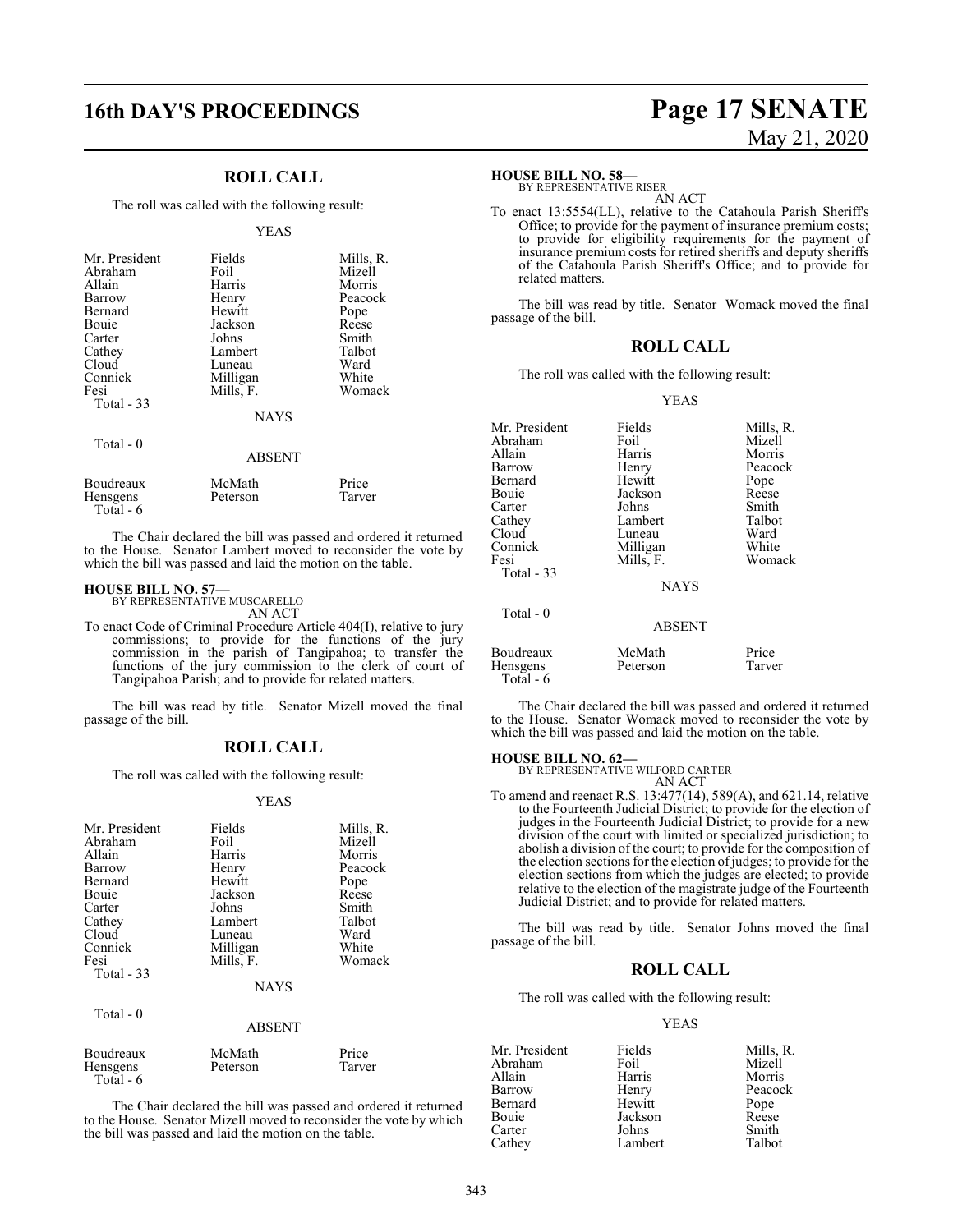| Cloud<br>Connick<br>Fesi             | Luneau<br>Milligan<br>Mills, F. | Ward<br>White<br>Womack |
|--------------------------------------|---------------------------------|-------------------------|
| Total $-33$                          | <b>NAYS</b>                     |                         |
| Total $-0$                           | <b>ABSENT</b>                   |                         |
| Boudreaux<br>Hensgens<br>$Total - 6$ | McMath<br>Peterson              | Price<br>Tarver         |

The Chair declared the bill was passed and ordered it returned to the House. Senator Johns moved to reconsider the vote by which the bill was passed and laid the motion on the table.

### **HOUSE BILL NO. 65—** BY REPRESENTATIVE DWIGHT

AN ACT

To amend and reenact R.S. 14:139.1(C), relative to the crime of political payroll padding; to provide relative to the exceptions to the crime of political payroll padding by a sheriff; to provide for additional exceptions when no opponent qualifies to run against an incumbent sheriff or when an incumbent sheriff's reelection has been officially declared; and to provide for related matters.

The bill was read by title. Senator Johns moved the final passage of the bill.

### **ROLL CALL**

The roll was called with the following result:

#### YEAS

| Mr. President<br>Abraham<br>Allain<br>Barrow<br>Bernard<br>Bouie<br>Carter<br>Cathey<br>Cloud<br>Connick<br>Fesi<br>Fields<br>Total - 34 | Foil<br>Harris<br>Henry<br>Hewitt<br>Jackson<br>Johns<br>Lambert<br>Luneau<br>Milligan<br>Mills, F.<br>Mills, R.<br>Mizell<br><b>NAYS</b> | Morris<br>Peacock<br>Pope<br>Price<br>Reese<br>Smith<br>Talbot<br>Ward<br>White<br>Womack |
|------------------------------------------------------------------------------------------------------------------------------------------|-------------------------------------------------------------------------------------------------------------------------------------------|-------------------------------------------------------------------------------------------|
| Total $-0$                                                                                                                               | <b>ABSENT</b>                                                                                                                             |                                                                                           |
| Boudreaux                                                                                                                                | McMath                                                                                                                                    | Tarver                                                                                    |

Hensgens Peterson Total - 5

The Chair declared the bill was passed and ordered it returned to the House. Senator Johns moved to reconsider the vote by which the bill was passed and laid the motion on the table.

#### **HOUSE BILL NO. 77—**

BY REPRESENTATIVE DEVILLIER AN ACT

To enact Subpart (2) of Part II of Chapter 5 of Title 15 of the Louisiana Revised Statutes of 1950, to be comprised of R.S. 15:574.14, and Code of Criminal Procedure Article 895(P), relative to supervision of persons on probation or parole; to provide relative to the reporting requirements of persons on probation or parole; to authorize the use of certain technology to comply with reporting requirements; to provide certain specifications for the technology; to provide relative to when the technology may be used; to authorize the Department of Public

## **Page 18 SENATE 16th DAY'S PROCEEDINGS**

Safety and Corrections to promulgate certain rules; and to provide for related matters.

The bill was read by title. Senator Talbot moved the final passage of the bill.

### **ROLL CALL**

The roll was called with the following result:

|--|

| Mr. President | Harris        | Mizell   |
|---------------|---------------|----------|
| Abraham       | Henry         | Morris   |
| Barrow        | Hewitt        | Peacock  |
| Bernard       | Jackson       | Pope     |
| Bouie         | Johns         | Price    |
| Cathey        | Lambert       | Reese    |
| Cloud         | Luneau        | Smith    |
| Connick       | McMath        | Talbot   |
| Fesi          | Milligan      | Ward     |
| Fields        | Mills, F.     | White    |
| Foil          | Mills, R.     | Womack   |
| Total - 33    |               |          |
|               | <b>NAYS</b>   |          |
| Total - 0     |               |          |
|               | <b>ABSENT</b> |          |
| Allain        | Carter        | Peterson |
| Boudreaux     | Hensgens      | Tarver   |
|               |               |          |

 Total - 6 The Chair declared the bill was passed and ordered it returned

to the House. Senator Talbot moved to reconsider the vote by which the bill was passed and laid the motion on the table.

#### **HOUSE BILL NO. 80—**

BY REPRESENTATIVE ROMERO

AN ACT To amend and reenact R.S. 16:516(A), relative to district attorneys; to provide for the payment of group health insurance premiums from the district attorney's general fund in the Thirty-First Judicial District; to establish criteria for eligibility; and to provide for related matters.

The bill was read by title. Senator Abraham moved the final passage of the bill.

### **ROLL CALL**

The roll was called with the following result:

#### YEAS

| Mr. President<br>Abraham<br>Allain<br>Barrow<br>Bernard<br>Bouie<br>Carter<br>Cathey<br>Cloud | Foil<br>Harris<br>Henry<br>Hewitt<br>Jackson<br>Johns<br>Lambert<br>Luneau<br>McMath | Mizell<br>Morris<br>Peacock<br>Pope<br>Price<br>Reese<br>Smith<br>Talbot<br>Ward |
|-----------------------------------------------------------------------------------------------|--------------------------------------------------------------------------------------|----------------------------------------------------------------------------------|
|                                                                                               |                                                                                      |                                                                                  |
|                                                                                               |                                                                                      |                                                                                  |
|                                                                                               |                                                                                      |                                                                                  |
|                                                                                               |                                                                                      |                                                                                  |
|                                                                                               |                                                                                      |                                                                                  |
| Connick                                                                                       | Milligan                                                                             | White                                                                            |
| Fesi                                                                                          | Mills, F.                                                                            | Womack                                                                           |
| Fields                                                                                        | Mills, R.                                                                            |                                                                                  |
| Total - 35                                                                                    |                                                                                      |                                                                                  |

Total - 0

NAYS

344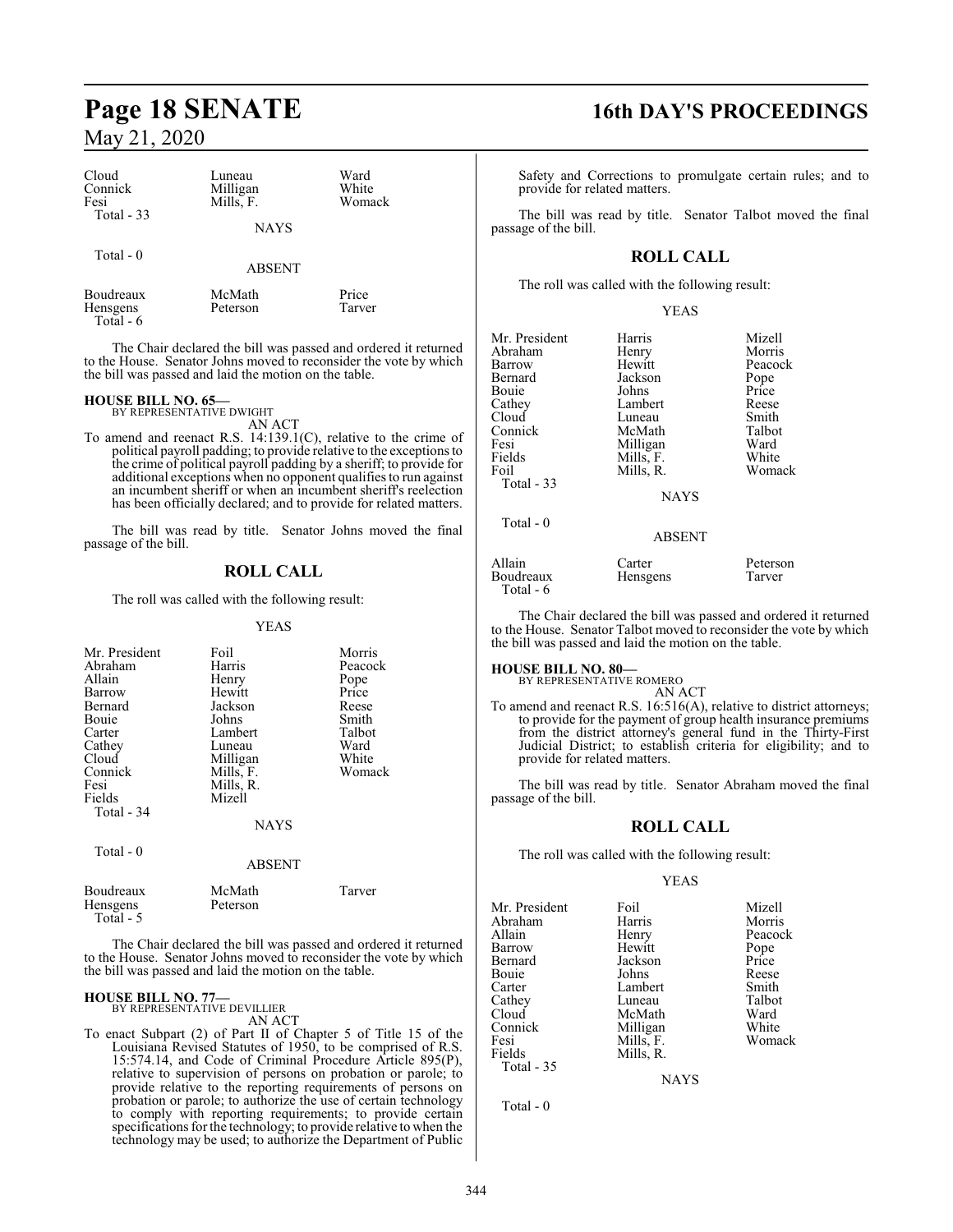#### ABSENT

Boudreaux Peterson<br>Hensgens Tarver Hensgens Total - 4

The Chair declared the bill was passed and ordered it returned to the House. Senator Abraham moved to reconsider the vote by which the bill was passed and laid the motion on the table.

#### **HOUSE BILL NO. 89—** BY REPRESENTATIVE JAMES

AN ACT

To amend and reenact R.S. 40:964(Schedule II)(A)(1)(introductory paragraph) and (E)(3) and to enact R.S. 40:964(Schedule  $I(A)(68)$  through (71), (D)(6) and (7), (Schedule IV)(B)(2.1) and  $(25.1)$  and  $(D)(14)$ , and (Schedule V) $(D)(5)$  and  $(6)$ , relative to the Uniform Controlled Dangerous Substances Law; to add certain substances to Schedules I, II, IV, and V; to provide relative to substances of vegetable origin or chemical synthesis in Schedule II; and to provide for related matters.

The bill was read by title. Senator Barrow moved the final passage of the bill.

### **ROLL CALL**

The roll was called with the following result:

#### YEAS

| Mr. President         | Foil               | Morris  |
|-----------------------|--------------------|---------|
| Abraham               | Harris             | Peacock |
| Allain                | Henry              | Pope    |
| Barrow                | Hewitt             | Price   |
| Bernard               | Jackson            | Reese   |
| Bouie                 | Johns              | Smith   |
| Carter                | Lambert            | Talbot  |
| Cathey                | Luneau             | Ward    |
| Cloud                 | McMath             | White   |
| Connick               | Milligan           | Womack  |
| Fesi                  | Mills, F.          |         |
| Fields                | Mills, R.          |         |
| Total - 34            |                    |         |
|                       | <b>NAYS</b>        |         |
| Total - 0             |                    |         |
|                       | <b>ABSENT</b>      |         |
| Boudreaux<br>Hensgens | Mizell<br>Peterson | Tarver  |
| Total - 5             |                    |         |

The Chair declared the bill was passed and ordered it returned to the House. Senator Barrow moved to reconsider the vote by which the bill was passed and laid the motion on the table.

### **HOUSE BILL NO. 98—** BY REPRESENTATIVE MAGEE

AN ACT

To amend and reenact Code of Civil Procedure Article 863(A), relative to the signing of civil pleadings; to provide for a physical service address; and to provide for related matters.

The bill was read by title. Senator Luneau moved the final passage of the bill.

### **ROLL CALL**

The roll was called with the following result:

#### YEAS

|  | Mr. President | Foil | Mizell |
|--|---------------|------|--------|
|--|---------------|------|--------|

# **16th DAY'S PROCEEDINGS Page 19 SENATE** May 21, 2020

Abraham Harris Morris Henry Peacock<br>
Hewitt Pope Barrow Hewitt<br>Bernard Iackson Bernard Jackson Price<br>Bouie Johns Reese Bouie Johns Reese<br>Carter Lambert Smith Carter Lambert Smith<br>Cathey Luneau Talbot Cathey Luneau Talbo<br>Cloud McMath Ward Cloud McMath Ward<br>
Connick Milligan White Connick Milligan White<br>
Fesi Mills, F. Womack Fesi Mills, F.<br>Fields Mills, R. Mills, R. Total - 35 NAYS Total - 0 ABSENT Boudreaux Peterson<br>Hensgens Tarver Hensgens Total - 4

The Chair declared the bill was passed and ordered it returned to the House. Senator Luneau moved to reconsider the vote by which the bill was passed and laid the motion on the table.

#### **HOUSE BILL NO. 99—**

BY REPRESENTATIVE MARINO AN ACT

To enact R.S. 49:191(12)(b) and to repeal R.S. 49:191(9)(a), relative to the Department of Public Safety and Corrections, including provisions to provide for the re-creation of the Department of Public Safety and Corrections and the statutory entities made a part of the department by law; to provide for the effective termination date for all statutory authority for the existence of such statutory entities; and to provide for related matters.

The bill was read by title. Senator Connick moved the final passage of the bill.

#### **ROLL CALL**

The roll was called with the following result:

| Mr. President<br>Abraham<br>Allain<br>Barrow<br>Bernard<br>Bouie<br>Carter<br>Cathey<br>Cloud<br>Connick<br>Fesi<br>Fields | Foil<br>Harris<br>Henry<br>Hewitt<br>Jackson<br>Johns<br>Lambert<br>Luneau<br>McMath<br>Milligan<br>Mills, F.<br>Mills, R. | Mizell<br>Morris<br>Peacock<br>Pope<br>Price<br>Reese<br>Smith<br>Talbot<br>Ward<br>White<br>Womack |
|----------------------------------------------------------------------------------------------------------------------------|----------------------------------------------------------------------------------------------------------------------------|-----------------------------------------------------------------------------------------------------|
| Total $-35$                                                                                                                | <b>NAYS</b>                                                                                                                |                                                                                                     |
| Total - 0                                                                                                                  | <b>ABSENT</b>                                                                                                              |                                                                                                     |
| Boudreaux<br>Hensgens                                                                                                      | Peterson<br>Tarver                                                                                                         |                                                                                                     |

The Chair declared the bill was passed and ordered it returned to the House. Senator Connick moved to reconsider the vote by which the bill was passed and laid the motion on the table.

Total - 4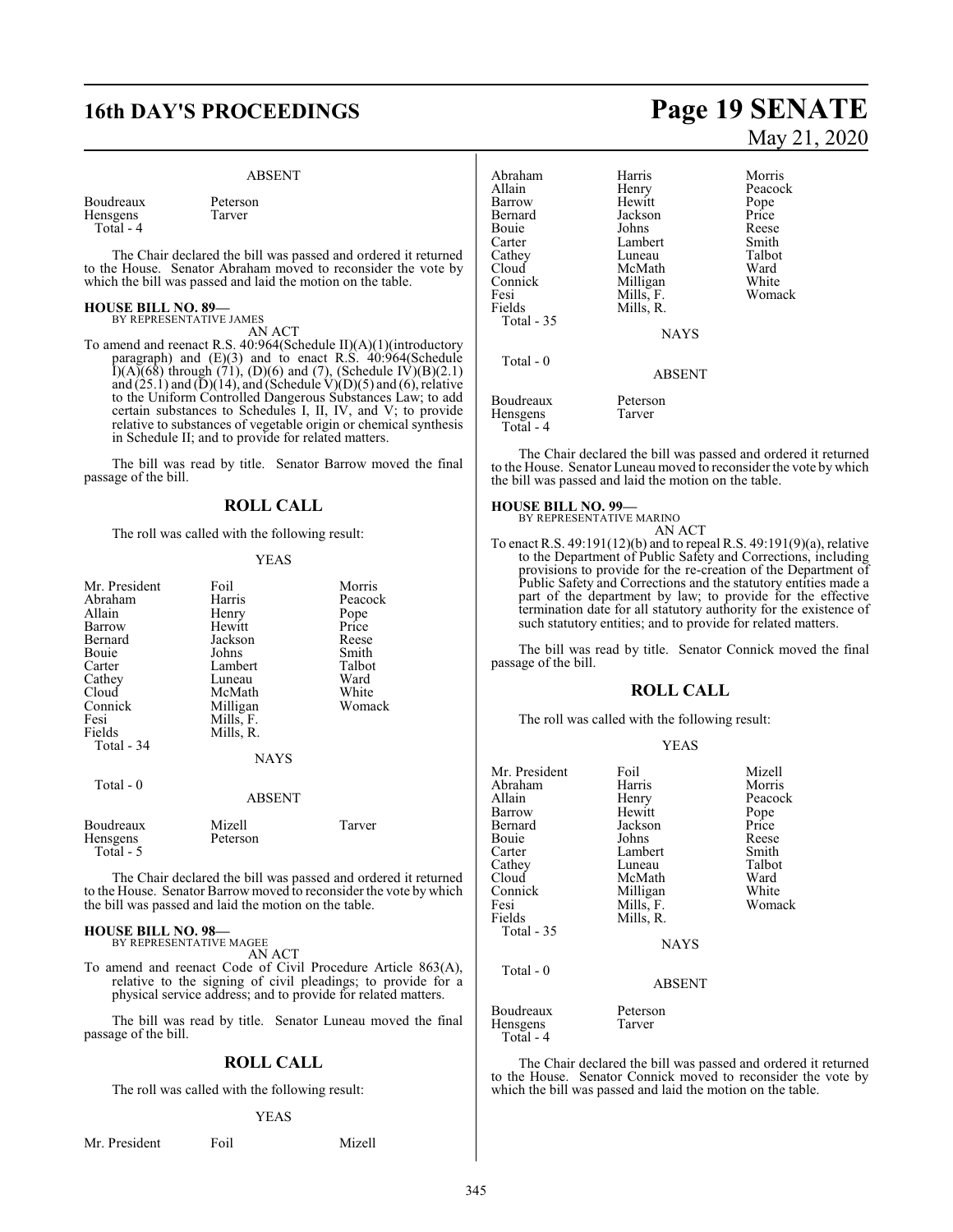#### **HOUSE BILL NO. 116—**

BY REPRESENTATIVE COX

AN ACT<br>reenact R.S. To amend and reenact R.S.  $13:5807(A)(15)$  and 5807.1(A)(introductory paragraph), to enact R.S.  $13:5807(C)$ , and to repeal R.S. 13:5807.1(D), relative to costs and fees; to provide relative to the fees of office of city marshals and constables; to increase fees that the citymarshal of Natchitoches is entitled to charge for services provided in civil matters; to provide relative to the marshal's training and equipment fund; to provide relative to the use of the marshal's training and equipment fund; and to provide for related matters.

The bill was read by title. Senator Bernard moved the final passage of the bill.

### **ROLL CALL**

The roll was called with the following result:

#### YEAS

| Mr. President | Foil        | Mizell  |
|---------------|-------------|---------|
| Abraham       | Harris      | Morris  |
| Allain        | Henry       | Peacock |
| Barrow        | Hewitt      | Pope    |
| Bernard       | Jackson     | Price   |
| <b>Bouje</b>  | Johns       | Reese   |
| Carter        | Lambert     | Smith   |
| Cathey        | Luneau      | Talbot  |
| Cloud         | McMath      | Ward    |
| Connick       | Milligan    | White   |
| Fesi          | Mills, F.   | Womack  |
| Fields        | Mills, R.   |         |
| Total - 35    |             |         |
|               | <b>NAYS</b> |         |
| Total - 0     |             |         |

Boudreaux Peterson<br>Hensgens Tarver Hensgens Total - 4

The Chair declared the bill was passed and ordered it returned to the House. Senator Bernard moved to reconsider the vote by which the bill was passed and laid the motion on the table.

ABSENT

## **HOUSE BILL NO. 144—** BY REPRESENTATIVE GREEN

AN ACT

To amend and reenact R.S. 13:2582(A) and 2583(A), relative to certain elected officials; to provide relative to the office of justice of the peace; to provide relative to the office of constable; to provide relative to qualifications; to provide for the elimination of the mandatory age limit of justices of the peace and constables; and to provide for related matters.

The bill was read by title. Senator Smith moved the final passage of the bill.

### **ROLL CALL**

The roll was called with the following result:

### YEAS

| Mr. President | Foil    | Mills, R.     |
|---------------|---------|---------------|
| Allain        | Harris  | Mizell        |
| Barrow        | Henry   | Morris        |
| Bernard       | Hewitt  | Pope<br>Price |
| Bouie         | Jackson |               |
| Carter        | Johns   | Reese         |
| Cathey        | Lambert | Smith         |

# **Page 20 SENATE 16th DAY'S PROCEEDINGS**

| Cloud<br>Connick<br>Fesi<br>Fields<br>Total - 33 | Luneau<br>McMath<br>Milligan<br>Mills, F.<br><b>NAYS</b> | Talbot<br>Ward<br>White<br>Womack |
|--------------------------------------------------|----------------------------------------------------------|-----------------------------------|
| Peacock<br>Total - 1                             | <b>ABSENT</b>                                            |                                   |
| Abraham<br>Boudreaux<br>Total - 5                | Hensgens<br>Peterson                                     | Tarver                            |

The Chair declared the bill was passed and ordered it returned to the House. Senator Smith moved to reconsider the vote by which the bill was passed and laid the motion on the table.

#### **HOUSE BILL NO. 204—**

BY REPRESENTATIVE JAMES AN ACT

To amend and reenact R.S. 15:587.1(J), relative to providing of information to protect children; to provide relative to the criminal history record information requested by and provided to a Court Appointed Special Advocate program; to provide relative to the duty of the Louisiana Bureau of Criminal Identification and Information with respect to federal criminal history record information; to provide relative to the program's authority to receive federal criminal history record information; and to provide for related matters.

The bill was read by title. Senator Barrow moved the final passage of the bill.

### **ROLL CALL**

The roll was called with the following result:

#### YEAS

| Mr. President<br>Abraham<br>Allain<br>Barrow<br>Bernard<br>Bouie<br>Carter<br>Cathey<br>Cloud<br>Connick<br>Fesi<br>Fields<br>Total $-35$ | Foil<br>Harris<br>Henry<br>Hewitt<br>Jackson<br>Johns<br>Lambert<br>Luneau<br>McMath<br>Milligan<br>Mills, F.<br>Mills, R.<br><b>NAYS</b> | Mizell<br>Morris<br>Peacock<br>Pope<br>Price<br>Reese<br>Smith<br>Talbot<br>Ward<br>White<br>Womack |
|-------------------------------------------------------------------------------------------------------------------------------------------|-------------------------------------------------------------------------------------------------------------------------------------------|-----------------------------------------------------------------------------------------------------|
| Total $-0$                                                                                                                                | <b>ABSENT</b>                                                                                                                             |                                                                                                     |
| Boudreaux<br><b>Hensgens</b><br>Total - 4                                                                                                 | Peterson<br>Tarver                                                                                                                        |                                                                                                     |

The Chair declared the bill was passed and ordered it returned to the House. Senator Barrow moved to reconsider the vote by which the bill was passed and laid the motion on the table.

#### **HOUSE BILL NO. 113—** BY REPRESENTATIVE AMEDEE

AN ACT

To enact R.S. 15:284(F), relative to the use of facility dogs in certain circumstances; to provide an alternative reference to the law regarding the use of facility dogs in court proceedings; and to provide for related matters.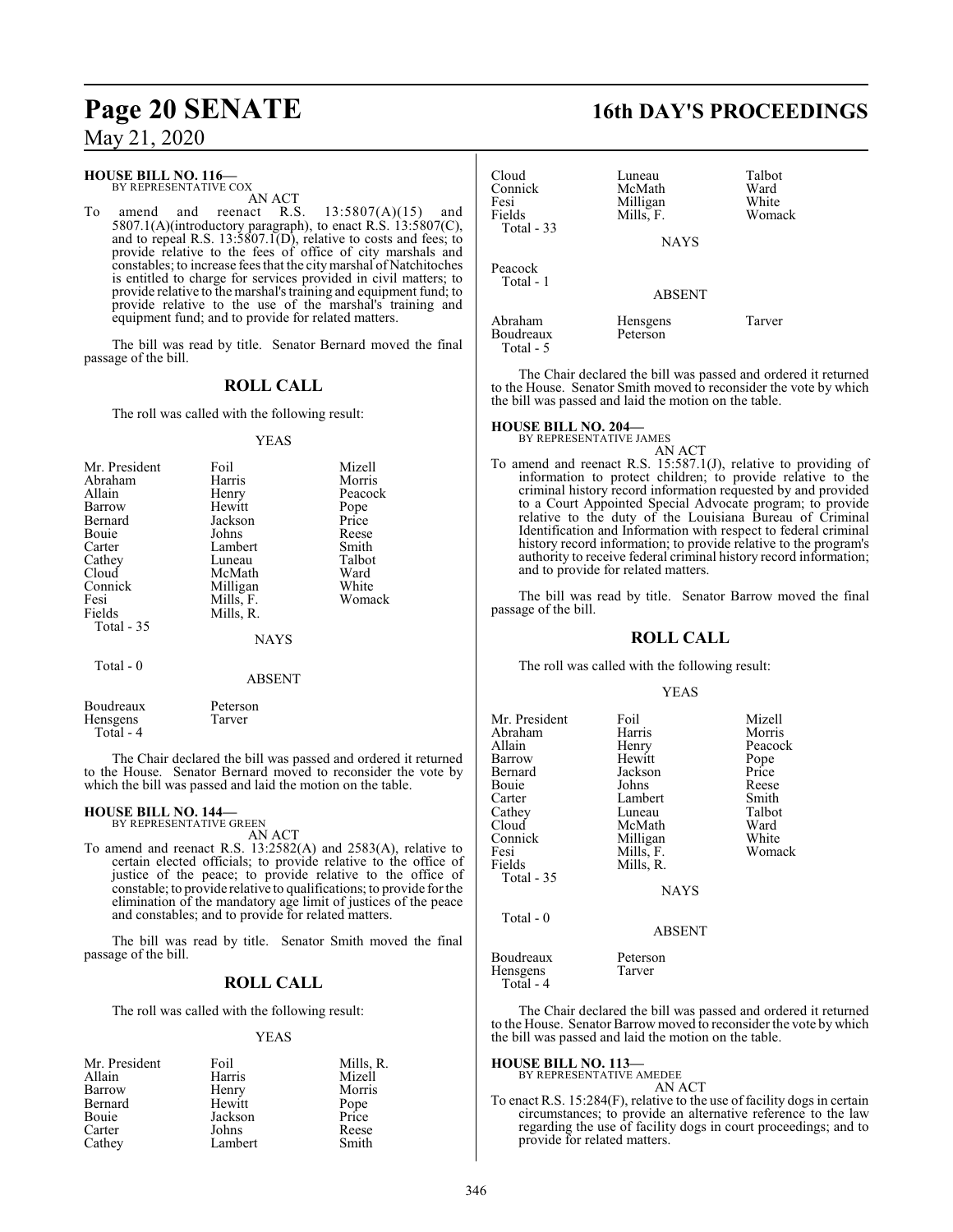The bill was read by title. Senator Allain moved the final passage of the bill.

#### **ROLL CALL**

The roll was called with the following result:

#### YEAS

| Mr. President | Foil        | Mizell  |
|---------------|-------------|---------|
| Abraham       | Harris      | Morris  |
| Allain        | Henry       | Peacock |
| Barrow        | Hewitt      | Pope    |
| Bernard       | Jackson     | Price   |
| Bouie         | Johns       | Reese   |
| Carter        | Lambert     | Smith   |
| Cathey        | Luneau      | Talbot  |
| Cloud         | McMath      | Ward    |
| Connick       | Milligan    | White   |
| Fesi          | Mills, F.   | Womack  |
| Fields        | Mills, R.   |         |
| Total - 35    |             |         |
|               | <b>NAYS</b> |         |
|               |             |         |

Total - 0

ABSENT

| Boudreaux  | Peterson |
|------------|----------|
| Hensgens   | Tarver   |
| Total $-4$ |          |

The Chair declared the bill was passed and ordered it returned to the House. Senator Allain moved to reconsider the vote by which the bill was passed and laid the motion on the table.

### **HOUSE BILL NO. 265—** BY REPRESENTATIVE MUSCARELLO

AN ACT

To repeal R.S. 38:1501 and R.S. 51:282, relative to clerks of court; to eliminate requirements for the clerk of court to maintain certain records.

The bill was read by title. Senator Mizell moved the final passage of the bill.

#### **ROLL CALL**

The roll was called with the following result:

#### YEAS

| Mr. President<br>Abraham<br>Allain<br>Barrow<br>Bernard<br>Bouie<br>Carter<br>Cathey<br>Cloud<br>Connick<br>Fesi | Foil<br>Harris<br>Henry<br>Hewitt<br>Jackson<br>Johns<br>Lambert<br>Luneau<br>McMath<br>Milligan<br>Mills, F. | Mizell<br>Morris<br>Peacock<br>Pope<br>Price<br>Reese<br>Smith<br>Talbot<br>Ward<br>White<br>Womack |
|------------------------------------------------------------------------------------------------------------------|---------------------------------------------------------------------------------------------------------------|-----------------------------------------------------------------------------------------------------|
| Fields<br>Total $-35$<br>Total $-0$                                                                              | Mills, R.<br><b>NAYS</b>                                                                                      |                                                                                                     |
| Boudreaux<br>Hensgens                                                                                            | <b>ABSENT</b><br>Peterson<br>Tarver                                                                           |                                                                                                     |

Total - 4

# **16th DAY'S PROCEEDINGS Page 21 SENATE** May 21, 2020

The Chair declared the bill was passed and ordered it returned to the House. Senator Mizell moved to reconsider the vote by which the bill was passed and laid the motion on the table.

#### **HOUSE BILL NO. 288—**

BY REPRESENTATIVE MINCEY

AN ACT To amend and reenact R.S.  $13:783(D)(1)(a)(iii)$  and to repeal R.S. 13:783(D)(5), relative to the clerk of court of Livingston Parish; to exempt the clerk of court of Livingston Parish from obtaining consent from the governing authority to purchase an automobile; to remove the limitation on the amount the clerk may use to purchase the automobile; and to provide for related matters.

The bill was read by title. Senator Pope moved the final passage of the bill.

#### **ROLL CALL**

The roll was called with the following result:

#### YEAS

| Mr. President<br>Abraham<br>Allain<br>Barrow<br>Bernard<br>Bouie<br>Carter<br>Cathey<br>Cloud<br>Connick<br>Fesi | Foil<br>Harris<br>Henry<br>Hewitt<br>Jackson<br>Johns<br>Lambert<br>Luneau<br>McMath<br>Milligan<br>Mills, F. | Mizell<br>Morris<br>Peacock<br>Pope<br>Price<br>Reese<br>Smith<br>Talbot<br>Ward<br>White<br>Womack |
|------------------------------------------------------------------------------------------------------------------|---------------------------------------------------------------------------------------------------------------|-----------------------------------------------------------------------------------------------------|
| Fields<br>Total $-35$                                                                                            | Mills, R.<br><b>NAYS</b>                                                                                      |                                                                                                     |
| Total - 0                                                                                                        | <b>ABSENT</b>                                                                                                 |                                                                                                     |
| Boudreaux<br>Hensgens                                                                                            | Peterson<br>Tarver                                                                                            |                                                                                                     |

The Chair declared the bill was passed and ordered it returned to the House. Senator Pope moved to reconsider the vote by which the bill was passed and laid the motion on the table.

### **HOUSE BILL NO. 400—** BY REPRESENTATIVE GARY CARTER

Total - 4

AN ACT

To amend and reenact R.S. 13:996.67(D), relative to the imposition of court costs and service charges by the Civil District Court for the parish of Orleans and the clerk of court of the Civil District Court for the parish of Orleans; to provide for an extension of time in which to impose such fees and charges; and to provide for related matters.

The bill was read by title. Senator Harris moved the final passage of the bill.

#### **ROLL CALL**

The roll was called with the following result:

#### YEAS

| Mr. President | Foil    | Mizell        |
|---------------|---------|---------------|
| Abraham       | Harris  | Morris        |
| Allain        | Henry   | Peacock       |
| Barrow        | Hewitt  |               |
| Bernard       | Jackson | Pope<br>Price |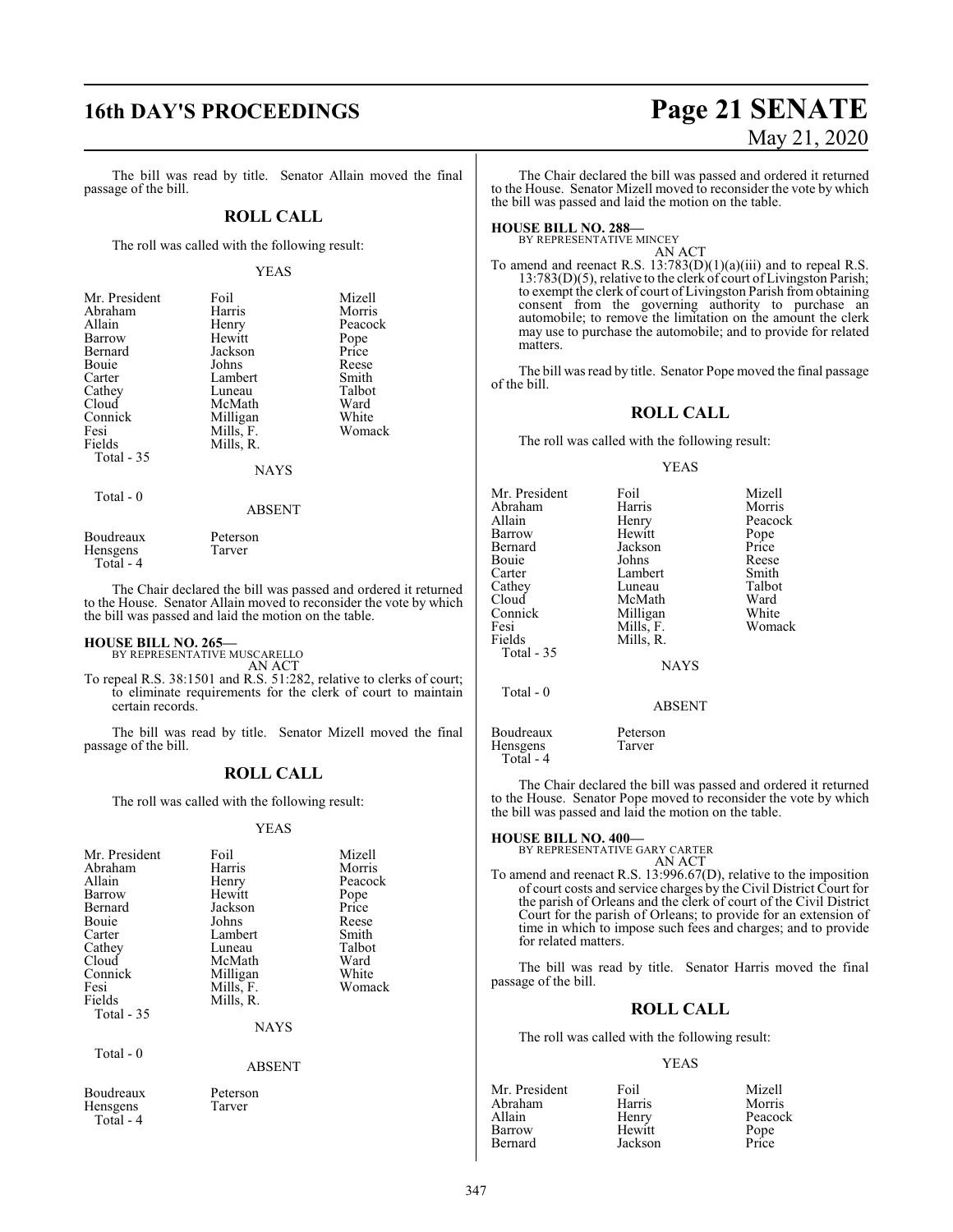| Bouie                 | Johns              | Reese  |  |
|-----------------------|--------------------|--------|--|
| Carter                | Lambert            | Smith  |  |
| Cathey                | Luneau             | Talbot |  |
| Cloud                 | McMath             | Ward   |  |
| Connick               | Milligan           | White  |  |
| Fesi                  | Mills, F.          | Womack |  |
| Fields                | Mills, R.          |        |  |
| Total - 35            |                    |        |  |
|                       | <b>NAYS</b>        |        |  |
| Total - 0             |                    |        |  |
|                       | <b>ABSENT</b>      |        |  |
| Boudreaux<br>Hensgens | Peterson<br>Tarver |        |  |

The Chair declared the bill was passed and ordered it returned to the House. Senator Harris moved to reconsider the vote by which the bill was passed and laid the motion on the table.

### **HOUSE BILL NO. 404—** BY REPRESENTATIVE FARNUM

Total - 4

- AN ACT
- To amend and reenact R.S. 1:55(E)(2) and R.S. 13:754(E)(8) and to enact R.S. 13:754(E)(13), relative to emergency closings for clerks of court; to provide relative to the Louisiana Clerks' Remote Access Authority; to require certain statements regarding closure of the office of the clerk; to provide for an electronic bulletin board on the statewide portal; and to provide for related matters.

The bill was read by title. Senator Smith moved the final passage of the bill.

#### **ROLL CALL**

The roll was called with the following result:

#### YEAS

| Mr. President<br>Abraham<br>Allain<br>Barrow<br>Bernard<br>Bouie<br>Carter<br>Cathey<br>Cloud<br>Connick<br>Fesi<br>Fields<br><b>Total - 35</b> | Foil<br>Harris<br>Henry<br>Hewitt<br>Jackson<br>Johns<br>Lambert<br>Luneau<br>McMath<br>Milligan<br>Mills, F.<br>Mills, R. | Mizell<br>Morris<br>Peacock<br>Pope<br>Price<br>Reese<br>Smith<br>Talbot<br>Ward<br>White<br>Womack |
|-------------------------------------------------------------------------------------------------------------------------------------------------|----------------------------------------------------------------------------------------------------------------------------|-----------------------------------------------------------------------------------------------------|
|                                                                                                                                                 | <b>NAYS</b>                                                                                                                |                                                                                                     |
| Total - 0                                                                                                                                       | <b>ABSENT</b>                                                                                                              |                                                                                                     |
| $\sim$                                                                                                                                          |                                                                                                                            |                                                                                                     |

| Boudreaux  | Peterson                                   |
|------------|--------------------------------------------|
| Hensgens   | Tarver                                     |
| Total $-4$ |                                            |
|            | The Chair declared the hill was nassed and |

In Chair declared the bill was passed and ordered it returned to the House. Senator Smith moved to reconsider the vote by which the bill was passed and laid the motion on the table.

#### **HOUSE BILL NO. 420—** BY REPRESENTATIVE BACALA

AN ACT

To amend and reenact R.S. 40:2404.2(B), relative to peace officers; to provide for the training of peace officers; to establish exceptions to annual training requirements; and to provide for related matters.

### **Page 22 SENATE 16th DAY'S PROCEEDINGS**

The bill was read by title. Senator Lambert moved the final passage of the bill.

### **ROLL CALL**

The roll was called with the following result:

#### YEAS

| Mr. President | Foil          | Mizell  |
|---------------|---------------|---------|
| Abraham       | Harris        | Morris  |
| Allain        | Henry         | Peacock |
|               | Hewitt        |         |
| Barrow        |               | Pope    |
| Bernard       | Jackson       | Price   |
| Bouie         | Johns         | Reese   |
| Carter        | Lambert       | Smith   |
| Cathey        | Luneau        | Talbot  |
| Cloud         | McMath        | Ward    |
| Connick       | Milligan      | White   |
| Fesi          | Mills, F.     | Womack  |
| Fields        | Mills, R.     |         |
| Total - 35    |               |         |
|               | <b>NAYS</b>   |         |
| Total $-0$    |               |         |
|               | <b>ABSENT</b> |         |
| Boudreaux     | Peterson      |         |
| Hensgens      | Tarver        |         |

Total - 4

The Chair declared the bill was passed and ordered it returned to the House. Senator Lambert moved to reconsider the vote by which the bill was passed and laid the motion on the table.

# **HOUSE BILL NO. 499—** BY REPRESENTATIVE SEABAUGH

AN ACT

To amend and reenact Code of Civil Procedure Article 3396.1, relative to the issuance of letters of independent administration or executorship; to authorize the clerk of court to issue letters of independent administration or executorship; to provide an effective date; and to provide for related matters.

The bill was read by title. Senator Morris moved the final passage of the bill.

#### **ROLL CALL**

The roll was called with the following result:

#### YEAS

| Mr. President<br>Abraham | Foil<br>Harris     | Mizell<br>Morris |
|--------------------------|--------------------|------------------|
| Allain                   | Henry              | Peacock          |
| Barrow                   | Hewitt             | Pope             |
| Bernard                  | Jackson            | Price            |
| Bouie                    | Johns              | Reese            |
| Carter                   | Lambert            | Smith            |
| Cathey                   | Luneau             | Talbot           |
| Cloud                    | McMath             | Ward             |
| Connick                  | Milligan           | White            |
| Fesi                     | Mills, F.          | Womack           |
| Fields                   | Mills, R.          |                  |
| Total $-35$              |                    |                  |
|                          | <b>NAYS</b>        |                  |
| Total $-0$               |                    |                  |
|                          | <b>ABSENT</b>      |                  |
| Boudreaux<br>Hensgens    | Peterson<br>Tarver |                  |

Total - 4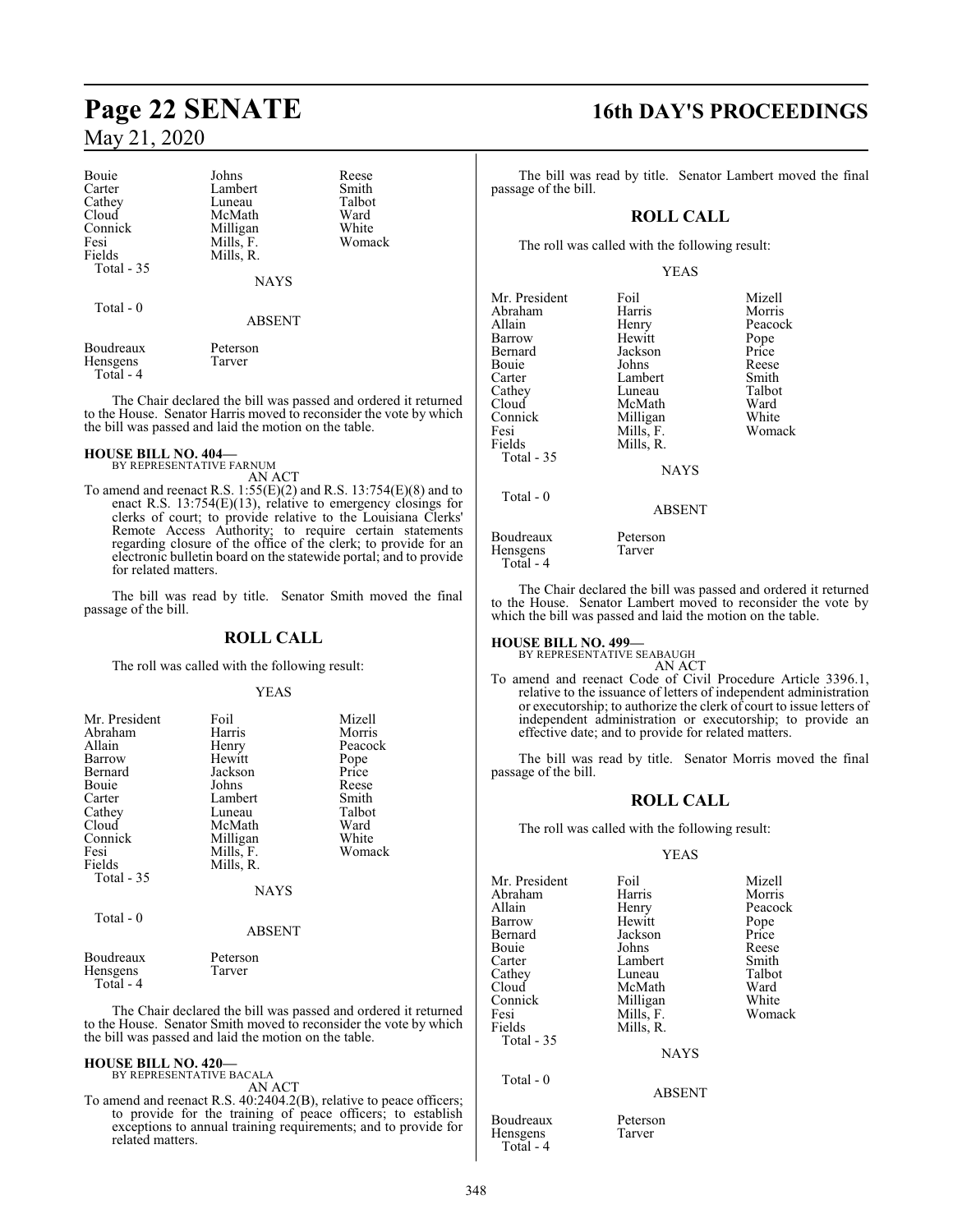## **16th DAY'S PROCEEDINGS Page 23 SENATE**

# May 21, 2020

The Chair declared the bill was passed and ordered it returned to the House. Senator Morris moved to reconsider the vote by which the bill was passed and laid the motion on the table.

#### **HOUSE BILL NO. 594—** BY REPRESENTATIVE SEABAUGH

AN ACT

To amend and reenact Civil Code Article 811 and Code of Civil Procedure Articles 4607, 4621, 4622, 4624, 4625, 4627, 4629, and 4643 and to enact Code of Civil Procedure Article 4626(3), relative to property; to provide for partitions by private sale; to provide for absentee co-owners; to provide for publication notice; to provide for petitions, trials, and judgments of partitions by private sale; to provide for the appointment of an attorney; to provide for an effective date; and to provide for related matters.

#### **Floor Amendments**

Senator Luneau proposed the following amendments.

#### **SENATE FLOOR AMENDMENTS**

Amendments proposed by Senator Luneau to Reengrossed House Bill No. 594 by Representative Seabaugh

AMENDMENT NO. 1

Total - 4

On page 3, delete line 27, and insert "related to a co-owner within the fourth degree or a juridical entity in which the co-owner has a direct or indirect financial interest shall be allocated solely from the share of that co-owner."

On motion of Senator Luneau, the amendments were adopted.

The bill was read by title. Senator Morris moved the final passage of the amended bill.

### **ROLL CALL**

The roll was called with the following result:

#### YEAS

| Mr. President<br>Abraham<br>Allain<br>Barrow<br>Bernard<br>Bouie<br>Carter<br>Cathey<br>Cloud<br>Connick<br>Fesi<br>Fields<br>Total - 35 | Foil<br>Harris<br>Henry<br>Hewitt<br>Jackson<br>Johns<br>Lambert<br>Luneau<br>McMath<br>Milligan<br>Mills, F.<br>Mills, R.<br><b>NAYS</b> | Mizell<br>Morris<br>Peacock<br>Pope<br>Price<br>Reese<br>Smith<br>Talbot<br>Ward<br>White<br>Womack |
|------------------------------------------------------------------------------------------------------------------------------------------|-------------------------------------------------------------------------------------------------------------------------------------------|-----------------------------------------------------------------------------------------------------|
| Total $-0$                                                                                                                               | <b>ABSENT</b>                                                                                                                             |                                                                                                     |
| Boudreaux<br>Hensgens                                                                                                                    | Peterson<br>Tarver                                                                                                                        |                                                                                                     |

The Chair declared the amended bill was passed and ordered it returned to the House. Senator Morris moved to reconsider the vote by which the bill was passed and laid the motion on the table.

#### **HOUSE BILL NO. 602—**

BY REPRESENTATIVE BRYANT AN ACT

To amend and reenact R.S.  $15:587(A)(1)(a)$  and  $587.1(B)(1)$  and to enact R.S. 15:576(6) and  $587(A)(1)(j)$  and (I), relative to criminal identification and information; to provide relative to the Louisiana Bureau of Criminal Identification and Information; to provide relative to definitions; to require the bureau to make available to the Louisiana Department of Education criminal history record and identification files; to provide relative to latent fingerprint searches; to provide for an effective date; and to provide for related matters.

The bill was read by title. Senator Harris moved the final passage of the bill.

#### **ROLL CALL**

The roll was called with the following result:

#### YEAS

| Mr. President | Foil          | Mizell  |
|---------------|---------------|---------|
| Abraham       | Harris        | Morris  |
| Allain        | Henry         | Peacock |
| Barrow        | Hewitt        | Pope    |
| Bernard       | Jackson       | Price   |
| Bouie         | Johns         | Reese   |
| Carter        | Lambert       | Smith   |
| Cathey        | Luneau        | Talbot  |
| Cloud         | McMath        | Ward    |
| Connick       | Milligan      | White   |
| Fesi          | Mills, F.     | Womack  |
| Fields        | Mills, R.     |         |
| Total $-35$   |               |         |
|               | <b>NAYS</b>   |         |
| Total - 0     | <b>ABSENT</b> |         |
|               |               |         |

Boudreaux Peterson<br>Hensgens Tarver

Hensgens Total - 4

The Chair declared the bill was passed and ordered it returned to the House. Senator Harris moved to reconsider the vote by which the bill was passed and laid the motion on the table.

#### **Rules Suspended**

Senator Talbot asked for and obtained a suspension of the rules to revert to the Morning Hour.

#### **Message from the House**

#### **ASKING CONCURRENCE IN HOUSE BILLS AND JOINT RESOLUTIONS**

#### May 21, 2020

To the Honorable President and Members of the Senate:

I am directed to inform your honorable body that the House of Representatives has finally passed and asks your concurrence in the following House Bills and Joint Resolutions:

| HB No. 93  | HB No. 114 | HB No. 131 |
|------------|------------|------------|
| HB No. 158 | HB No. 167 | HB No. 159 |
| HB No. 246 | HB No. 290 | HB No. 312 |
| HB No. 330 | HB No. 343 | HB No. 409 |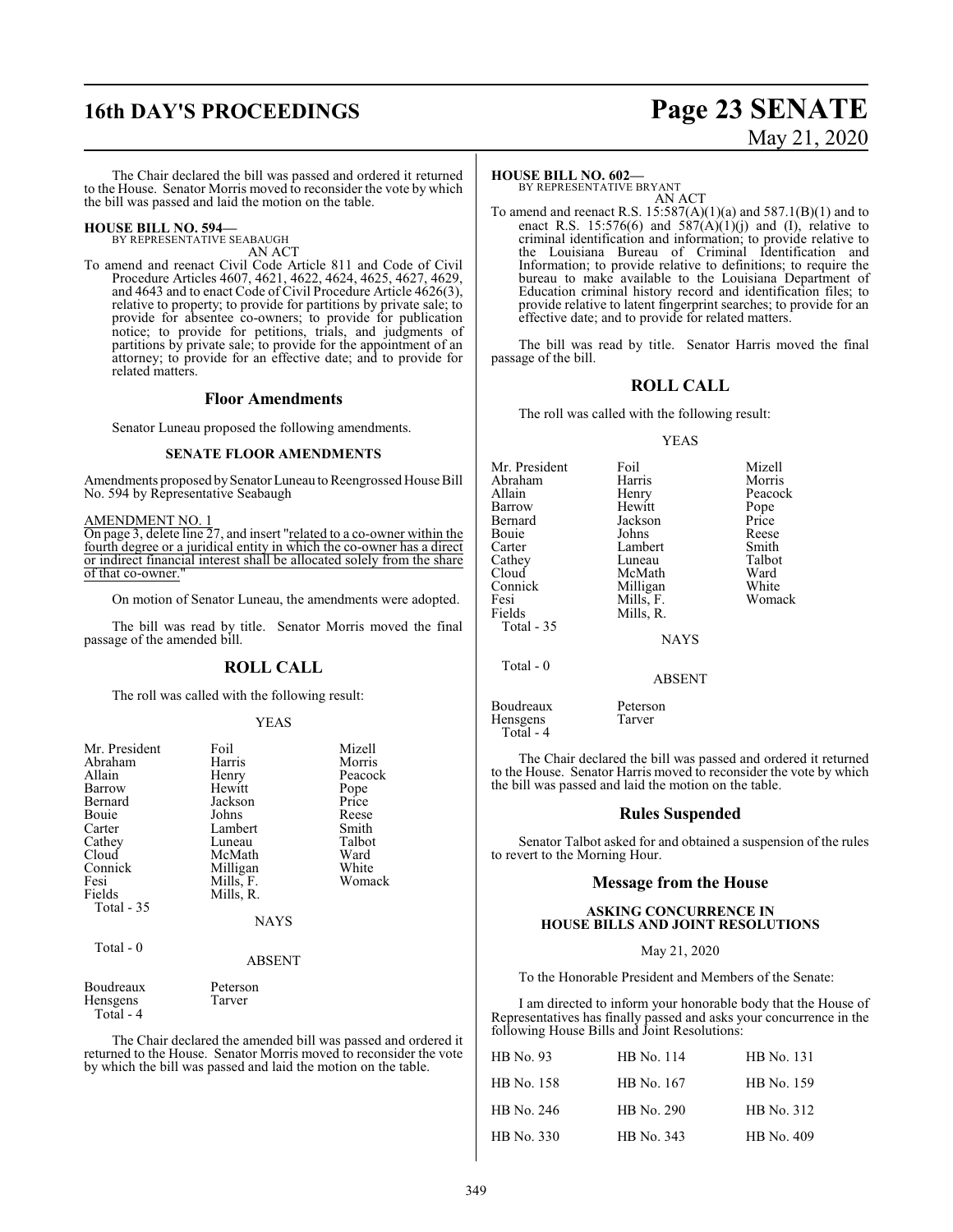| HB No. 411        | HB No. 421 | HB No. 497 |
|-------------------|------------|------------|
| HB No. 515        | HB No. 296 | HB No. 532 |
| HB No. 636        | HB No. 655 | HB No. 685 |
| HB No. 751        | HB No. 814 | HB No. 818 |
| <b>HB</b> No. 838 | HB No. 848 | HB No. 426 |
| HB No. 869        | HB No. 870 | HB No. 690 |

Respectfully submitted, MICHELLE D. FONTENOT Clerk of the House of Representatives

#### **House Bills and Joint Resolutions on First Reading**

**HOUSE BILL NO. 93—** BY REPRESENTATIVE WILFORD CARTER

AN ACT To amend and reenact R.S. 13:312(3)(b)(ii), relative to the second district of the Third Circuit Court of Appeal; to provide for the composition of the election sections for the election of judges to the second district of the Third Circuit Court of Appeal; and to provide for related matters.

The bill was read by title and placed on the Calendar for a second reading.

#### **HOUSE BILL NO. 114—**

BY REPRESENTATIVE BAGLEY AN ACT

To enact R.S.  $18:423(C)(3)$ , relative to the composition of parish boards of election supervisors; to provide relative to persons who may serve as designees or appointees on such boards; and to provide for related matters.

The bill was read by title and placed on the Calendar for a second reading.

### **HOUSE BILL NO. 131—** BY REPRESENTATIVE FIRMENT

AN ACT

To amend and reenact R.S.  $22:2055(6)(b)(iii)$  and to enact R.S.  $22:2055(6)(b)(xii)$ , relative to claims covered by the Louisiana Insurance Guaranty Association; to exclude claims made by Medicare or Medicare Advantage plans; to exclude claims made by agencies and programs of the federal and state government; to provide for an effective date; and to provide for related matters.

The bill was read by title and placed on the Calendar for a second reading.

### **HOUSE BILL NO. 158—**

BY REPRESENTATIVE MARINO AN ACT

To amend and reenact R.S.  $40:1046(A)(2)(a)(iii)$ , relative to recommendation by physicians of marijuana for therapeutic use, known commonly as medical marijuana; to provide for medical conditions which qualify a patient for treatment with medical marijuana; to authorize the recommendation of medical marijuana in treating certain neurodegenerative diseases and conditions; and to provide for related matters.

The bill was read by title and placed on the Calendar for a second reading.

# **Page 24 SENATE 16th DAY'S PROCEEDINGS**

#### **HOUSE BILL NO. 159—**

- BY REPRESENTATIVES MCFARLAND, ADAMS, BACALA, BEAULLIEU,<br>BOURRIAQUE, BROWN, CARPENTER, CARRIER, ROBBY CARTER,<br>COUSSAN, DESHOTEL, EDMONDS, EMERSON, FIRMENT, FREIBERG,<br>FRIEMAN, GADBERRY, GOUDEAU, GREEN, HARRIS, ILLG, MIKE<br>JOH LYONS, MCCORMICK, MCKNIGHT, MCMAHEN, MIGUEZ, DUSTIN<br>MILLER, GREGORY MILLER, NELSON, CHARLES OWEN, ROBERT<br>OWEN, PIERRE, PRESSLY, RISER, ROMERO, SCHAMERHORN,<br>SEABAUGH, SELDERS, THOMAS, THOMPSON, AND WHEAT AN ACT
- To amend and reenact R.S. 56:116.1(D)(2), relative to hunting outlaw quadrupeds, nutria, and beaver; to allow nighttime hunting of outlaw quadrupeds, nutria, and beaver on private property at any time of the year; and to provide for related matters.

The bill was read by title and placed on the Calendar for a second reading.

# **HOUSE BILL NO. 167—** BY REPRESENTATIVE EMERSON

AN ACT

To enact R.S. 18:1253.1 and to repeal R.S. 18:1253.1, relative to the selection of presidential electors; to provide relative to deadlines for certification of electors and nominations for the offices of president and vice president; and to provide for related matters.

The bill was read by title and placed on the Calendar for a second reading.

#### **HOUSE BILL NO. 246—**

BY REPRESENTATIVE COUSSAN AND SENATOR CORTEZ AN ACT

To enact R.S. 56:641.2, relative to hunting and fishing licenses; to authorize the secretary of the Department of Wildlife and Fisheries to certify certain organizations involved in hunting or fishing activities; to exempt fromthe hunting and fishing license requirementsindividuals engaged in hunting or fishing activities sponsored by those organizations; and to provide for related matters.

The bill was read by title and placed on the Calendar for a second reading.

### **HOUSE BILL NO. 290—** BY REPRESENTATIVE BISHOP

AN ACT

To enact R.S. 18:154(J), relative to records of the registrar of voters; to provide relative to confidentiality of certain records relative to election commissioners; and to provide for related matters.

The bill was read by title and placed on the Calendar for a second reading.

#### **HOUSE BILL NO. 296—**

BY REPRESENTATIVES ILLG, BRYANT, DEVILLIER, HORTON, MARINO, AND MCFARLAND

### AN ACT

To amend and reenact R.S. 22:885(A) and to enact R.S. 22:885(F), relative to the cancellation of an insurance policy by the insured party; to require cancellation by the insured to be effected by written notice; to remove the deadline for providing the notice; to provide an effective date; and to provide for related matters.

The bill was read by title and placed on the Calendar for a second reading.

**HOUSE BILL NO. 312—** BY REPRESENTATIVE DUSTIN MILLER

- AN ACT
- To amend and reenact R.S. 37:761.1(J), relative to retired volunteer dentists; to provide for continuing education requirements; to provide for exemptions to obtaining continuing education credits; to provide for cardiopulmonary resuscitation training; and to provide for related matters.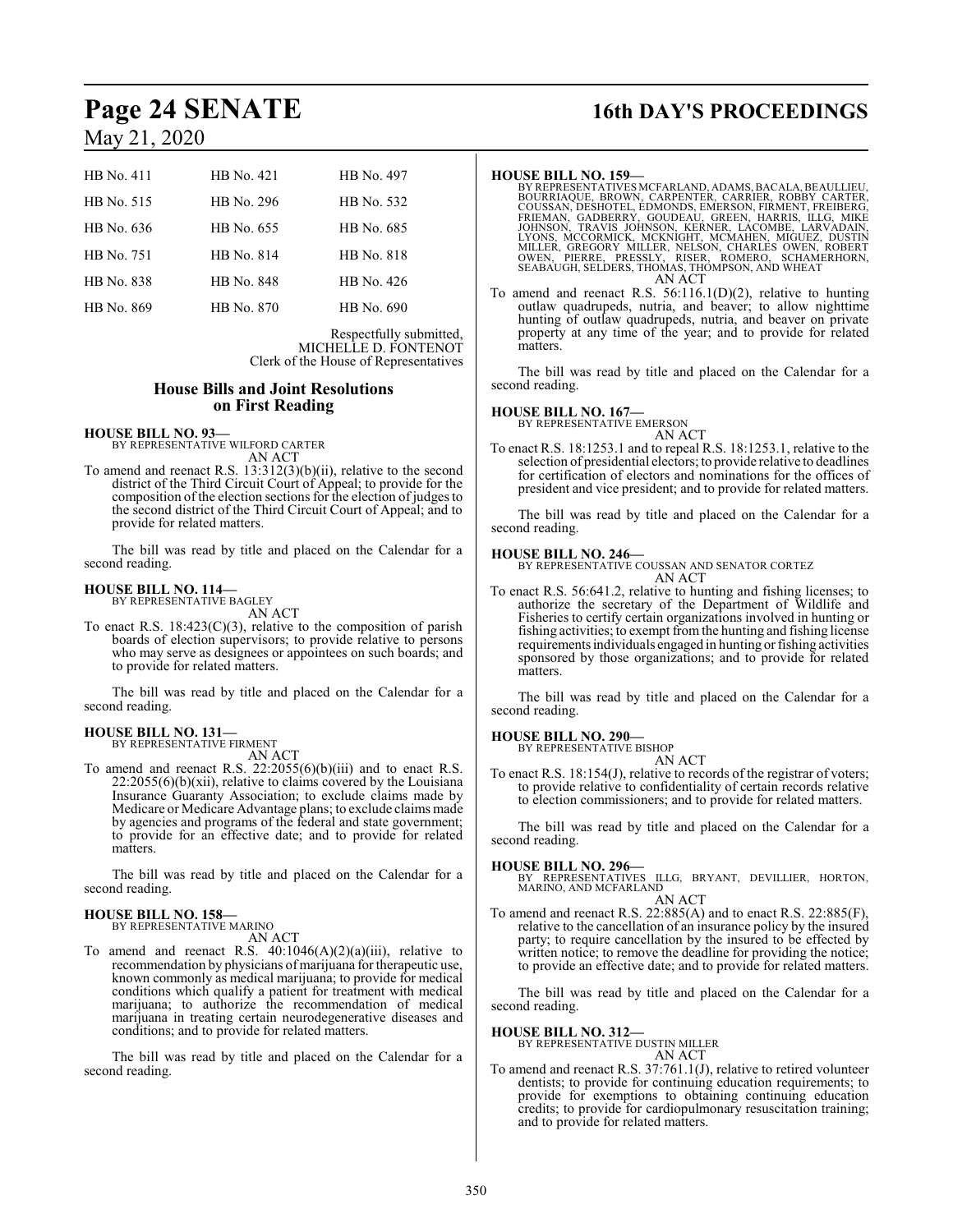## **16th DAY'S PROCEEDINGS Page 25 SENATE**

# May 21, 2020

The bill was read by title and placed on the Calendar for a second reading.

#### **HOUSE BILL NO. 330—**

BY REPRESENTATIVE LYONS AN ACT

To enact R.S.  $40:1046(A)(2)(a)(xvi)$ , relative to recommendation by physicians of marijuana for therapeutic use, known commonly as medical marijuana; to provide for medical conditions which qualify a patient for treatment with medical marijuana; to authorize the recommendation of medical marijuana in treating chronic pain associated with fibromyalgia; and to provide for related matters.

The bill was read by title and placed on the Calendar for a second reading.

#### **HOUSE BILL NO. 343—**

BY REPRESENTATIVE JORDAN AN ACT

To amend and reenact R.S. 22:1574(A)(2), relative to the Bail Bond Apprentice Program; to provide for the qualifications of participants; and to provide for related matters.

The bill was read by title and placed on the Calendar for a second reading.

### **HOUSE BILL NO. 409—** BY REPRESENTATIVE LACOMBE

AN ACT

To amend and reenact R.S. 38:2212.1(N)(4), relative to group purchasing of school materials, equipment, and supplies; to provide relative to authorized purchases through group purchasing organizations; and to provide for related matters.

The bill was read by title and placed on the Calendar for a second reading.

#### **HOUSE BILL NO. 411—** BY REPRESENTATIVE RISER

AN ACT

To enact R.S. 56:643(D), relative to hunting and fishing licenses; to provide relative to license fees for Purple Heart recipients; and to provide for related matters.

The bill was read by title and placed on the Calendar for a second reading.

#### **HOUSE BILL NO. 421—**

BY REPRESENTATIVE BROWN

- AN ACT
- To amend and reenact R.S. 22:1573(F) and to enact Code of Criminal Procedure Article 311(6) and (7) and R.S. 22:1587, relative to bail enforcement agents; to define bail enforcement and bail enforcement agent; to provide for continuing education requirements; to provide for possession of a firearm by a bail enforcement agent; to establish penalties for violations; and to provide for related matters.

The bill was read by title and placed on the Calendar for a second reading.

#### **HOUSE BILL NO. 426—**

BY REPRESENTATIVE THOMPSON

AN ACT To amend and reenact R.S. 3:1435(5), relative to the seed testing and labeling authority of the commissioner of agriculture; to provide for an exemption of the analyses of certain seed tests from Public Records Law; and to provide for related matters.

The bill was read by title and placed on the Calendar for a second reading.

#### **HOUSE BILL NO. 497—**

BY REPRESENTATIVE IVEY AN ACT

To enact R.S. 24:513(P), relative to the legislative auditor; to require certain auditees to provide the legislative auditor with direct, electronic access to data; to provide for the payment of costs related thereto; to require the development and approval of a plan relative thereto; to provide for criminal and civil penalties for violations; and to provide for related matters.

The bill was read by title and placed on the Calendar for a second reading.

#### **HOUSE BILL NO. 515—** BY REPRESENTATIVE WRIGHT

AN ACT

To amend and reenact R.S. 49:953(1)(a)(vii), relative to administrative rules; to provide relative to the form of notices of intent; and to provide for related matters.

The bill was read by title and placed on the Calendar for a second reading.

## **HOUSE BILL NO. 532—** BY REPRESENTATIVE JORDAN

AN ACT To enact Subpart B-1 of Part IV of Chapter 4 of Title 22 of the Louisiana Revised Statutes of 1950, to be comprised of R.S. 22:1300.1 through 1300.13, relative to the regulation of peer-topeer car sharing programs; to provide for the assumption of liability; to provide for the duties of peer-to-peer car sharing programs; to provide for liability policy requirements; to provide for primary liability; to provide for indemnification; to provide for the notification of the effect of liens; to provide for policy exclusions; to provide for the maintenance and disclosure of records; to provide for the exemption of vicarious liability in certain circumstances; to provide for a peer-to-peer car sharing program to have insurable interest; to provide consumer protection disclosures; to provide for the responsibility of special equipment; to provide for safety recall repairs; to provide for definitions; to provide for an effective date; and to provide for related matters.

The bill was read by title and placed on the Calendar for a second reading.

**HOUSE BILL NO. 636—**

BY REPRESENTATIVE IVEY AN ACT

To enact Chapter 11 of Title 24 of the Louisiana Revised Statutes of 1950, to be comprised of R.S. 24:671 through 676, relative to the legislature; to create and provide for the Joint Legislative Committee on Technology and Cybersecurity; to provide for its membership, powers, functions, and duties; to require public entities to provide information, data, and assistance to the committee; and to provide for related matters.

The bill was read by title and placed on the Calendar for a second reading.

#### **HOUSE BILL NO. 655—**

BY REPRESENTATIVE MINCEY

AN ACT To amend and reenact R.S.  $17:81(A)(3)$  and to enact R.S. 17:54(B)(4) and (D), relative to local school superintendents; to provide for the employment of superintendents and interim superintendents; to provide for placing superintendents on administrative leave; and to provide for related matters.

The bill was read by title and placed on the Calendar for a second reading.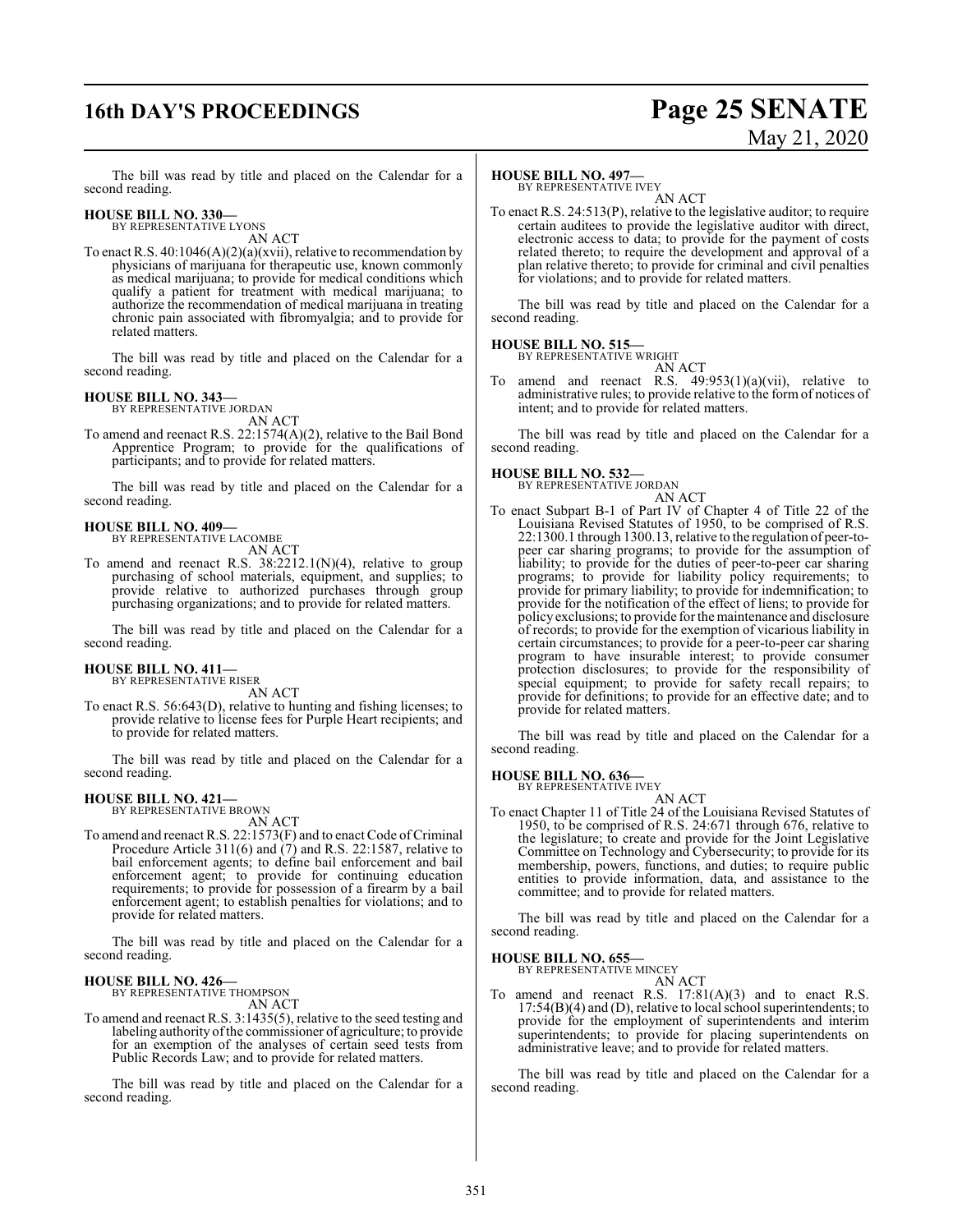## **Page 26 SENATE 16th DAY'S PROCEEDINGS**

### May 21, 2020

#### **HOUSE BILL NO. 685—**

BY REPRESENTATIVE IVEY AN ACT

To enact Chapter 15-A of Title 49 of the Louisiana Revised Statutes of 1950, to be comprised of R.S. 49:1061, relative to interagency data sharing; to provide for a data sharing review board; to provide for data sharing authorization; and to provide for related matters.

The bill was read by title and placed on the Calendar for a second reading.

#### **HOUSE BILL NO. 690—** BY REPRESENTATIVE AMEDEE

AN ACT

To amend and reenact R.S. 18:443(B)(1), 443.1(B), 443.2(2)(a)(ii), (3), and (7), and 444(B)(1) and to enact R.S. 18:443(G), relative to the election of a political party's state central committee members; to provide relative to voting of a state central committee; to provide relative to plans adopted by a state central committee; and to provide for related matters.

The bill was read by title and placed on the Calendar for a second reading.

#### **HOUSE BILL NO. 751—** BY REPRESENTATIVE DWIGHT

AN ACT

To amend and reenact R.S. 18:31(A), 106(C)(2)(a), 132(A), 154(C)(1)(f), 421(B), 435(A)(1)(b), 463(A)(1)(a) and (c), 532(C) and (D), 532.1(A), (D)(1)(b)(i), and (F), 553(B)(5), 564(D)(1)(a)(i) and (2)(a)(i) and (b), 573(E)(1), 1303(I)(1)(c), 1307.1(B), 1309(B),  $(E)(1)$ , and  $(K)(1)$ , 1309.1,  $1309.3(D)(1)(a)(i)$ ,  $1373(A)$ ,  $1400.3(D)(4)$  and  $(E)(4)$ ,  $1402(A)$ , 1406(D), 1461.7(A)(4), and 1945, to enact R.S. 18:113.1,  $115(F)(2)(e)$ , 467.2, and 532.1(C)(4), and to repeal R.S. 18:467.2, relative to the Louisiana Election Code; to revise the system of laws comprising the Louisiana Election Code; to provide relative to elections procedures and requirements; to provide relative to cybersecurity training; to provide relative to voter registration; to provide relative to assistance in voting; to provide relative to location of registrar of voters office; to provide relative to candidates for public office; to provide relative to voter's rights; to provide relative to watchers; to provide for the content of the notice of candidacy; to provide relative to the establishment of precincts; to provide relative to absentee voting; to provide relative to early voting; to provide relative to certification of early voting commissioners; to provide relative to the preparation of voting machines for an election; to provide relative to extraordinary election expenses; to provide relative to objecting to candidacy and contesting an election; to provide relative to election offense penalties; to provide relative to redistricting plans; to provide relative to compensation of commissioners; to provide relative to withdrawal of candidates; to provide relative to recount and reinspection; and to provide for related matters.

The bill was read by title and placed on the Calendar for a second reading.

#### **HOUSE BILL NO. 814—** BY REPRESENTATIVE JENKINS

AN ACT

To enact R.S. 40:1046(A)(2)(a)(xvii), relative to recommendation by physicians of marijuana for therapeutic use, known commonly as medical marijuana; to provide for medical conditions which qualify a patient for treatment with medical marijuana; to authorize the recommendation of medical marijuana in treating chronic pain associated with sickle cell disease; and to provide for related matters.

The bill was read by title and placed on the Calendar for a second reading.

#### **HOUSE BILL NO. 818—**

BY REPRESENTATIVES ZERINGUE AND BISHOP AN ACT

To amend and reenact R.S. 22:2061.1(A), relative to insureds with a high net worth; to provide for procedures to evaluate net worth; to provide for applicability relative to group policies; and to provide for related matters.

The bill was read by title and placed on the Calendar for a second reading.

#### **HOUSE BILL NO. 838—**

BY REPRESENTATIVE LYONS

AN ACT To enact Subpart E of Part XIII of Chapter 3 of Title 46 of the Louisiana Revised Statutes of 1950, to be comprised of R.S. 46:460.101 through 460.103, relative to the state medical assistance program known commonly as Medicaid; to provide relative to nonemergency, non-ambulance medical transportation services; to provide for administration of nonemergency, non-ambulance medical transportation services by Medicaid managed care organizations; to provide requirements for contracts between the Louisiana Department of Health and managed care organizations; to require administrative rulemaking by the Louisiana Department of Health; and to provide for related matters.

The bill was read by title and placed on the Calendar for a second reading.

#### **HOUSE BILL NO. 848—**

BY REPRESENTATIVE JAMES AN ACT

To provide that Act No. 833 of the 2014 Regular Session of the Legislature shall be known and may be cited as the "April Dunn Act".

The bill was read by title and placed on the Calendar for a second reading.

#### **HOUSE BILL NO. 869— (Substitute for House Bill No. 659 by Representative Carrier)** BY REPRESENTATIVE CARRIER

AN ACT

To amend and reenact R.S. 30:2018(C) and to repeal R.S. 30:2154(C), relative to solid waste disposal; to provide for submission of environmental assessment statements to public libraries; to repeal the prohibition on permitting of certain solid waste facilities; to provide for effectiveness; and to provide for related matters.

The bill was read by title and placed on the Calendar for a second reading.

### **HOUSE BILL NO. 870— (Substitute for House Bill No. 786 by Representative Garofalo)** BY REPRESENTATIVE GAROFALO

AN ACT

To amend and reenact the heading of Part IV of Chapter 50 of Title 17 of the Louisiana Revised Statutes of 1950 and to enact R.S. 17:5103, relative to the Taylor Opportunity Program for Students; to provide relative to eligibility for awards; to waive or modify certain eligibility provisions in response to circumstances related to the public health emergency; and to provide for related matters.

The bill was read by title and placed on the Calendar for a second reading.

### **Reports of Committees**

The following reports of committees were received and read: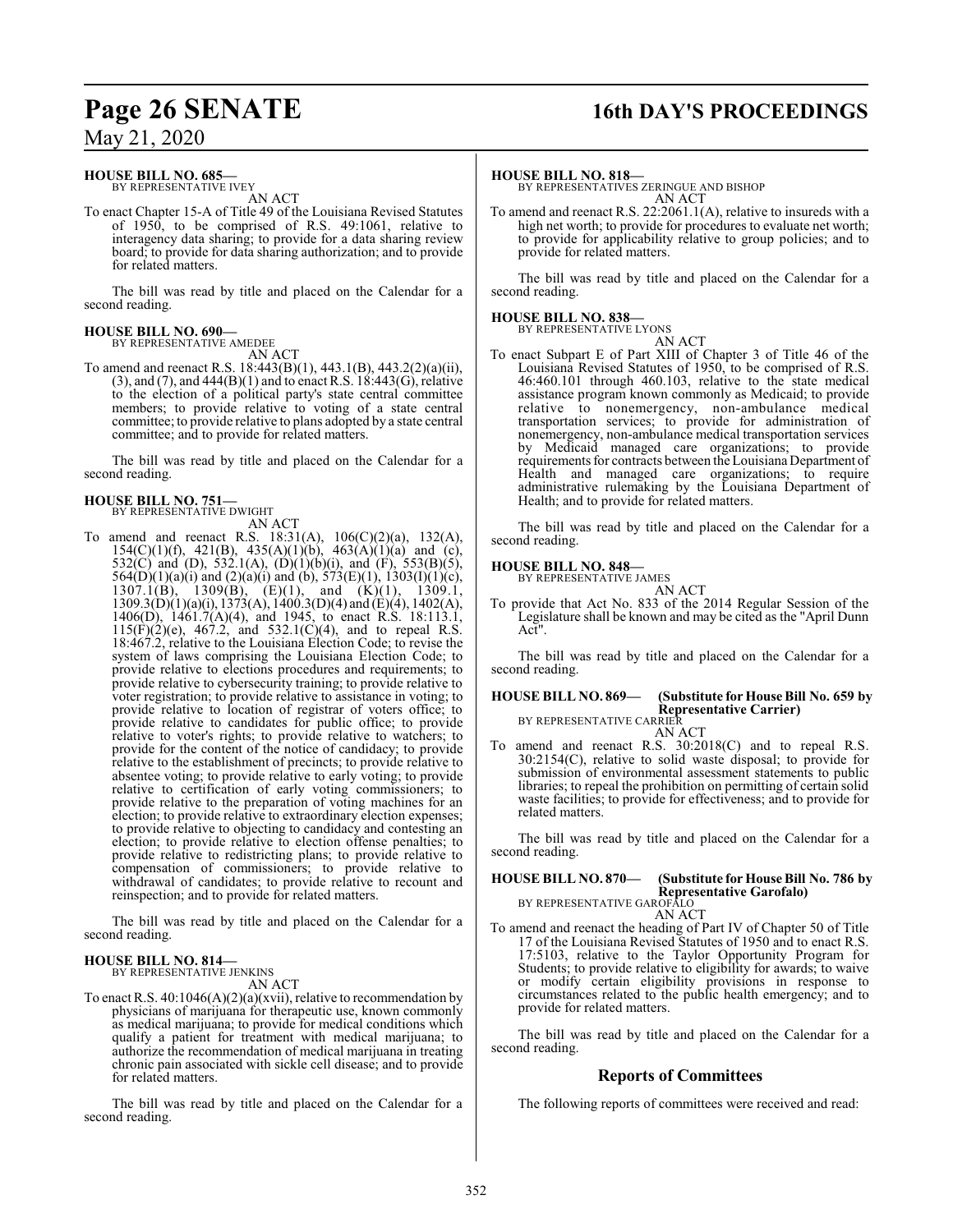### **16th DAY'S PROCEEDINGS Page 27 SENATE**

#### **REPORT OF COMMITTEE ON**

#### **REVENUE AND FISCAL AFFAIRS**

Senator R. L. Bret Allain II, Chairman on behalf of the Committee on Revenue and Fiscal Affairs, submitted the following report:

#### May 21, 2020

To the President and Members of the Senate:

I am directed by your Committee on Revenue and Fiscal Affairs to submit the following report:

### **HOUSE CONCURRENT RESOLUTION NO. 4—** BY REPRESENTATIVES BEAULLIEU AND FARNUM

A CONCURRENT RESOLUTION

To amend the Louisiana Economic Development rules LAC 13:I.502 and 503(H), which provide for local approval for industrial ad valorem tax exemption applications; to authorize an ITEP Ready local governmental entity approval option; to provide for certain requirements and limitations; to provide for related matters; and to direct the Office of the State Register to print the amendments in the Louisiana Administrative Code.

Reported favorably.

# **HOUSE CONCURRENT RESOLUTION NO. 31—** BY REPRESENTATIVE EDMONDS

A CONCURRENT RESOLUTION

To suspend until sixty days after final adjournment of the 2021 Regular Session of the Legislature of Louisiana the provisions of  $\overline{R}$ .S. 51:1286(C)(2)(c) that limit the amount of funds used by the Department of Culture, Recreation and Tourism for the purchase of in-state media advertisement to not more than ten percent of all funds used for the purchase of media advertisement.

Reported favorably.

### **HOUSE CONCURRENT RESOLUTION NO. 66—** BY REPRESENTATIVE BISHOP A CONCURRENT RESOLUTION

To suspend until sixty days after final adjournment of the 2021

Regular Session of the Legislature of Louisiana the state corporation franchise tax levied on domestic and foreign corporations at the rate of one dollar and fifty cents for each one thousand dollars, or major fraction thereof on the first three hundred thousand dollars of taxable capital pursuant to the provisions of R.S. 47:601(A) and to suspend the initial tax levied on corporations or other entities for the first accounting period in which the entity becomes subject to the corporation franchise tax pursuant to the provisions of R.S.  $47:61 \text{ f(A)}$ .

Reported with amendments.

# **HOUSE CONCURRENT RESOLUTION NO. 76—** BY REPRESENTATIVE WRIGHT

A CONCURRENT RESOLUTION

To urge and request that changes to the carryback provisions of the corporate income tax deduction for net operating losses to mirror the carryback provisions of the net operating loss deduction adopted in the federal CARES Act be included in any proclamation convening an extraordinary session of the legislature in 2020.

Reported favorably.

#### **HOUSE CONCURRENT RESOLUTION NO. 77—** BY REPRESENTATIVE SCHEXNAYDER

A CONCURRENT RESOLUTION

To urge and request the Broadband for Everyone in Louisiana Commission to identify public and private sector barriers to effective broadband expansion in the state and provide

recommendations to the legislative committees on commerce on how to remove those barriers.

Reported with amendments.

- **HOUSE CONCURRENT RESOLUTION NO. 78**<br>BY REPRESENTATIVES SCHEXNAYDER, GAROFALO, ADAMS, AMEDEE, BACALA, BEAULIEU, BRYANT, BUTLER, CARRIER, GARY<br>CARTER, ROBBY CARTER, CORMIER, COX, CREWS, DAVIS,<br>DESHOTEL, ECHOLS, EDMONDS, FIR
- To urge and request the Broadband for Everyone in Louisiana Commission to create and provide broadband maps, in cooperation and coordination with the Federal Communications Commission's efforts, to identify access and activation gaps in Louisiana.

Reported with amendments.

**HOUSE CONCURRENT RESOLUTION NO. 79—** BY REPRESENTATIVE BISHOP

### A CONCURRENT RESOLUTION

To urge and request that changes to the eligibility requirements for participation in the Enterprise Zone incentive to extend eligibility to restaurants and hotels be included in any proclamation convening an extraordinary session of the legislature in 2020.

Reported favorably.

#### **HOUSE BILL NO. 97—**

BY REPRESENTATIVE LACOMBE

AN ACT To amend and reenact R.S. 39:112(E)(2)(c), relative to capital outlay; to provide with respect to local match requirements for projects by non-state entities; to provide for certain limitations; to provide for applicability; to provide for an effective date; and to provide for related matters.

Reported favorably.

#### **HOUSE BILL NO. 202—** BY REPRESENTATIVE HORTON

AN ACT

To amend and reenact R.S. 47:1525(B)(1)(introductory paragraph) and (E) and to enact R.S.  $47:1525(B)(1)(i)$ , (j), and (k), relative to the Louisiana Tax Institute; to provide that the reports, studies, and recommended publications of the Louisiana Tax Institute are distributed through the Department of Revenue instead of the Department of State; to provide for the membership of the institute; and to provide for related matters.

Reported favorably.

#### **HOUSE BILL NO. 328—**

BY REPRESENTATIVES FREEMAN, ADAMS, BISHOP, BRASS, BISPOR, BRASS, CARTER, CARTER, CARTER, CARTER, WILFORD<br>CARTER, CORMIER, CARY CARTER, ROBBY CARTER, WILFORD<br>CARTER, CORMIER, COX, DAVIS, DUPLESSIS, EDMONSTON,<br>FRAVIS JOHNSON

#### AN ACT

To enact R.S. 47:337.10(P) and 337.10.2, relative to local sales and use tax exemptions; to authorize local sales and use taxing authorities to exempt certain purchases of feminine hygiene products from local sales and use tax; to authorize local sales and use taxing authorities to exempt certain purchases of diapers from local sales and use tax; to provide for definitions; to provide for certain requirements; to provide for certain limitations; and to provide for related matters.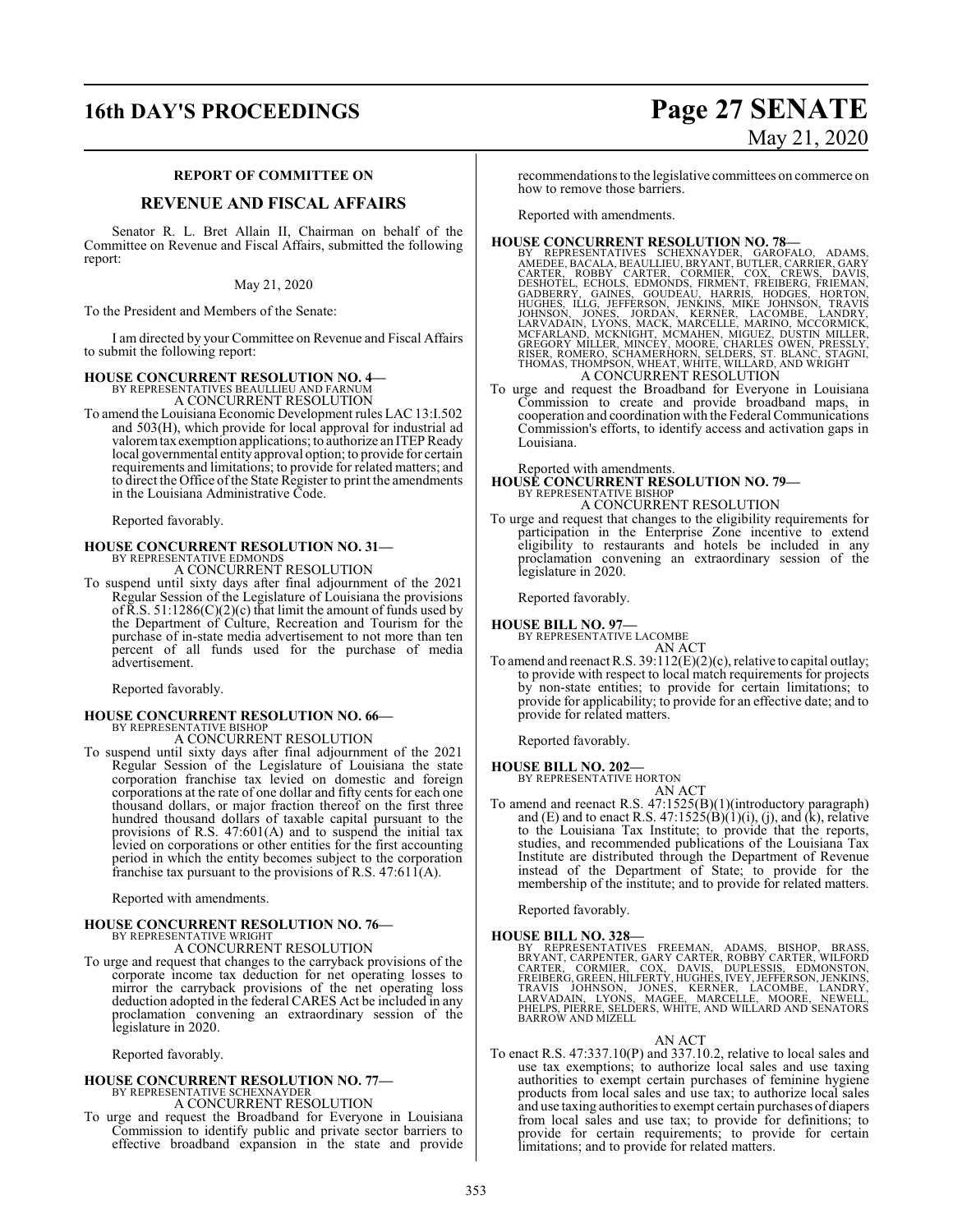Reported favorably.

**HOUSE BILL NO. 583—** BY REPRESENTATIVE MINCEY AN ACT

To amend and reenact R.S. 9:2347(M), relative to public trusts; to provide with respect to the approval of certain authorized public functions or purposes; to require the approval of certain governing authorities under certain circumstances;to provide for certain requirements; and to provide for related matters.

Reported favorably.

**HOUSE BILL NO. 736—** BY REPRESENTATIVE GARY CARTER AN ACT

To amend and reenact R.S. 47:2132(A), relative to statutory impositions; to authorize refunds of statutory impositions under certain circumstances; to provide for certain requirements and limitations; to provide for applicability; to provide for an effective date; and to provide for related matters.

Reported with amendments.

Respectfully submitted, R. L. BRET ALLAIN II Chairman

### **House Bills and Joint Resolutions on Second Reading Just Reported by Committees**

Senator Allain asked for and obtained a suspension of the rules to take up House Bills and Joint Resolutions just reported by Committees.

#### **HOUSE BILL NO. 97—**

BY REPRESENTATIVE LACOMBE AN ACT

To amend and reenact R.S. 39:112(E)(2)(c), relative to capital outlay; to provide with respect to local match requirements for projects by non-state entities; to provide for certain limitations; to provide for applicability; to provide for an effective date; and to provide for related matters.

Reported favorably by the Committee on Revenue and Fiscal Affairs. The bill was read by title and referred to the Legislative Bureau.

#### **HOUSE BILL NO. 202—**

BY REPRESENTATIVE HORTON

AN ACT To amend and reenact R.S. 47:1525(B)(1)(introductory paragraph) and (E) and to enact R.S.  $47:1525(B)(1)(i)$ , (j), and (k), relative to the Louisiana Tax Institute; to provide that the reports, studies, and recommended publications of the Louisiana Tax Institute are distributed through the Department of Revenue instead of the Department of State; to provide for the membership of the institute; and to provide for related matters.

Reported favorably by the Committee on Revenue and Fiscal Affairs. The bill was read by title and referred to the Legislative Bureau.

HOUSE BILL NO. 328—<br>BY REPRESENTATIVES FREEMAN, ADAMS, BISHOP, BRASS, BRYANT, CARPENTER, GARY CARTER, ROBBY CARTER, WILFORD<br>CARTER, CORMIER, COX, DAVIS, DUPLESSIS, EDMONSTON, FREIBERG, GREEN, HILFERTY, HUGHES, IVEY, JEFTER

#### AN ACT

To enact R.S. 47:337.10(P) and 337.10.2, relative to local sales and use tax exemptions; to authorize local sales and use taxing authorities to exempt certain purchases of feminine hygiene

# **Page 28 SENATE 16th DAY'S PROCEEDINGS**

products from local sales and use tax; to authorize local sales and use taxing authorities to exempt certain purchases of diapers from local sales and use tax; to provide for definitions; to provide for certain requirements; to provide for certain limitations; and to provide for related matters.

Reported favorably by the Committee on Revenue and Fiscal Affairs. The bill was read by title and referred to the Legislative Bureau.

#### **HOUSE BILL NO. 583—**

BY REPRESENTATIVE MINCEY

AN ACT To amend and reenact R.S. 9:2347(M), relative to public trusts; to provide with respect to the approval of certain authorized public functions or purposes; to require the approval of certain governing authorities under certain circumstances;to provide for certain requirements; and to provide for related matters.

Reported favorably by the Committee on Revenue and Fiscal Affairs. The bill was read by title and referred to the Legislative Bureau.

### **HOUSE BILL NO. 736—**

BY REPRESENTATIVE GARY CARTER AN ACT

To amend and reenact R.S. 47:2132(A), relative to statutory impositions; to authorize refunds of statutory impositions under certain circumstances; to provide for certain requirements and limitations; to provide for applicability; to provide for an effective date; and to provide for related matters.

Reported with amendments by the Committee on Revenue and Fiscal Affairs.

#### **SENATE COMMITTEE AMENDMENTS**

Amendments proposed by Senate Committee on Revenue and Fiscal Affairs to Reengrossed House Bill No. 736 by Representative Gary Carter

AMENDMENT NO. 1

On page 2, line 1, delete "has a claim" and insert "prevails in a suit pursuant to R.S.  $47:2134(\overline{C})$ , as deemed applicable by the court,

#### AMENDMENT NO. 2

On page 2, line 12, after "costs" insert "as directed by the court"

#### AMENDMENT NO. 3

On page 2, line 15, after "amount" insert "ofthe statutory imposition"

On motion of Senator Allain, the committee amendment was adopted. The amended bill was read by title and referred to the Legislative Bureau.

#### **House Concurrent Resolutions on Second Reading Just Reported by Committees**

Senator Allain asked for and obtained a suspension of the rules to take up House Concurrent Resolutions just reported by Committees.

#### **HOUSE CONCURRENT RESOLUTION NO. 31—**

BY REPRESENTATIVE EDMONDS A CONCURRENT RESOLUTION

To suspend until sixty days after final adjournment of the 2021 Regular Session of the Legislature of Louisiana the provisions of R.S.  $51:1286(C)(2)(c)$  that limit the amount of funds used by the Department of Culture, Recreation and Tourism for the purchase of in-state media advertisement to not more than ten percent of all funds used for the purchase of media advertisement.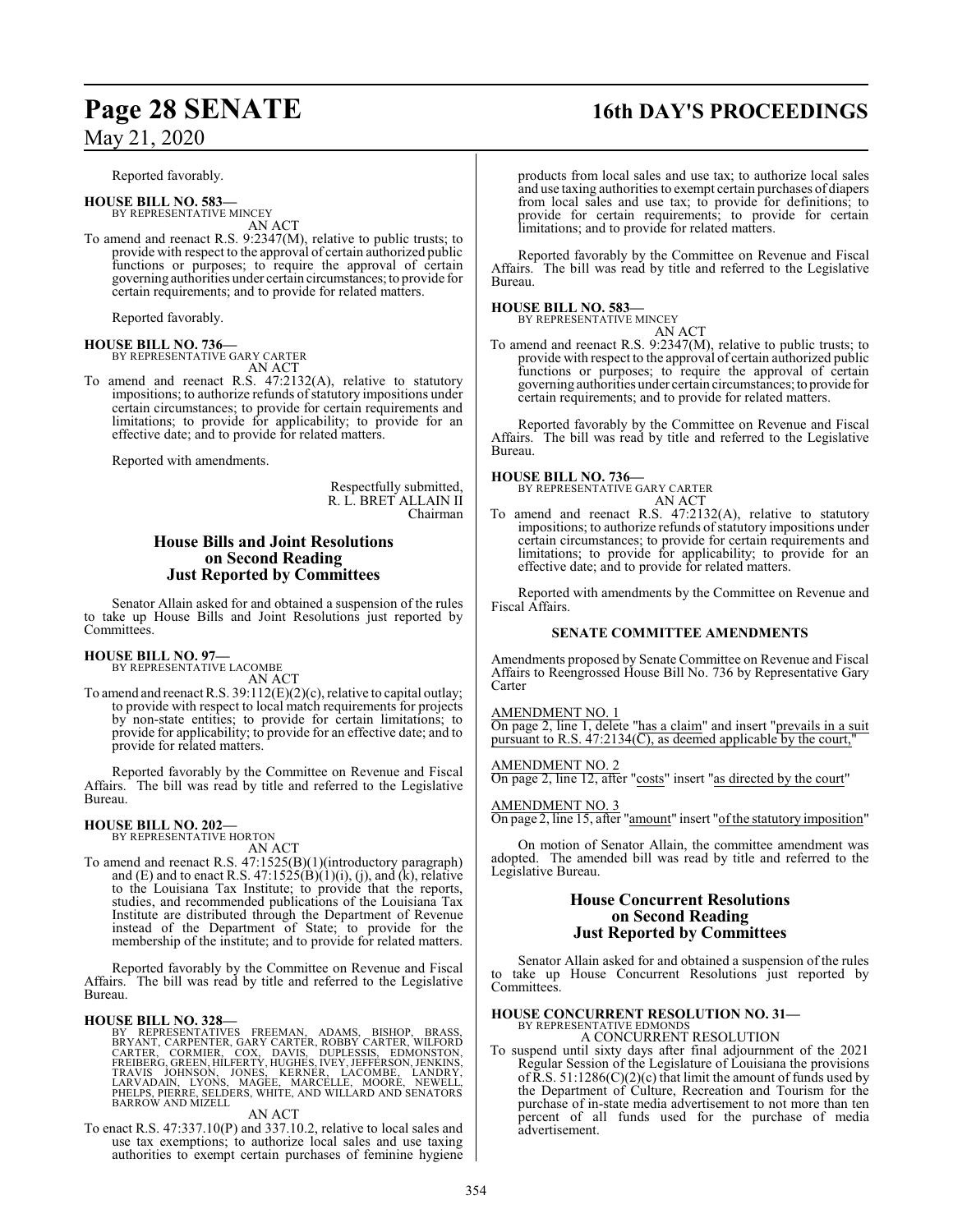## **16th DAY'S PROCEEDINGS Page 29 SENATE** May 21, 2020

Reported favorably by the Committee on Revenue and Fiscal Affairs. The concurrent resolution was read by title and referred to the Legislative Bureau.

#### **HOUSE CONCURRENT RESOLUTION NO. 66—**

BY REPRESENTATIVE BISHOP A CONCURRENT RESOLUTION

To suspend until sixty days after final adjournment of the 2021 Regular Session of the Legislature of Louisiana the state corporation franchise tax levied on domestic and foreign corporations at the rate of one dollar and fifty cents for each one thousand dollars, or major fraction thereof on the first three hundred thousand dollars of taxable capital pursuant to the provisions of R.S. 47:601(A) and to suspend the initial tax levied on corporations or other entities for the first accounting period in which the entity becomes subject to the corporation franchise tax pursuant to the provisions of R.S.  $47:61\bar{1}(A)$ .

Reported with amendments by the Committee on Revenue and Fiscal Affairs.

#### **SENATE COMMITTEE AMENDMENTS**

Amendments proposed by Senate Committee on Revenue and Fiscal Affairs to Engrossed House Concurrent Resolution No. 66 by Representative Bishop

#### AMENDMENT NO. 1

On page 1, lines 3 and 4, change "domestic and foreign" to "Louisiana small business"

AMENDMENT NO. 2 On page 2, line 9, change "domestic and foreign" to "Louisiana small

business"

AMENDMENT NO. 3

On page 2, line 13, change "domestic and foreign" to "Louisiana small business"

#### AMENDMENT NO. 4

On page 2, between lines 18 and 19, insert:

"BE ITFURTHER RESOLVED that this suspension shall apply only to franchise taxable periods beginning between July 1, 2020 and June 30, 2021.

BE IT FURTHER RESOLVED that for purposes of this resolution, "Louisiana small business corporation" means a business that is exercising its charter, or qualified to do business or actually doing business in this state, or owning or using any part or all of its capital, plant, or any other property in this state, that is subject to the corporation franchise tax, and that has taxable capital offive hundred thousand dollars or less."

On motion of Senator Allain, the committee amendment was adopted. The amended concurrent resolution was read by title and referred to the Legislative Bureau.

#### **Rules Suspended**

#### **Introduction of Senate Resolutions**

Senator Price asked for and obtained a suspension of the rules to read Senate Resolutions a first and second time.

#### **SENATE RESOLUTION NO. 57—**

BY SENATORS PRICE, FIELDS, ROBERT MILLS, MIZELL, PEACOCK AND TALBOT A RESOLUTION

To direct the executive branch agencies under the jurisdictional oversight of the Senate Committee on Retirement to continue to submit statutorily mandated reports until such time as the mandate is specifically amended or repealed.

The resolution was read by title and referred by the President to the Committee on Retirement.

#### **Rules Suspended**

Senator Carter asked for and obtained a suspension of the rules to recall House Bill No. 422 from the Committee on Commerce, Consumer Protection, and International Affairs.

**HOUSE BILL NO. 422—**

BY REPRESENTATIVES EMERSON AND AMEDEE AN ACT

To enact Chapter 61 of Title 37 of the Louisiana Revised Statutes of 1950, to be comprised of R.S. 37:3721 through 3723, relative to occupational licensing; to provide definitions; to provide for mandatory licensing; to provide for criteria; to provide for examinations; to provide for fees; to provide for rulemaking; to provide for an effective date; and to provide for related matters.

On motion of Senator Carter, House Bill No. 422 was read by title and recommitted to the Committee on Labor and Industrial Relations.

#### **Message from the House**

#### **SIGNED HOUSE CONCURRENT RESOLUTIONS**

#### May 21, 2020

To the Honorable President and Members of the Senate:

I am directed to inform your honorable body that the Speaker of the House of Representatives has signed the following House Concurrent Resolution:

#### **HOUSE CONCURRENT RESOLUTION NO. 82—**

BY REPRESENTATIVE ROMERO AND SENATOR ABRAHAM A CONCURRENT RESOLUTION

To commend the Hathaway High School girls' basketball team on an outstanding 2020 season.

and asked that the President of the Senate affix his signature to the same.

> Respectfully submitted, MICHELLE D. FONTENOT Clerk of the House of Representatives

The House Concurrent Resolution contained herein was signed by the President of the Senate.

#### **ATTENDANCE ROLL CALL**

#### PRESENT

Mr. President Foil Mizell Abraham Harris<br>Allain Henry Allain **Henry** Peacock<br>
Barrow Hewitt Pope Barrow Hewitt Pope<br>Bernard Jackson Price Bernard Jackson Price Bouie Johns Reese Carter Lambert Smith<br>Cathey Luneau Talbot Cathey Luneau Talbot Cloud McMath Ward Fesi Mills, F.<br>Fields Mills, R. Total - 35

Hensgens Total - 4 Milligan White<br>
Mills, F. Womack Mills, R.

ABSENT

Boudreaux Peterson<br>Hensgens Tarver